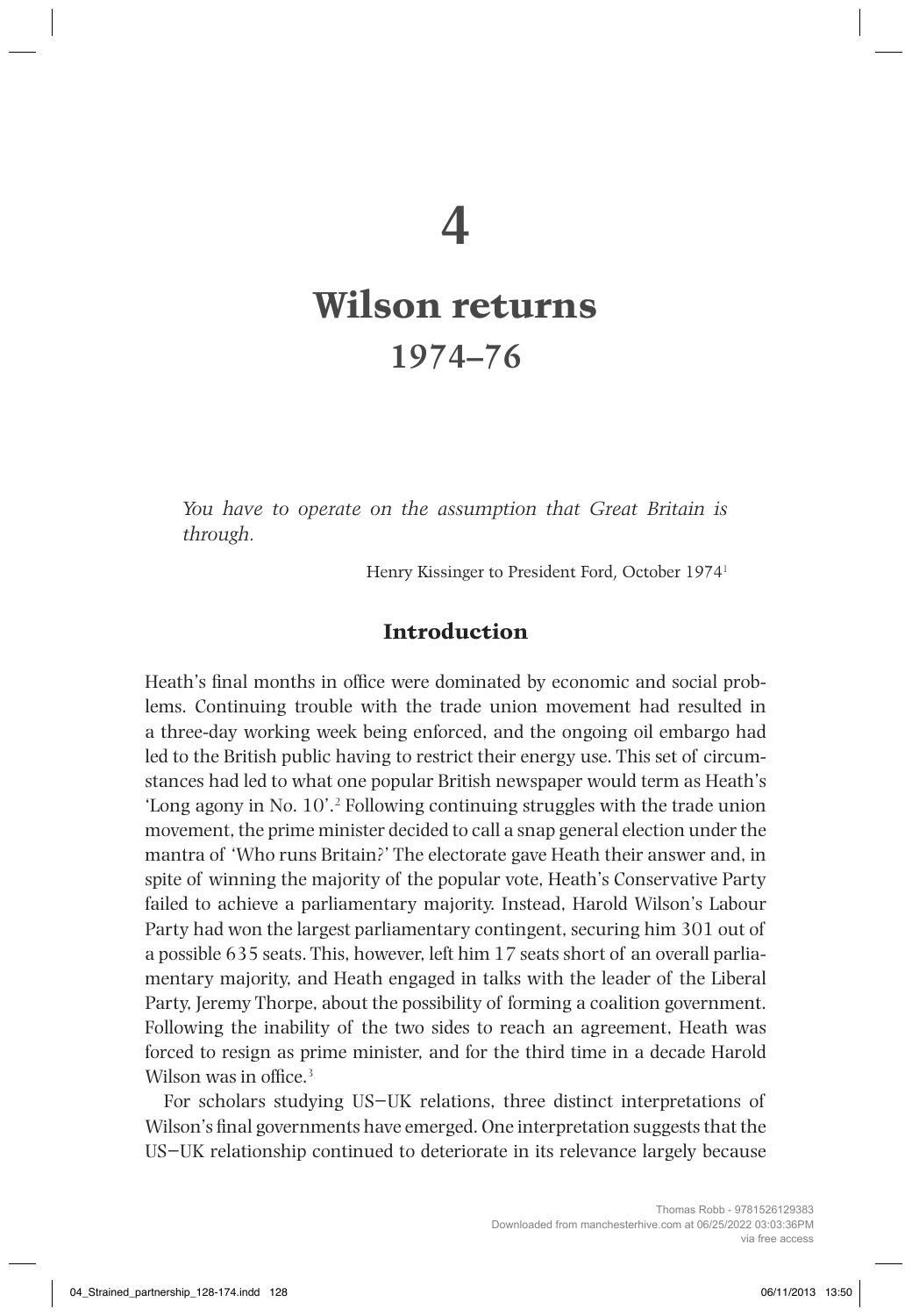of Britain's declining significance as a military and political ally to the United States.<sup>4</sup> Others have contradicted such arguments, insisting that Wilson's efforts to revive the 'special relationship' with Washington were indeed successful. To support this, these scholars point to the ongoing intelligence and nuclear relationship and also argue that the UK provided support and, more important still, exacted a degree of influence over the United States' wider Cold War policies.<sup>5</sup> Other writers are more sceptical of this interpretation. While they accept that personal relations between elite figures improved, they question what discernible benefits this achieved for British interests; however, they do accept that elements of the special relationship were retained. As such, this period for US–UK relations was one where the special relationship waned politically but it retained its more practical elements.<sup>6</sup>

The vast majority of these accounts were written before access to large swaths of government documentation was permitted and by utilising this new material such arguments are in need of re-interpretation. Additionally, most accounts have largely marginalised British defence cuts within the broader context of US−UK relations and even works that have focused upon this require clarification.7 This chapter also challenges the idea that certain areas of US−UK cooperation, namely nuclear and intelligence cooperation, remained sacrosanct.8 To be sure, this cooperation did continue but existing accounts fail to illustrate that this was an area constantly used by US policymakers as a means for exerting political leverage upon the Wilson government. Throughout 1974–76, the US threatened to cancel US–UK intelligence and nuclear cooperation in order to lessen the severity of Britain's defence cuts. As will be shown below, this coercive diplomacy, which had worked successfully against the Heath government, was to be rather less successful when applied against Harold Wilson.

## Wilson's foreign policy

As shown previously, US–UK relations in Heath's final year of office were at a near crisis point, and a change of personnel was always likely to improve relations amongst political elites. Harold Wilson, however, was hardly the ideal candidate, given that during his interaction with Nixon in 1969–70 he had personally irritated the president. His appointment of John Freeman, an ardent critic of Nixon, as UK ambassador to Washington in 1968 was especially unwelcome.9 Personal characteristics aside, Wilson's insistence that Britain keep its accelerated plans for an East of Suez withdrawal, along with his unwillingness to offer a greater commitment to NATO, only vexed US policy-makers further.<sup>10</sup> For Wilson, the fashion in which Washington ignored his efforts at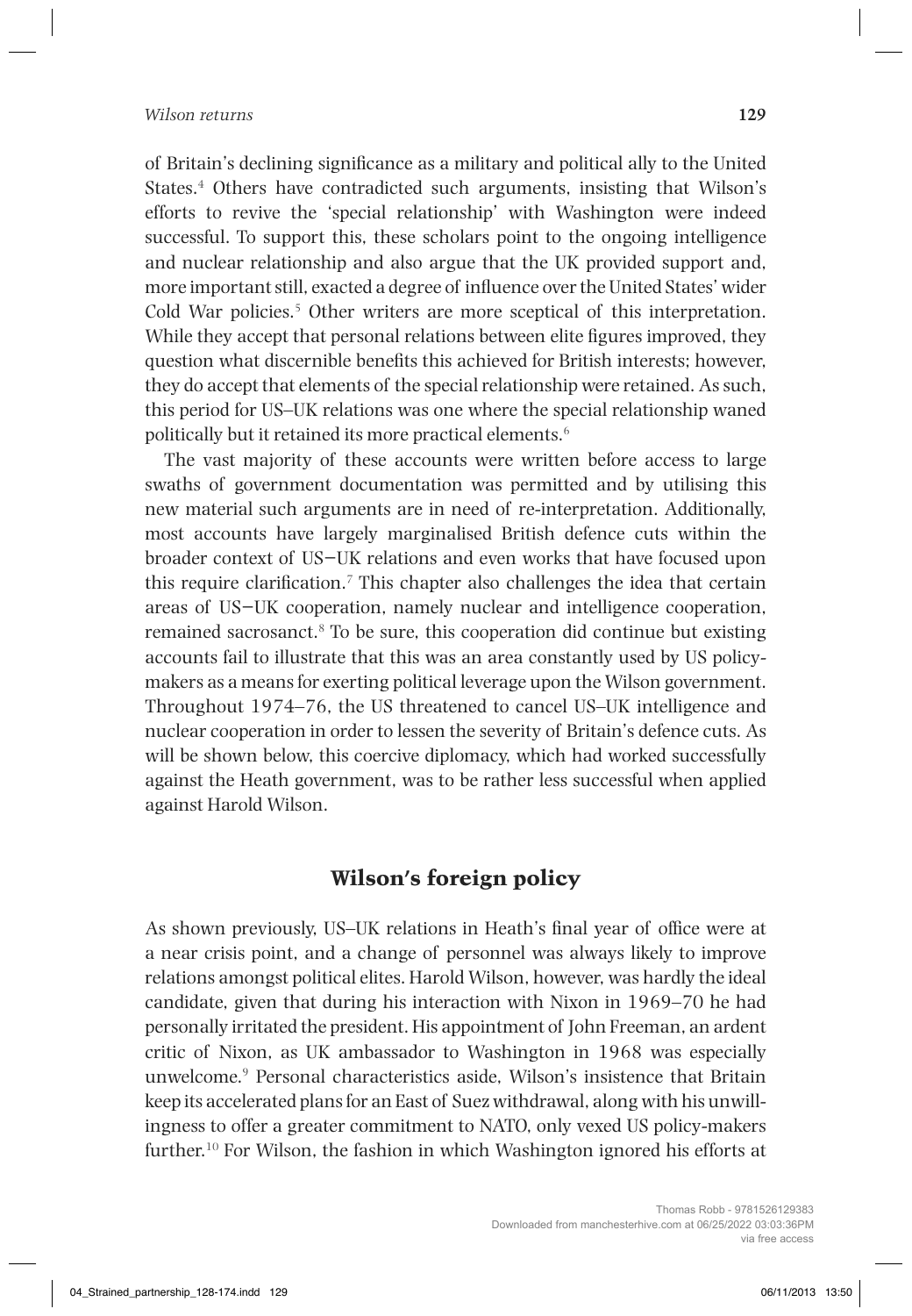improving East–West relations and bringing a settlement to the Vietnam War hardly engendered a close relationship with Washington.<sup>11</sup>

Wilson may not have had the greatest track record with Nixon but, given recent experiences with Heath, his election was welcomed by both Nixon and Kissinger.12 The extent to which the president's relationship with Heath had deteriorated is perhaps best illustrated by Nixon's quip that his experiences with Heath had resulted in the improbable: he and Wilson were now 'good friends'.13 Wilson's return to office also marked a change in British foreign policy that would place a renewed emphasis upon the US–UK relationship. Heath's seemingly Euro-centric foreign policy was to be reversed and Wilson let it known that he would not be trying to create common political policies within the EEC. In fact, Wilson's renegotiation of the terms of Britain's EEC entry even questioned Britain's membership.14

Wilson's appointment of James Callaghan as foreign and commonwealth secretary, coupled with the prime minister's willingness to allow Callaghan a degree of freedom in conducting foreign policy that was not afforded during his earlier premierships, further signalled the Labour government's intention to move away from the European course that Heath had charted. Callaghan had opposed British membership of the EEC and believed Heath's European policies had been ill-conceived. On assuming the role as foreign and commonwealth secretary, he was not shy in putting forward his anti-EEC feelings and stated his intention to re-affirm the US–UK relationship.15

Such broad assessment must, however, be carefully defined because, despite the scepticism towards the EEC, Wilson and Callaghan did not wish for Britain to leave the Community. As noted elsewhere, the creation of policy-making institutions within the EEC framework received the backing of Wilson and Callaghan throughout the period.16 Indeed, the whole decision to renegotiate EEC entry was driven largely by internal Labour Party politics. The question of EEC membership had been a deeply divisive topic within the Labour Party and, following EEC membership in 1973, the issue continued to provoke bitter debate.17 However, the focus had now shifted to debating the terms of entry that Heath's government had secured which were seen by EEC sceptics, including Wilson and Callaghan, as being economically punitive. Wilson had, for instance, described the terms Heath had secured as 'utterly crippling' for the British economy.<sup>18</sup> Therefore, the Labour Party manifesto of 1974 declared that it would renegotiate the terms of EEC membership and, if this was not achieved to the satisfaction of Wilson, Britain would withdraw from the EEC.19 The likelihood of this happening, however, was improbable. Firstly, Wilson was very unlikely to be tied to his manifesto pledges given his penchant for flexibly interpreting the meaning of such pledges. The prime minister also had no real intention of withdrawing from the EEC because he had reconciled that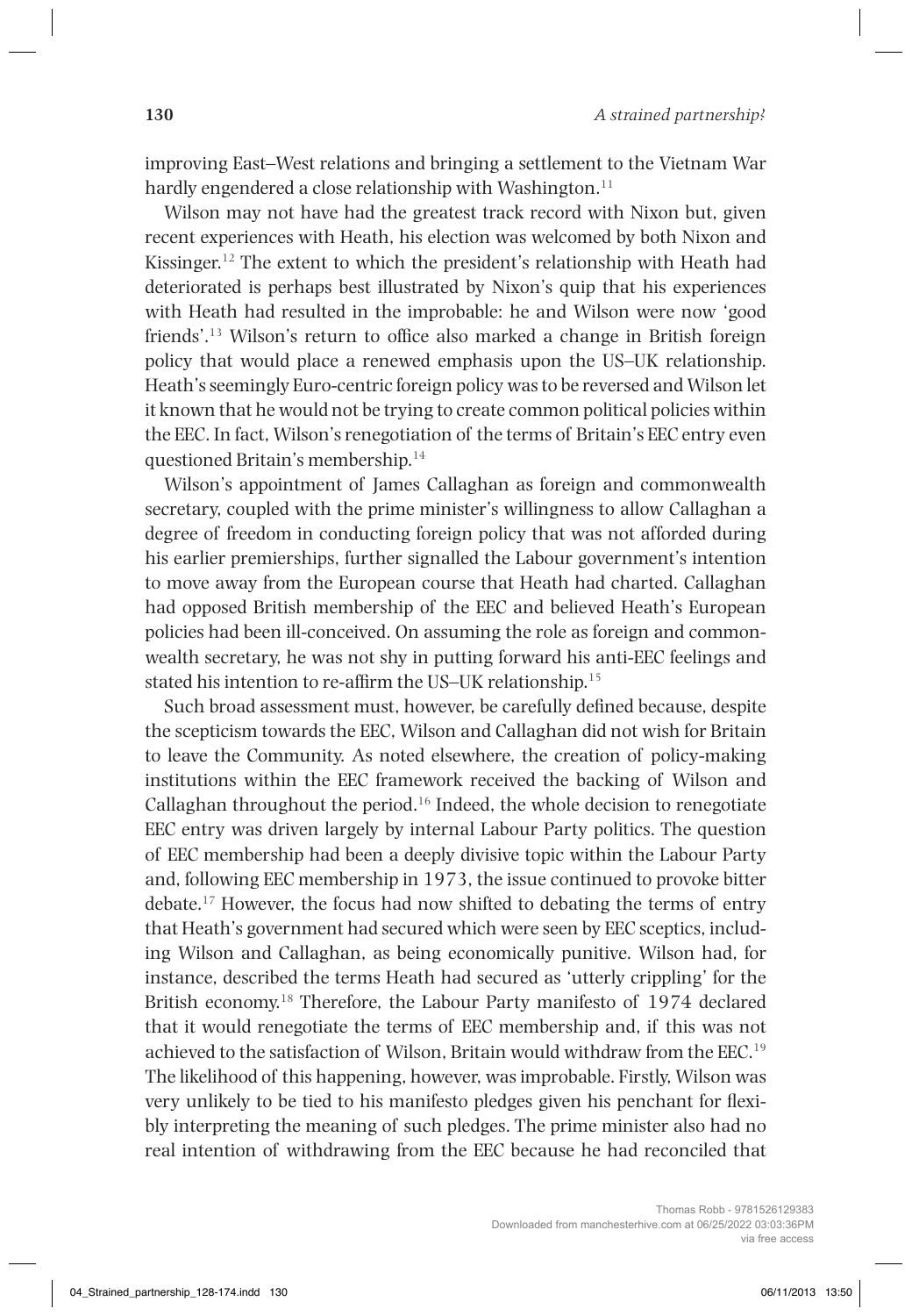membership was necessary for Britain's longer-term economic and political well-being. As one British official remarked correctly, 'The renegotiation was in fact largely a sham'.20

Wilson's approach was therefore based upon twin pillars. He wanted to re-establish intimate relations with the US, with the hope that this would provide him with unique access and influence over US foreign policy. Concurrently, Wilson intended for Britain to remain in the EEC, as this would allow Britain to derive the economic benefits of EEC membership. In essence, the role Wilson had sought for Britain in the 1960s was to be largely transferred into the 1970s.<sup>21</sup>

## The end of the 'Year of Europe'

On assuming office, Wilson quickly contacted Nixon and informed him that it was his intention to put US–UK relations on a sounder footing.<sup>22</sup> 'The Labour' government apparently wants to revive something closely akin to Britain's erstwhile "special relationship" with the United States,' the US ambassador reported from London.<sup>23</sup> In June 1974, Kissinger corroborated this assessment.<sup>24</sup>

Such an overt attempt to re-affirm the US–UK relationship was appreciated at the highest levels of the US government, and Callaghan's appointment was also seen as a positive for US interests.<sup>25</sup> In a rather typical Machiavellian moment between Nixon and Kissinger, both men talked about how it was 'useful' that Wilson wanted to promote closer US–UK relations. Nixon, however, questioned whether Wilson would actually be able to deliver much of substance and mocked that: 'Harold is going to want to have some foreign policy – some little things for his bonnet and he may just start swinging a little weight around'.26 Nevertheless, Nixon and Kissinger viewed Wilson's foreign policy as useful in safeguarding against French domination of the EEC and preventing it from pursuing an anti-American agenda. It would also ensure that the continuing Euro–Arab dialogue would not undermine US diplomacy in the Middle East.27

Although Wilson had signalled an intention to re-emphasise the Atlantic relationship, this did little to alter the Nixon administration's attitude towards Western Europe or have a calming influence upon its actions. In particular, the matter of the Declaration of Principles had still not been resolved and the Nixon administration now pushed for its conclusion. Kissinger was determined to exploit US security guarantees towards Europe to accomplish this. As Kissinger explained in conversation with Schlesinger:

The Europeans have no strategy. We have to create the impression that to cross us is at least as dangerous as to cross the French. We can't let the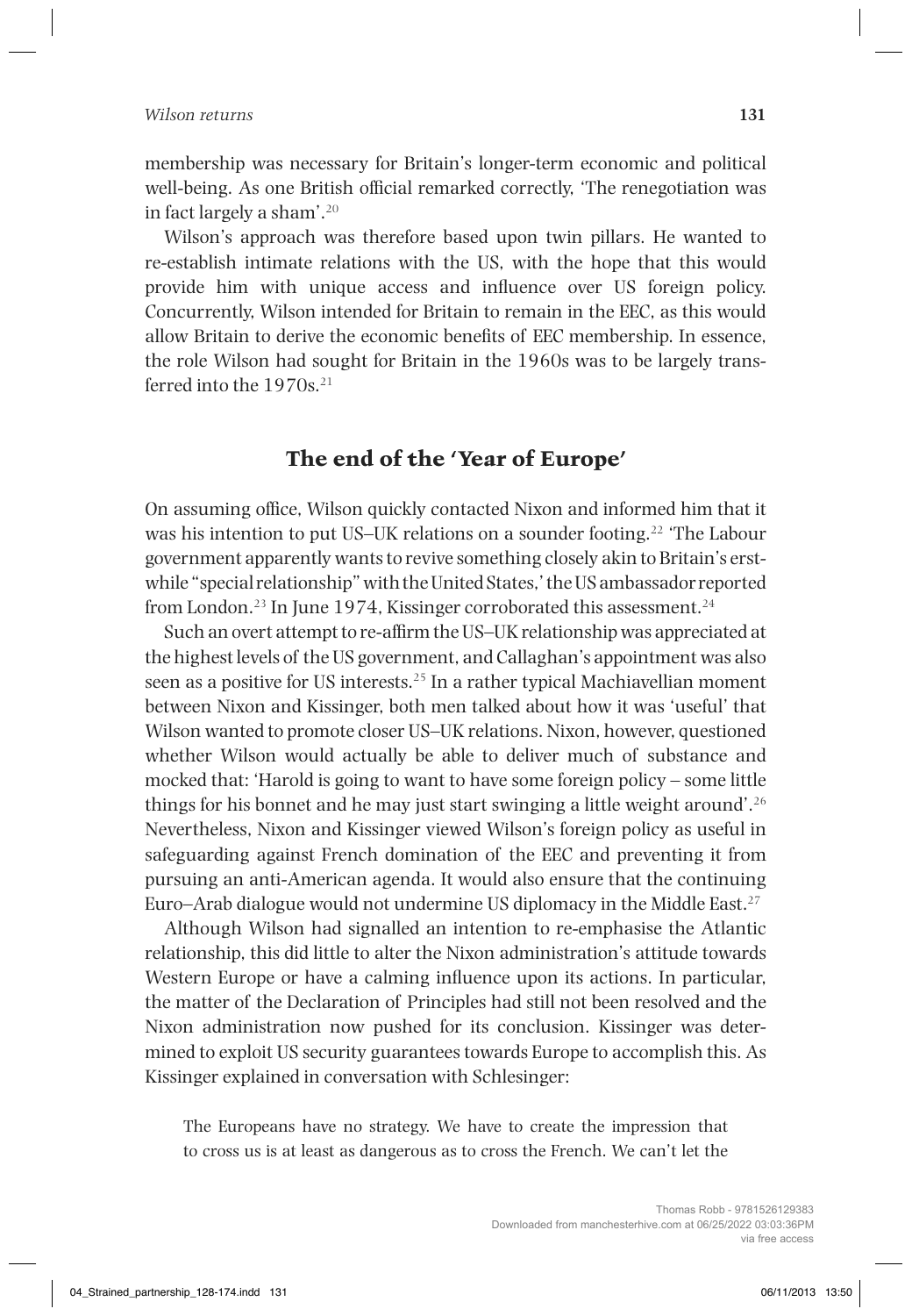Europeans organise on an anti-American basis. We have a good opportunity now, with a new British government, and the Germans are weak ... If Europe gets the idea that unity prevents them from talking to us, they will withdraw more and more from NATO in the EC. We want to counter Europe by using NATO.28

The question arises as to what Kissinger meant by using NATO to counter Europe. The answer to this soon became clear. During internal discussions in Washington, Kissinger concluded that the US should threaten to withdraw troops from Europe, because this would critically undermine their security in relation to the Warsaw Pact. This, in turn, would produce a more cooperative political attitude from the EEC towards the US.29 All of this was coupled with a wider effort on Kissinger's part to influence members of the EEC by utilising American economic power.30 On 15 March 1974, Nixon deployed this tactic publicly during a speech at the Executives Club in Chicago. Here, the president explained that he would not tolerate 'a situation where the nine countries of Europe gang up against the United States ... the United States which is their guarantee of security'. The president was even more explicit in outlining that the EEC could not 'have … US participation and cooperation on the security front and then proceed to have confrontation and even hostility on the economic and political front'.31 Following the Washington Energy Conference, British officials feared that Nixon and Kissinger would start 'throwing their weight around' and, as shown earlier, this was the very 'lesson' that both Nixon and Kissinger had taken from the conference. Nixon's speech, therefore, was another example of the Nixon administration's determination to more robustly defend US interests in relation to the EEC.

What is of interest at this point is that Kissinger's private conversations in Washington reveal that Nixon was making rather empty threats. In reality, the president and Kissinger had little intention of reducing America's military commitment to Europe.32 As US internal assessments suggested, there were very few long-term methods available for punishing Western Europe that would not simultaneously damage US interests. Nevertheless, the US had been successful in manipulating British foreign policy decisions when Kissinger and Schlesinger had temporarily suspended intelligence and nuclear cooperation in 1973. In a similar fashion, US threats to withdraw their forces had a profound impact upon European policy-makers. As Kissinger noted gleefully, his bluff had not been called and the Europeans were 'pissing in their pants'. As Kissinger reported, 'The Germans have promised to have consultation with us before they take decisions. The British have gone even further.'33 In this light, it is perhaps not surprising that, on 19 March 1974, the president gave a conciliatory speech on the subject of US–EEC relations.<sup>34</sup>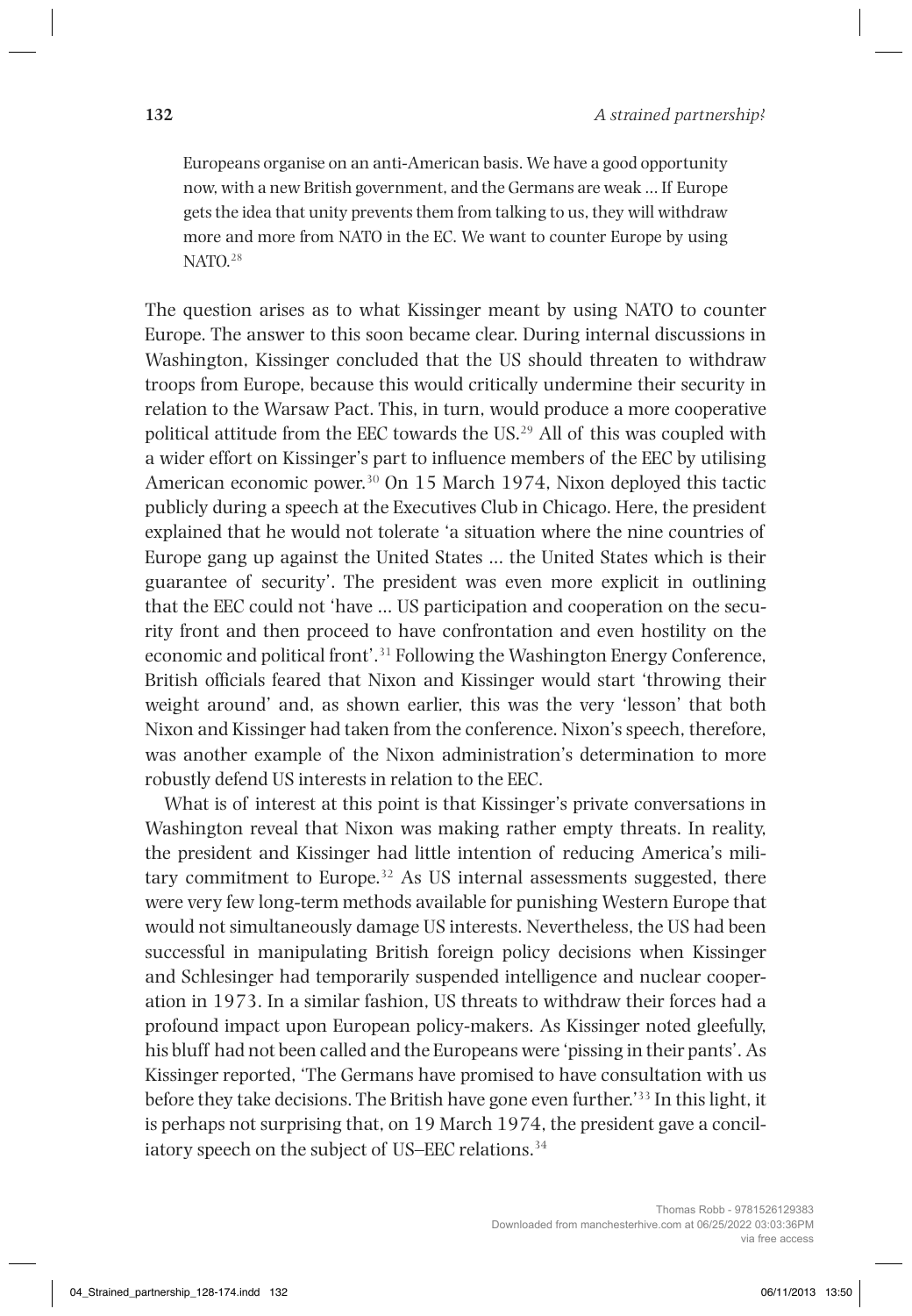What was meant by the British having 'gone even further' is unclear, but it probably referred to Callaghan's promise to Helmut Sonnenfeldt (15 March 1974) that Britain would engage bilaterally over the creation of the Declaration of Principles. This, Callaghan assured Sonnenfeldt, would be conducted without the knowledge of Britain's EEC partners.<sup>35</sup> By April 1974, this process was under way when the newly appointed British ambassador to Washington, Sir Peter Ramsbotham, met with Kissinger to discuss the declaration.36 Perhaps this signalled a new level of exclusive interaction between US and UK officials. Certainly, the Wilson government could point to the fact that it had secured US–UK private discussions prior to a 'Big Five' discussion about the monetary and oil crises engulfing the Western powers.37 US policy-makers would also make their British counterparts aware of their policy initiatives towards the ongoing SALT negotiations and the Middle East peace process.38 All of this was undertaken, however, on the proviso that this information was to remain exclusively within the British government. Indeed, the US made it explicit that this information was not to be transmitted to Britain's EEC partners. Of course, the British were under no legal obligation to provide this information to their EEC allies. Nevertheless, as this illustrates, the US could have a profound impact upon Britain's interaction with the EEC.

Even though the Wilson government had managed to secure a level of interaction in US–UK relations which they believed had been missing under Heath, British officials still remained sceptical about the course of US policy. 'Despite the President and Dr. Kissinger's recent public criticism of Europe in general, Dr. Kissinger has gone out of his way to be friendly to HMG [Her Majesty's Government] since it took office,' Wilson was warned. This was occurring because Kissinger wanted to 'influence our policies at what he will judge to be a formative stage; and to ensure that we help steer Europe away from a course damaging to US interests'.39 The US had singled out Britain 'for favourable mention' but the trouble existed that 'we may be unable to deliver what the US Administration expects of us'.<sup>40</sup> Several other senior British officials provided comparable advice and, given what was being stated privately in Washington, this advice does appear rather pertinent. $41$ 

Even in the face of such warnings, US–UK bilateral discussions continued as the 'Year of Europe' slowly petered out. The Declaration of Principles was eventually signed during the Ottawa conference (June 1974) but its eventual contents – as Kissinger lamented – were hardly the 'far reaching embodiment of shared purpose we had in mind'.42 Or as one unknown author argued in *Foreign Affairs*:

What the United States had envisioned as the 'Year of Europe', a period of imaginative updating and refurbishing of the NATO alliance, capped with a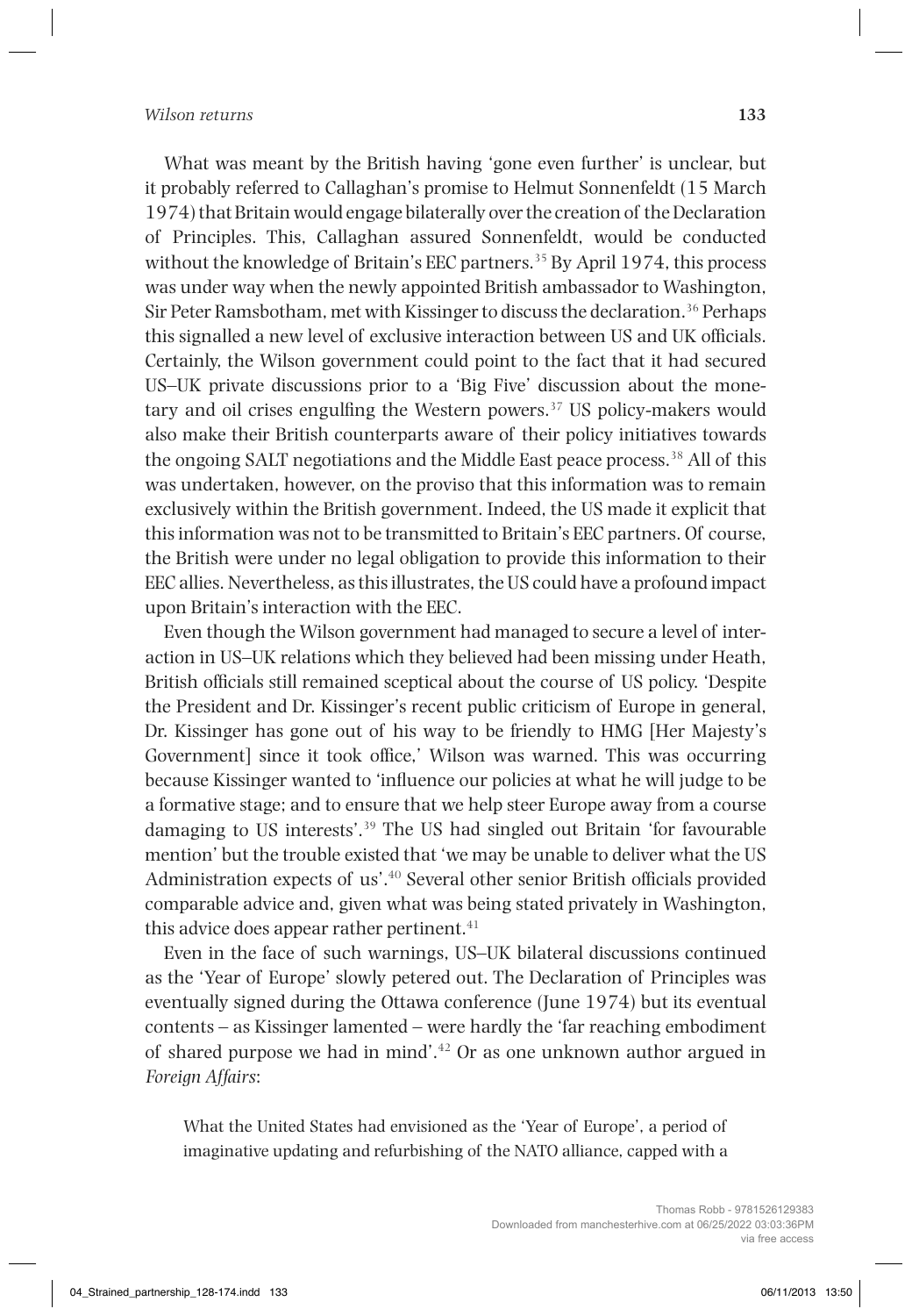new Atlantic Charter, has become instead the year in which Washington's relationship with its European partners has struck an all-time low.<sup>43</sup>

Moreover, as one CIA brief explained in August 1974, the new Declaration of Principles would not guarantee when and if the EEC would ever act as a collective. As the brief neatly summarised: 'Since EC members retain the option to act independently on many issues, there is the even greater problem of unpredictability. The US can never be certain when, or if, the Nine will act collectively.'44 Given this, it is hardly surprising that scholars refer to Kissinger's initiative as 'the year that never was'.45

# Discord in Cyprus

On 9 August 1974, Richard M. Nixon became the first man to resign the office of the presidency and Gerald R. Ford was thus sworn in as the 38th president of the US.46 Facing the new president were a multitude of problems including Nixon's potential pardon, rising inflation and unemployment, and the continuing problems in Vietnam. Ford's top priority was hardly, then, the conduct of US–UK relations.47 In spite of this, the new president was soon confronted with something approaching a crisis in US–UK relations, because of differences over the evolving situation in Cyprus.

The Cyprus crisis is important for understanding US–UK relations in the 1970s for a number of important reasons. It serves as a clear example of how the US undermined the policy objectives of the UK in trying to resolve the conflict. It further demonstrated that the US would pursue its own regional interests at the expense of the concerns of its British ally. If further proof were needed that the US−UK special relationship did not apply to all facets of US− UK interaction, then events during the Cyprus crisis would act as a timely reminder. As two scholars noted about the Suez crisis, 'For Europeans, "Suez" stood for the moment when they had been shocked into awareness of how … inferior in power they were to the United States, and how dependent on that power [they were]'.48 The Cyprus crisis demonstrated this fact once again.

On 15 July 1974, the Greek government inspired a military coup in Cyprus, which removed Archbishop Makarios and installed Nico Sampson as the new Cypriot leader which sparked an ethnic conflict between the Greek and Turkish Cypriot populations.49 Though US intelligence had noted that relations on the island were steadily worsening, for both the American and British intelligence community events in Cyprus came somewhat as a surprise.<sup>50</sup> For the British, events were worrisome on a number of levels, because as a guarantor power – established under the 1960 Zurich Accords – the British had a legal obligation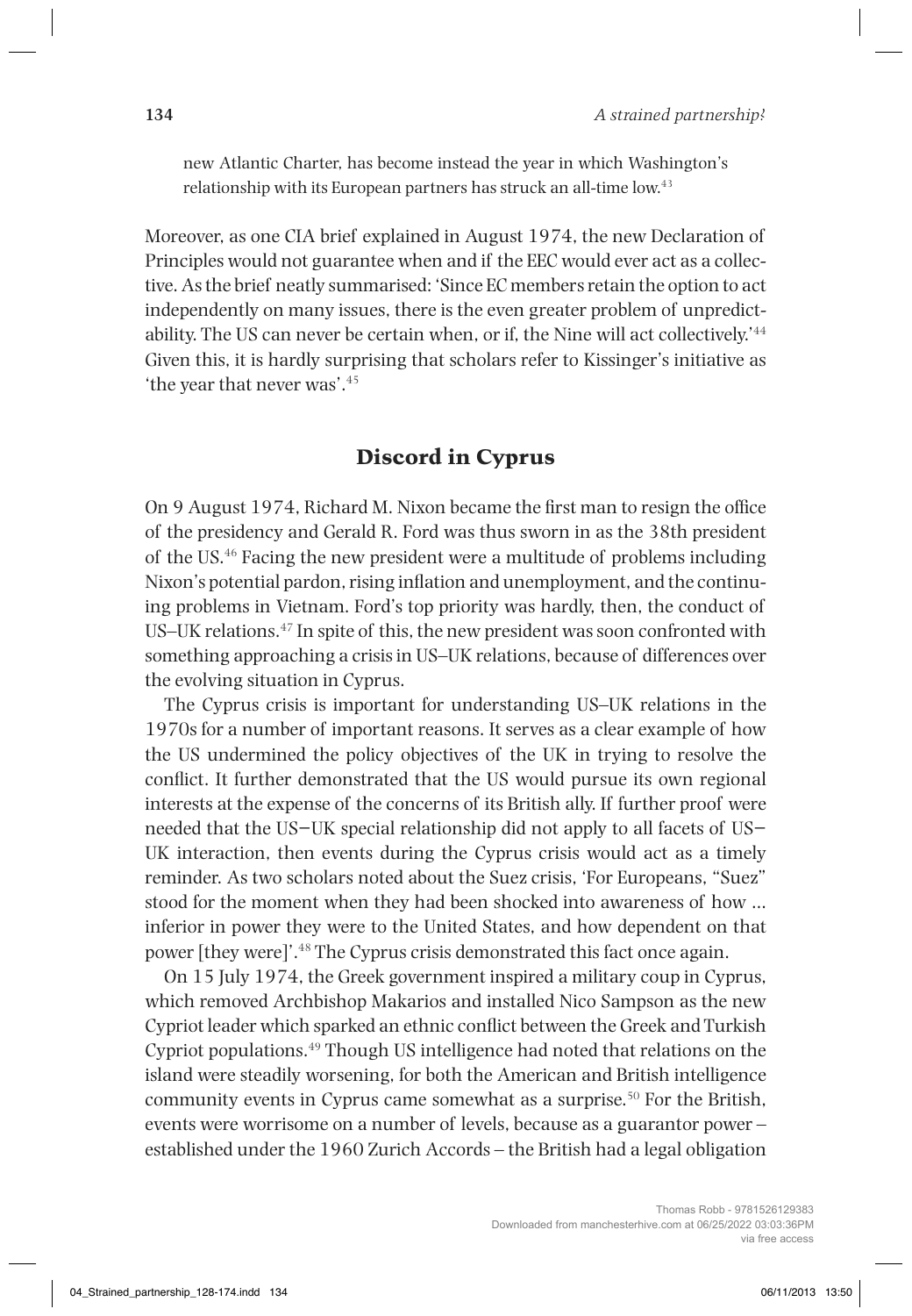to uphold the status quo in Cyprus.<sup>51</sup> More important still was the likely reaction of Turkey and Greece, because Cyprus was comprised of a mixed Turkish and Greek population. Nico Sampson was an ardent supporter of enosis, meaning he wanted Cyprus to accede to Greece, and his firebrand personality and history of political violence only increased the likelihood that the coup would lead to violence. In particular, the rights of Turkish Cypriots were likely to be targeted by Sampson, and Turkey threatened to intervene militarily if Turkish Cypriots came under attack. Greece responded by declaring that such Turkish action would be taken as a *casus belli*. 52

From the British perspective this was all rather troublesome for a number of interconnected reasons. First, they feared that such a conflagration would have damaging repercussions for NATO. As the British ambassador in Athens, Sir Robin Hooper, warned, a war between Turkey and Greece would challenge the entire 'credibility' of NATO. According to Hooper, at the very least a war would leave NATO's southern and eastern flanks seriously weakened.<sup>53</sup> Slightly less melodramatically, the FCO brief on the conflict outlined that ethnic violence in Cyprus had to stop in order to restore stability to NATO's position.<sup>54</sup>

The other main anxiety for Wilson's government was the status of British sovereign bases on Cyprus, because they provided Britain with significant intelligence abilities. Most obviously, they provided an important listening post into the Middle East. Cyprus also acted as Britain's base into the Mediterranean, and had done so since the withdrawal from Egypt/Suez in 1956.<sup>55</sup> The maintenance of such facilities was, however, financially expensive, and contributed negatively to Britain's balance of payments. The Wilson government had therefore highlighted these bases for potential closure in its ongoing defence review. The possibility of conflict in Cyprus would only add further burden to sustaining such facilities.56 Of course, less geopolitical matters were also in the forefront of British policy-makers' concerns. While more mundane, the most immediate problem facing Wilson was how to ensure the safe passage of British holidaymakers on the island.<sup>57</sup>

In order to prevent a Turkish–Greek war, British officials concluded that they would have to remove Sampson and re-install Makarios as president. This, it was felt, would prevent a Turkish invasion of Cyprus, which would in turn avoid a wider conflagration, thus maintaining NATO's integrity and protecting Britain's sovereign bases.

#### Washington's thinking

On learning of the coup, Kissinger chaired a session of the WSAG.<sup>58</sup> Confusion reigned as to what had actually occurred in Cyprus, and it was still unclear as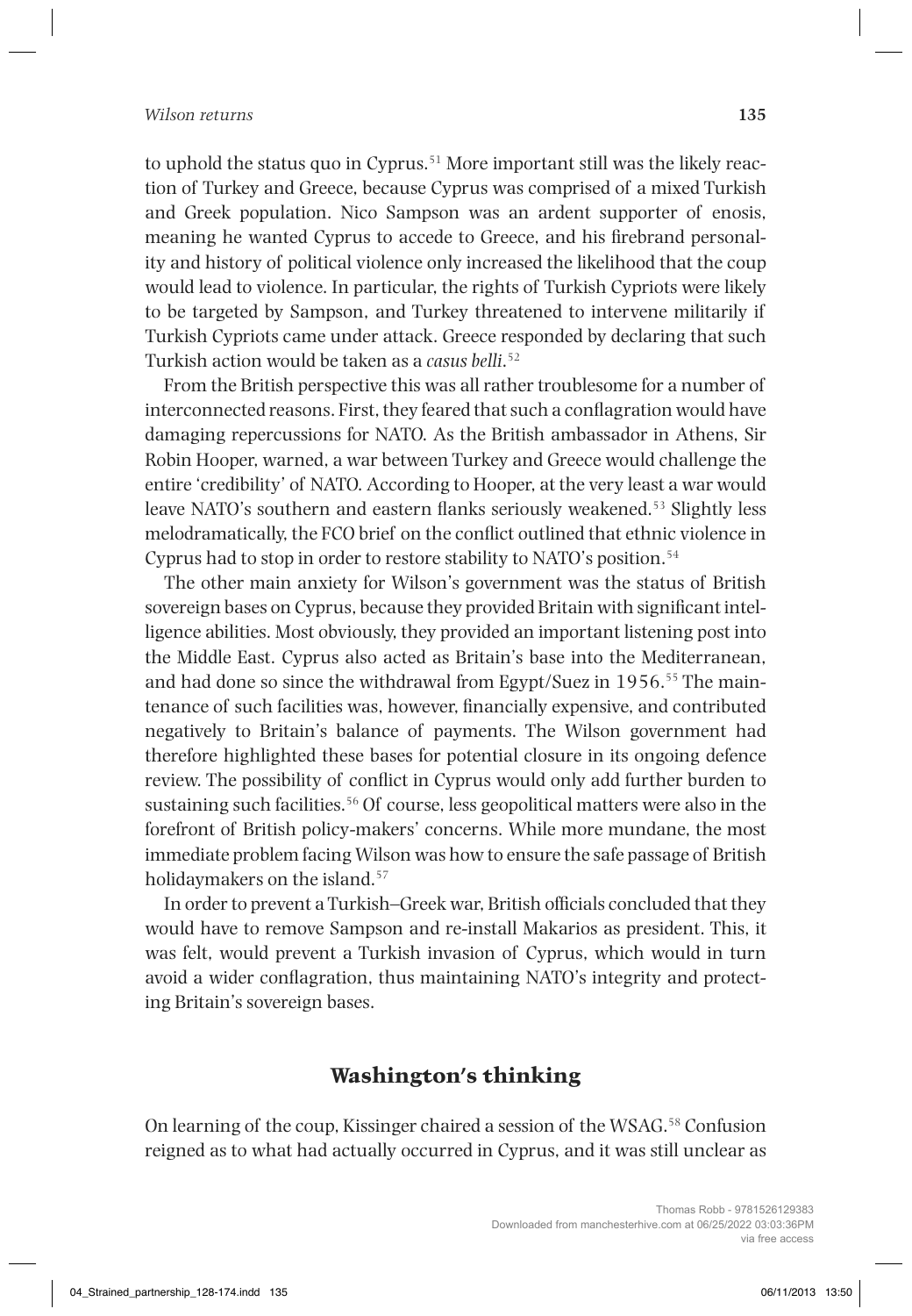to what had triggered the hostilities. US policy-makers, however, were deeply concerned about the probable actions of the USSR.59 'I think our first objective should be to prevent any kind of Soviet action. We must keep this as an internal affair and keep it from becoming internationalized,' Kissinger concluded.<sup>60</sup> The foremost worry of the US, then, was preventing the USSR from gaining any sort of advantage from the conflict. In keeping with the geopolitical vision of the Nixon–Ford administrations, events in Cyprus were of importance, because of the likely wider ramifications they could have upon the Cold War. One intelligence briefing on Cyprus captures this thinking rather well:

Cyprus is a foreign policy problem for the United States because strife between the Greek Cypriots and Turk Cypriots brings Greece and Turkey into military confrontation unhinging NATO's southern flank; because Cyprus's crises are invariably raised in the Security Council; and because such crises have the potential to complicate our evolving relations with the Soviets and affect the atmosphere in which the United States and the Soviet Union deal with the Arab/Israeli conflict  $61$ 

A second WSAG was convened on 16 July 1974 and again – despite the uncertainty regarding the details of the coup – the clear consensus was that the US had to prevent Soviet intervention.<sup>62</sup> The British idea of returning Makarios to power was met with both consternation and trepidation in US policy-making circles, because it was believed that this would only encourage Makarios loyalists to continue fighting, which would lead to a situation where they would then seek military aid from any source willing to provide it; i.e. the USSR.<sup>63</sup> Moreover, Makarios was considered by Washington to be a communist sympathiser. His return to power, then, was not viewed as something which the US should be actively seeking to achieve. Kissinger was explicit in articulating this thinking during the WSAG meeting:

As I assess the situation, for us the best outcome would be a Clerides government. I just don't understand why the Turks would want to bring Makarios back. I don't think [the Turks] understand our analysis of the situation. Somebody has to go to London and explain our position.<sup>64</sup>

Kissinger then explained to the WSAG that the US would seek to utilise its influence with Turkey to make this point clear.<sup>65</sup>

From the outset of the crisis British and American objectives clearly differed. Claims from Callaghan that 'our two countries were agreed on broad objectives, we differed on procedures and tactics' thus appear less convincing.<sup>66</sup> US policy-makers viewed the coup predominantly as a potential opportunity for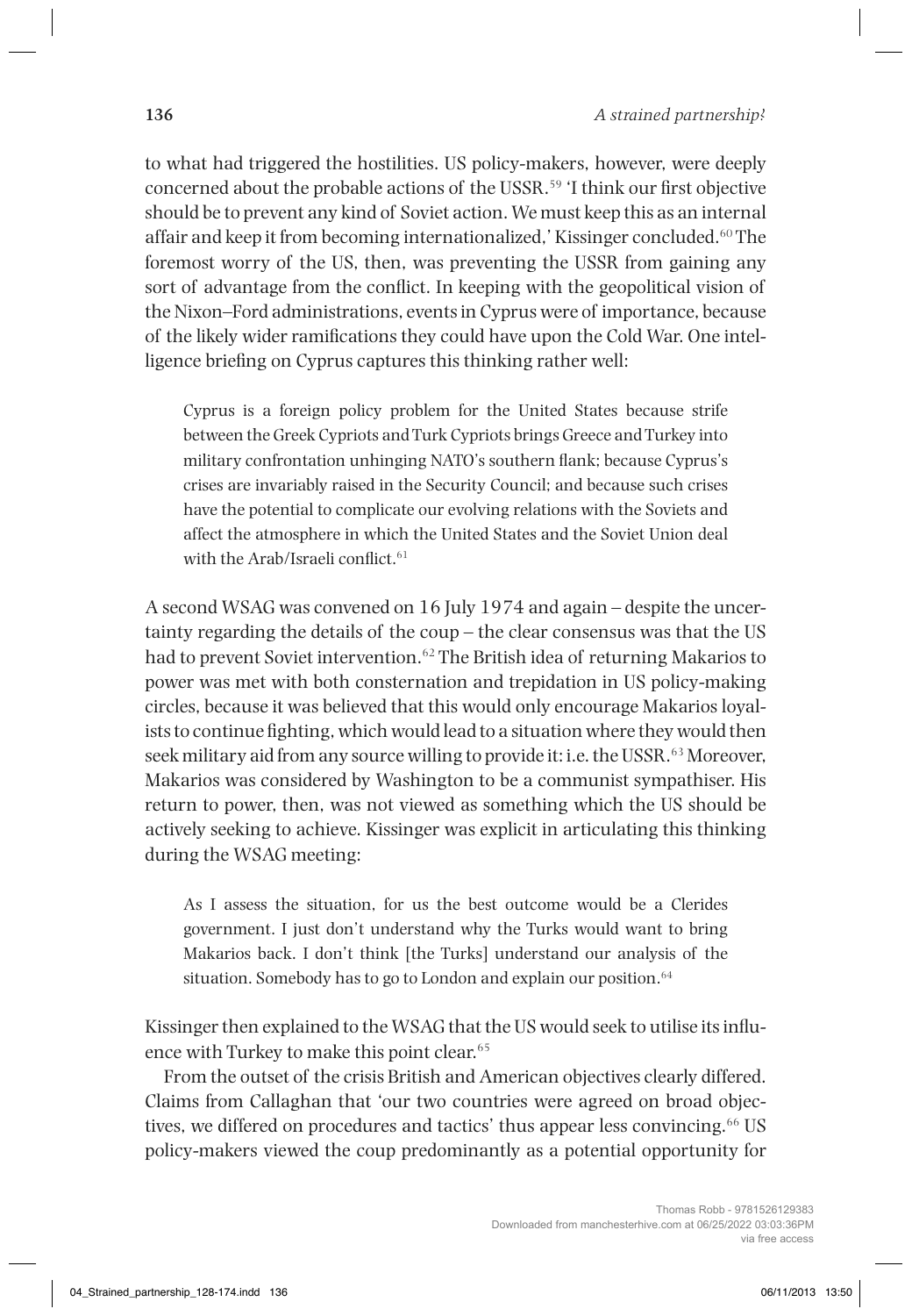Soviet aggrandisement. Returning Makarios to power was never an objective of US policy either. More importantly from the perspective of US−UK relations was that the US secretary of state was actively charting a policy in direct opposition to that of London and would over the course of the next weeks pursue a diplomatic course that undercut British efforts at implementing both a ceasefire and a lasting political solution.

As the violence continued in Cyprus, Turkish and Greek representatives convened in London and, under the auspices of British chairmanship, the terms of a possible ceasefire were negotiated. At the conference, Callaghan declared that the 'ideal solution' was to see Makarios return to power and, in order to achieve this, Callaghan suggested that military intervention may be required.<sup>67</sup> Such thinking was anathema to US objectives. First, the return of Makarios was not an ambition of the US, and the idea of utilising military force against a NATO member only soured US opinion further. Given recent American experiences in Vietnam, coupled with Nixon's domestic woes, one can appreciate why such a suggestion was met with incredulity. Kissinger therefore proposed that he would 'work for a compromise in which neither Makarios or the other guy take over', reasoning that this would prevent Soviet intervention in the conflict.68

Determined to ensure that the London conference did not reach any firm decisions without US representation, Kissinger had despatched Joseph Sisco, the under-secretary of state for political affairs, as his envoy. On 18 July, Sisco reported back to Washington that Callaghan was still supporting the restoration of Makarios, and that he had still not ruled out the possibility of utilising force to achieve this objective.69 Kissinger remained sceptical as to whether such rhetoric was really indicative of likely British action.<sup>70</sup> Meanwhile, as Washington continued to analyse likely British motives, the ceasefire negotiations were stalling. By 19 July, it was apparent that Callaghan's intermediary efforts had failed to break the Turkish–Greek impasse.<sup>71</sup> Consequently, Turkey took a more direct approach in protecting their interests.

#### Invasion and coup

In the early hours of 20 July 1974, Turkey launched an invasion of Cyprus. The Greeks responded by placing their military on high alert, and prepared for hostilities on their northern border with Turkey.72 Only direct threats from Washington to permanently withdraw all military aid from Greece prevented further Greek action.73 The evolving situation was deemed so serious by Washington that discussion took place as to whether the ruling Greek junta should be overthrown by some US-sponsored covert action. James Schlesinger,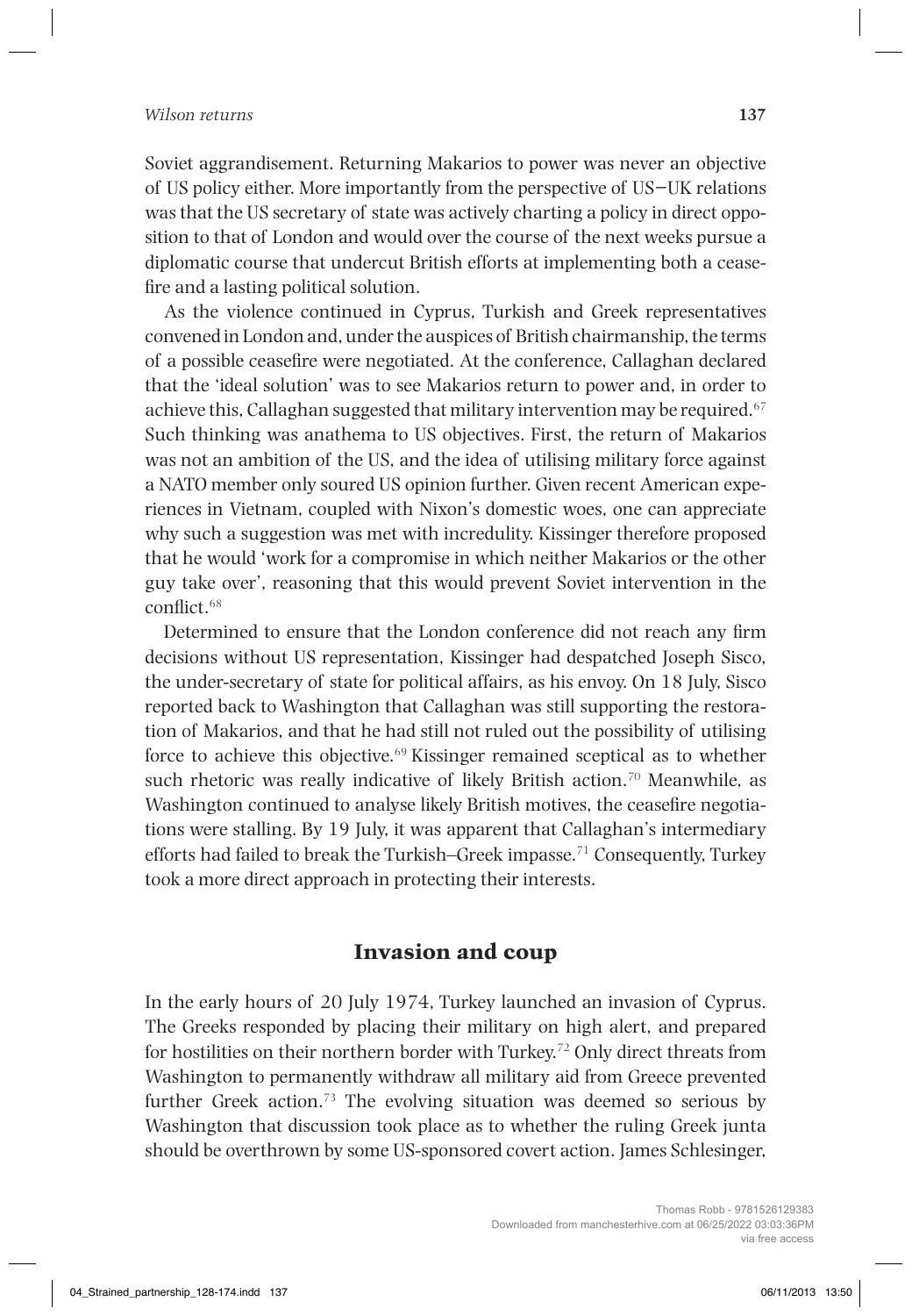in particular, was keen to pursue such a path. In contrast, Kissinger was rather more circumspect, and was reluctant to follow such a course. 'I don't like overthrowing governments,' Kissinger retorted. As Kissinger then explained, 'I'm not sure the Greek government will last out the week, anyway. It seems to me there is no way it will survive.'74

Events in Greece would prove Kissinger's assessment correct, as the Greek military junta's Cypriot adventure led to a collapse of its authority. Subsequently, the ruling junta was replaced by the former leader, Constantine Karamanlis.<sup>75</sup> Such a turn of events was hardly welcomed in Washington. Kissinger's reluctance from the outset of the conflict to 'rake the Greeks' was dictated by a concern that a Greek government sympathetic to Moscow would attain power, and Karamanlis was deemed to hold such sympathies.76 The British, on the other hand, were troubled by such events for different reasons. British efforts at finding a peaceful solution had been for naught, and Turkish action had endangered British sovereign bases in Cyprus. It also raised the spectre of a wider war between Turkey and Greece that would undermine NATO.

Following the Turkish invasion, Callaghan again offered the auspices of the British government to broker a peace settlement.77 After a further round of diplomatic negotiations, which produced UN Security Council Resolution 353, Callaghan called for peace negotiations on neutral territory. After much wrangling over location and participation, it was finally settled that Geneva would act as the venue, and negotiations would commence on 24 July 1974. This conference was designed to broker the terms of a ceasefire and another conference, scheduled to begin on 8 August 1974, would attempt to produce a lasting political settlement.<sup>78</sup>

At the conference, Callaghan stuck to his original intention of restoring Makarios to power. He also outlined that Cyprus should be administered on a bi-federal basis.79 Such a policy did not have the backing of the US and, following their briefing of the Turkish on this point, they too announced that they would not support this. The Turkish also insisted that in order for them to begin negotiations on a lasting political settlement the north-eastern third of Cyprus would have to be ceded to their authority.<sup>80</sup>

With such diametrically opposed positions, the Geneva peace conference turned into a somewhat rancorous affair. Nevertheless, Callaghan managed to establish terms for a ceasefire agreement which included the halting of all offensive activities and an agreement that phased withdrawal of all military forces from Cyprus would begin. Following the successful adherence to this, a second conference would convene to work out how a buffer zone between the two sides would be created.<sup>81</sup> In London, the prime minister was especially pleased with Callaghan's efforts, and believed that it afforded the opportunity for the British to create a lasting political settlement in Cyprus. As Wilson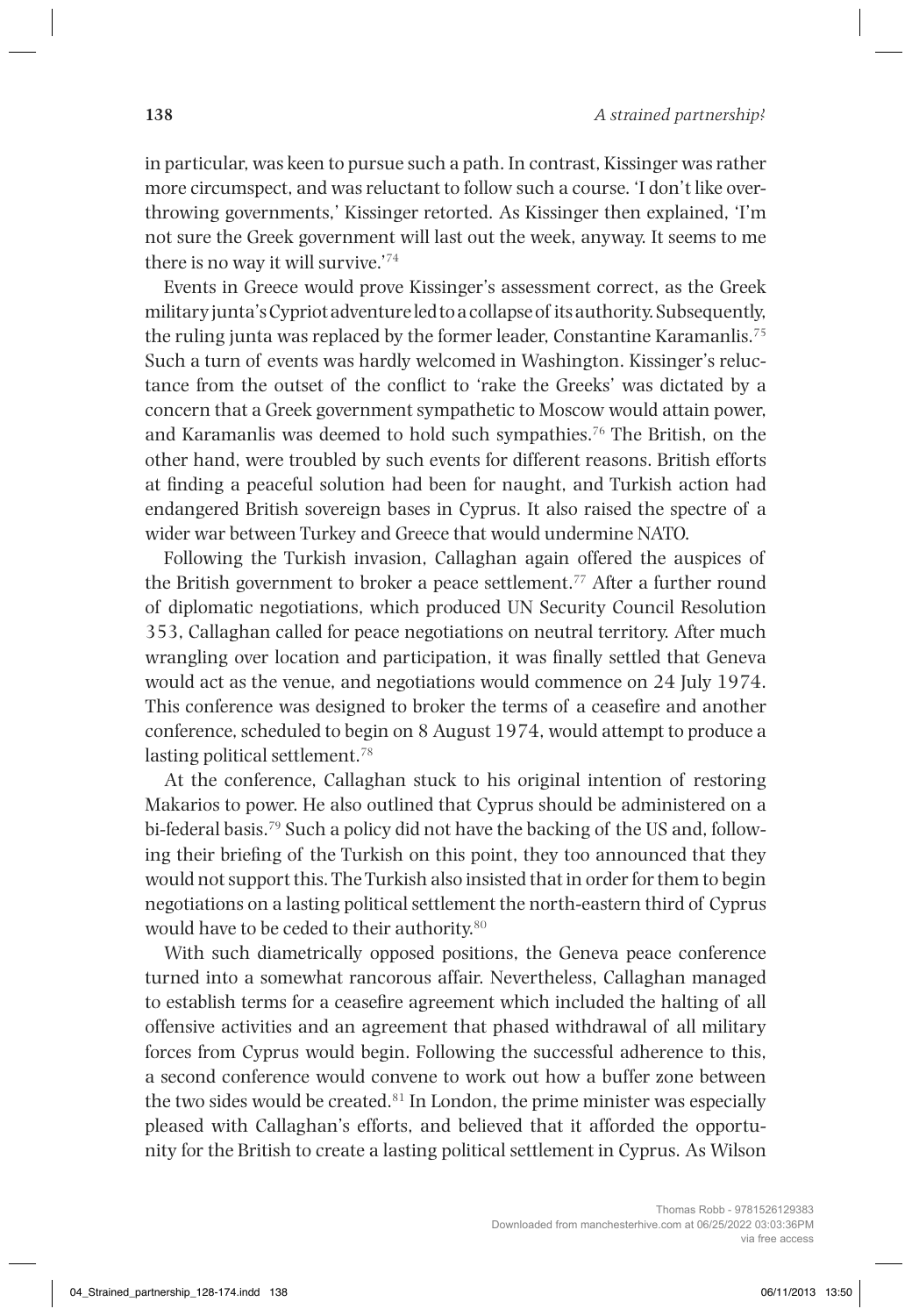noted to Callaghan, 'We have the chance to create a more stable Cyprus, better relations between Greece and Turkey, and (for the first time ever) an alliance in NATO consisting of fully democratic states'.<sup>82</sup>

Callaghan was rather less confident than his boss and remained suspicious of Turkish ambitions. He suspected that the Turkish would use the period between the conferences to gain more territory in Cyprus that would be of strategic value.<sup>83</sup> He therefore informed Washington that if the Turkish undertook further military measures then Britain would respond in kind.<sup>84</sup> Wilson supported Callaghan by providing a demonstrable sign of Britain's seriousness – he reinforced Britain's sovereign bases on Cyprus.85

#### Geneva: Part II

As the second Geneva talks convened, British officials in the FCO were deeply pessimistic about finding a lasting settlement. One noted that the exercise was a 'dead duck' and, in the assessments of senior FCO officials, Callaghan's stated objective that Cyprus should be administered on a bi-federal basis was simply unrealistic. The return of Makarios was also felt to be implausible.<sup>86</sup> Events would prove such pessimism accurate, because British interlocutors were confronted with deadlock at the talks. The Turkish demanded that Cyprus be administered on a bi-regional basis and that, to achieve this, a population transfer on the island – that separated Turkish and Greek Cypriots – would have to take place. Clerides, the acting president of Cyprus, requested that he be allowed 24 hours to consider this Turkish proposal. This, however, was rejected by the Turkish delegation. The conference therefore collapsed without any settlement being reached. Less than two hours after the conference had finished the Turkish made further military moves, seizing approximately 35 per cent of the island. This included the port city of Famagusta. However, Famagusta contained few Turkish Cypriots, thus undermining the Turkish argument that all of their military moves were designed solely to protect Turkish Cypriots.<sup>87</sup>

Callaghan was infuriated with such action, believing that the Turkish had been negotiating in bad faith and felt he had been vindicated in arguing that Turkey was seeking military-strategic aggrandisement.<sup>88</sup> President Ford was now faced with the first foreign policy crisis of his administration, because Callaghan had suggested that Britain would respond militarily to further Turkish actions. For the US, this situation was an incredible one. The possibility of a UK–Turkish war, which would likely descend into a wider Greek–Turkish conflict, appeared to now be a real possibility. Ford, barely 24 hours into his presidency, was confronted with the possibility of three NATO members being at war with one another! However, as with earlier British threats of military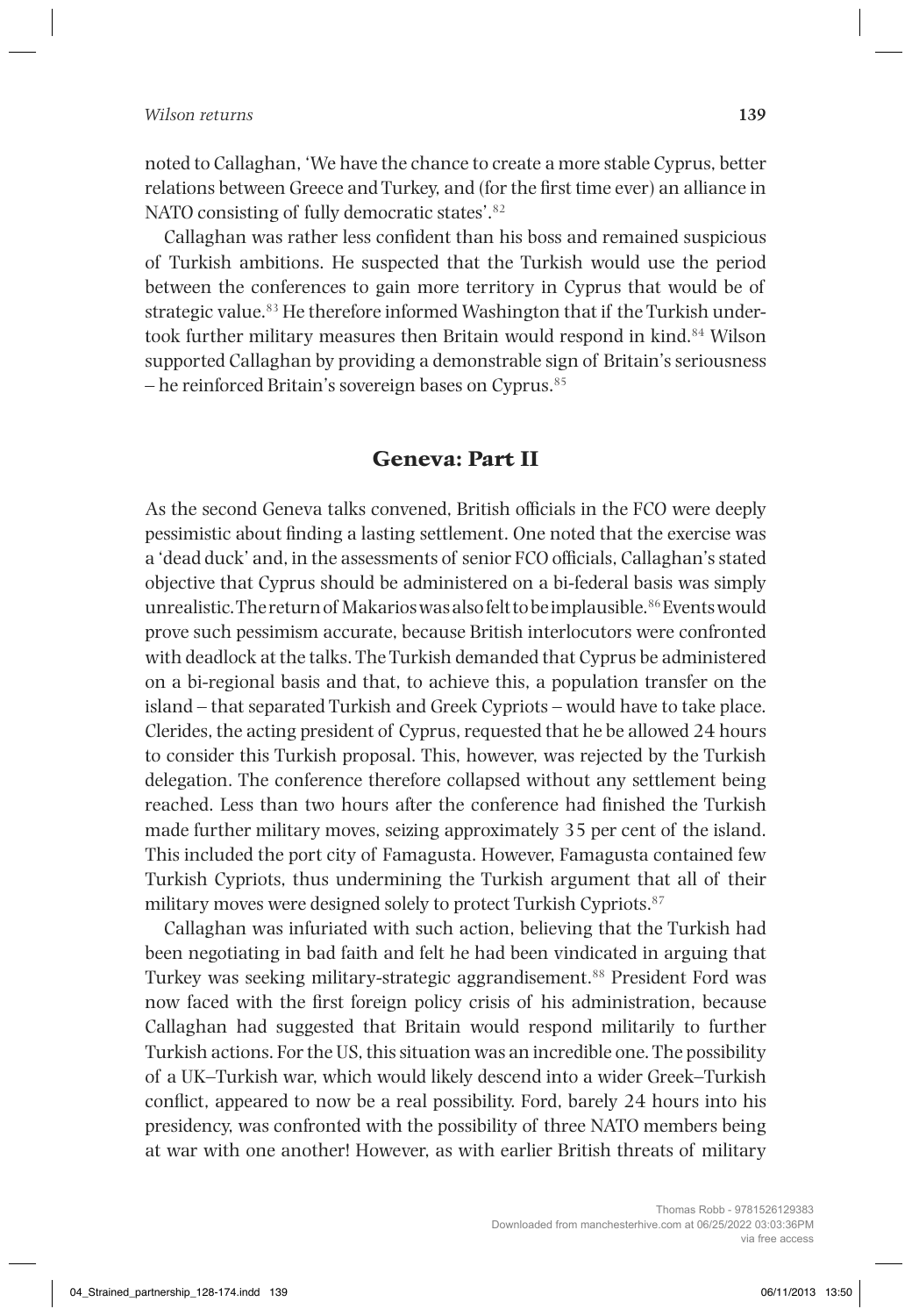intervention, the US did not believe them to be credible. 'One of the stupidest thing[s] I have heard,' Kissinger told Ford. The president evidently concurred and ordered Kissinger to 'calm down our British friends a bit'.<sup>89</sup>

In London, Wilson convened a meeting to discuss the possible ways in which Britain should react to Turkish moves. As Callaghan noted, Britain's 'real' interests in Cyprus – the sovereign bases – had been left alone by the Turkish military. He explained further that British military intervention was unlikely to succeed without full US support. This, as Callaghan informed the prime minister, was unlikely to be forthcoming. Kissinger's efforts to calm the British had worked. As Wilson understood, without US backing the British were unlikely to be able to easily remove the Turkish military. More importantly, the Turkish had not infringed upon Britain's sovereign bases, and Wilson concluded that military action would not be undertaken.<sup>90</sup>

British indignation towards Turkey was met with little sympathy in Washington, and Callaghan's inability to find a peaceful solution to the crisis was met with scorn.<sup>91</sup> 'In this business you are paid by your results, and [Callaghan] didn't deliver a damn thing,' Kissinger complained.<sup>92</sup> Kissinger, while far from happy about Turkish actions, did not believe that a military response was required. Ultimately, Turkey's strategic importance to the US meant any military response was unpalatable. A reading of Kissinger's memoirs makes it quite apparent that he believed Turkey was of considerable strategic importance to the US.<sup>93</sup> At the time, Kissinger was rather less articulate in making this same point. 'Whether Turkey occupied a third of Cyprus or not did not affect US interests,' Kissinger informed the president.<sup>94</sup> In sum, Kissinger was not prepared to sacrifice Turkey as an important regional ally to ensure a bi-federal peace settlement in Cyprus. Rather, in Kissinger's assessment, a bi-regional solution, where Turkey controlled one portion of Cyprus and Greece the other, was acceptable.<sup>95</sup>

Washington's analysis of the Cyprus crisis was therefore driven largely by overarching Cold War considerations. Events in Vietnam, the rise of Eurocommunism, and the emergence of communist influence across Africa all contributed to Kissinger believing that another Soviet advancement could occur in Cyprus. Divorced from such geopolitical considerations, Kissinger was concerned about the impact of Watergate on America's international standing. He believed that Watergate was undermining US foreign policy, and he suspected that the USSR would exploit the president's domestic troubles for their own aggrandisement.96 Kissinger also suspected that the advance of North Vietnamese forces once again could be explained by the domestic situation in Washington.<sup>97</sup> It is within this context, then, that events must be viewed. This, however, is not to suggest that Kissinger was supporting Turkish military action. Contrary to the claims of some authors, Kissinger was against Turkish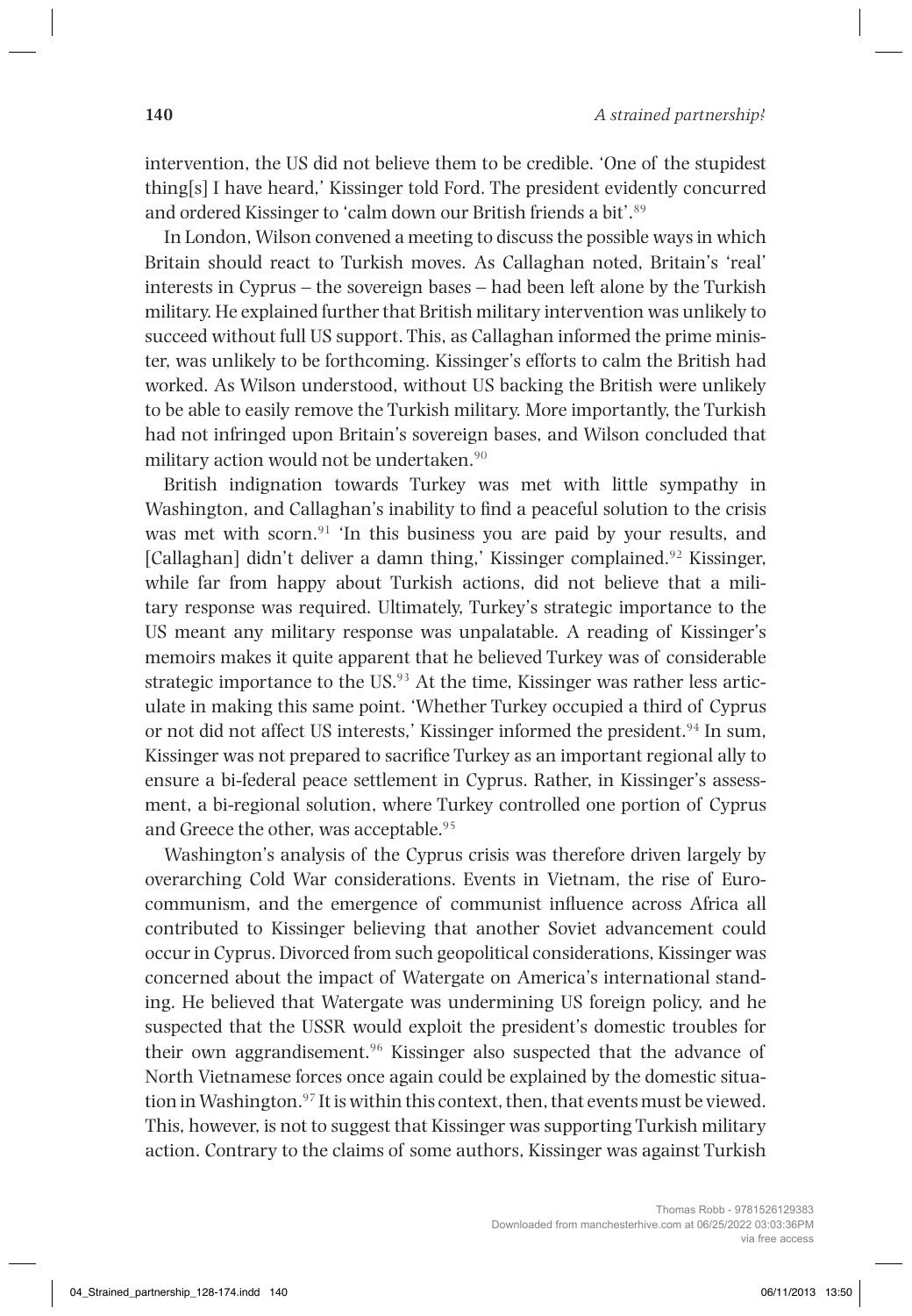military action from the outset of the crisis, and he had worked laboriously, if ultimately ineffectively, to prevent the escalation of hostilities.<sup>98</sup> Once the Turkish had gained a foothold on the island, Kissinger was opposed to further military action. As Kissinger made clear to the president on 10 August 1974, the US could not support any unilateral military action in the first 48 hours of Ford's new presidency. As such, Kissinger warned Ankara against taking further military action.<sup>99</sup>

For US–UK relations the episode had demonstrated a number of important points. It reiterated the fact that the special relationship between the two countries was largely limited to specific areas, such as intelligence or nuclear cooperation, and was becoming a lot narrower in its scope. When US interests were perceived to conflict with those of the United Kingdom, then the United States was prepared to fully pursue its aims with little concern for London's ambitions. Again then, the disparity in power within the US−UK relationship was evident. Wilson and Callaghan both sought a close relationship with Washington so as to influence its policies. On this occasion, the absence of influence was apparent.

#### Détente and economic decline

This chapter now turns its attention to Britain's economic plight, and the ramifications it had for Britain's defence posture. By doing so, one can trace a systematic shift in US–UK relations, in that the UK came to be viewed as a less useful ally by the US. It also illustrates that Wilson's efforts at restoring closer US–UK interaction were largely ineffective, because of such defence cuts. From here, areas of international diplomacy which sought to push forward the process of détente, such as the CSCE and MBFR, are also reviewed in this section. This again allows for a broader assessment of the relationship to be provided and counterbalances the impression that US–UK relations were constantly beset by acrimony.

Wilson assumed power at the time when Britain had come to be regarded as the 'sick man of Europe'.100 Heath's mismanagement of the economy, coupled with the inflationary pressures generated by the oil embargo, had led to an unsupportable budget deficit. To combat this, public expenditure cutbacks had been enacted in Anthony Barbour's budgets of 1973–74 in order to reduce Britain's borrowing requirements.101 Britain's defence budget, however, remained largely unaffected by such cutbacks until December 1973, when it was announced that defence would incur a cut of  $f178$  million.<sup>102</sup> Such was the seriousness of these economic problems that the likes of Lord Rothschild – who headed up Heath's economic think tank – were predicting that the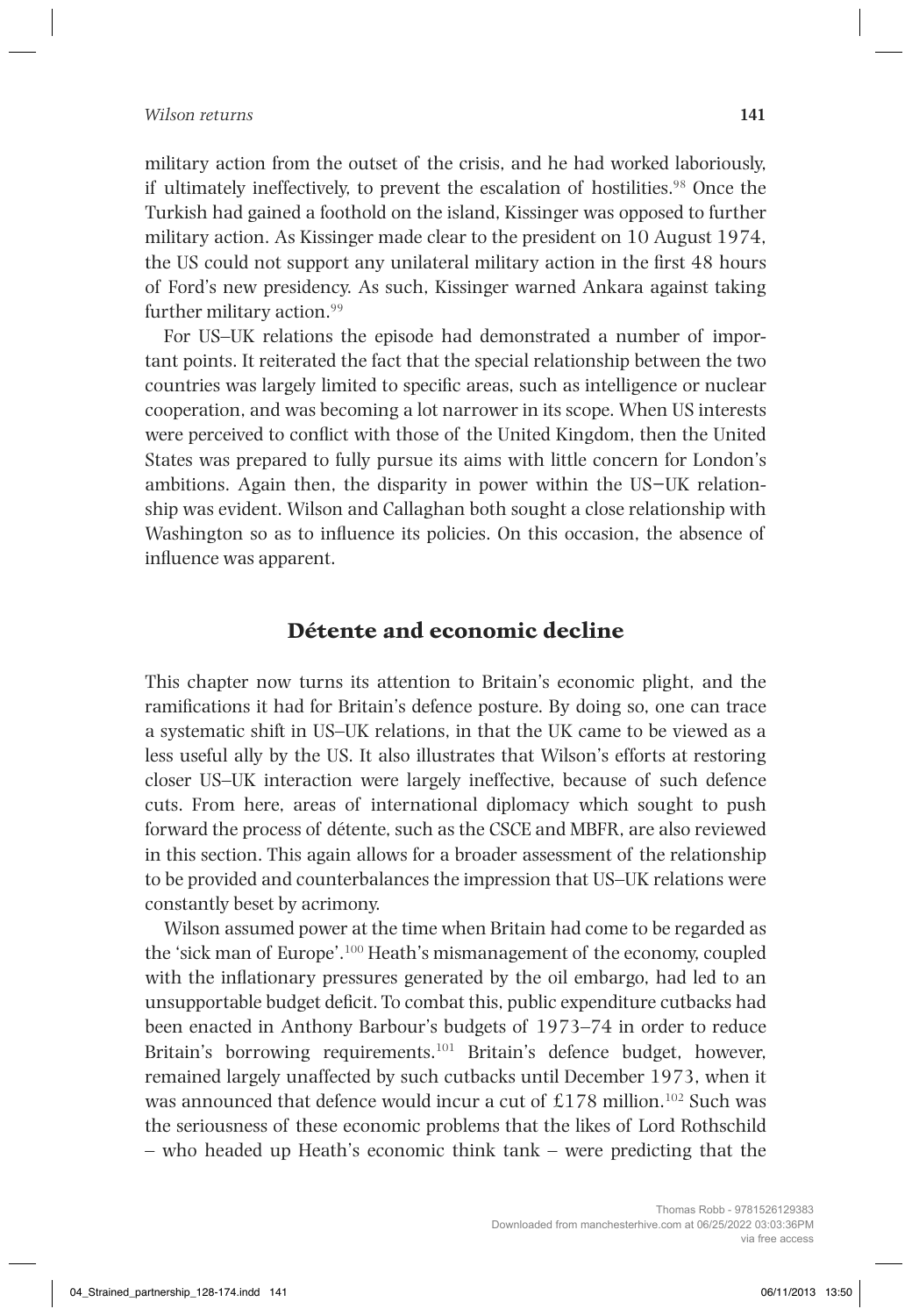UK would be one of the poorest countries in Europe by 1985, unless serious defence cuts were enacted.<sup>103</sup>

Given this, Wilson inherited a situation where defence expenditure was to be reduced, but internal party politics within the Labour government also encouraged the new prime minister to look for defence spending reductions. At the Labour Party conference of October 1973, there had been vociferous demands for defence expenditure to be reduced, and £1,000 million had been suggested as the figure that a new Labour government should be looking to reduce Britain's defence expenditure by.104 Wilson, while privately scornful of such thinking, did accede somewhat to these demands in the Labour Party manifesto of February 1974.105 As it outlined, a new Labour government would seek to find savings of 'several hundred million pounds per annum' in the defence budget.106 Consequently, on assuming office, the chancellor of the exchequer Denis Healey cut an additional £50 million from defence expenditure in his first budget. This, however, was only an interim solution, and Wilson ordered a full defence review to be undertaken. This, as Wilson warned, could result in reductions 'amounting to hundreds of millions of pounds'.107

Washington observed Wilson's defence policy closely, and was none too pleased by what it believed were the 'soft' policy choices being made in London.108 From the military-strategic perspective, American officialdom did not wish to see Britain lessen its pre-existing commitments, and senior US policy-makers – including Nixon, Kissinger, Haig and Schlesinger – lamented Britain's global military decline. Yet during their time in office, they had been unable to prevent this decline, and had little success in convincing London to reverse its East of Suez policy or contribute more heavily to NATO. Nevertheless, this had been viewed as the limit of Britain's military downsizing. Now it appeared, from Washington's perspective, as if further large-scale military cutbacks were to be enacted by the new Labour government, which would have the likely effect of increasing the military burden upon the US.

Further to this, in Kissinger's assessment, such policies acted as another example of the European states trying to 'cop out' of the Cold War.<sup>109</sup> By this it was implied that with the onset of détente and improved superpower relations, NATO members would wrongly conclude that the Soviet threat no longer existed, and could reduce their defence commitments accordingly. Along with this, US officials were also concerned that British defence expenditure cuts would have more practical effects on US–UK cooperation. Most obviously, the worries of the US surrounded the issue of whether Wilson would endorse the decisions made by the Heath government to upgrade Polaris and retain intelligence posts in Cyprus.110

Washington, therefore, sought to convince their British allies that they should not embark on another round of deep defence cuts. Thus, during a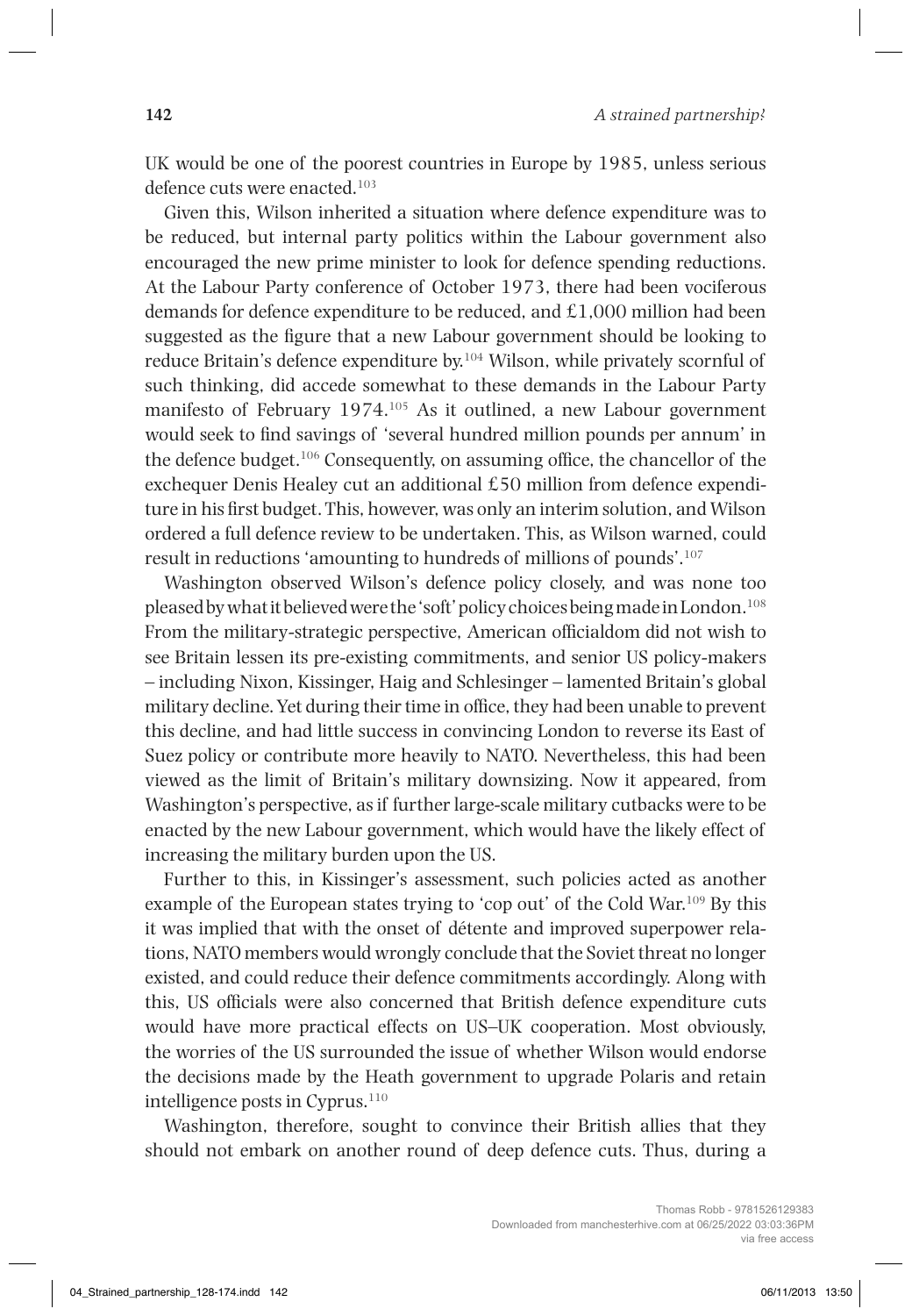meeting between Kissinger and John Hunt, the US secretary of state outlined his concerns. Hunt assured Kissinger that rumours referring to substantial defence cuts were unsubstantiated, and that Wilson was committed to the upgrading of Polaris and to retaining Britain's existing NATO commitments.<sup>111</sup> American elites remained sceptical of such assurances and this can be partly explained by the low opinion that prominent US policy-makers, including Ford and Kissinger, had of Wilson and his government. Kissinger regarded Wilson as a 'greasy sort of man' and 'Healey is a shit who can't be trusted' was his even more scathing verdict of the British chancellor of the exchequer.<sup>112</sup>

Significant concerns surrounded the suitability of Roy Mason as defence secretary, especially in regard to whether or not he would be able to function independently from his former boss, Denis Healey. The US ambassador in London, Walter Annenberg, warned Washington that Healey would be able to cajole Mason into making substantial reductions in the British defence budget.113 It was also felt that Healey's first budget was indicative of things to follow in the future. Earl Sohm, the chargé d'affaires at the US Embassy in London, predicted that once Wilson had assured his position as prime minister, more significant cuts would follow.114 The turn of events would prove this assessment correct. The general election of October 1974 solidified Wilson's authority somewhat, and both he and Healey could now begin to tackle Britain's budget deficit. It took no great leap of faith, then, to think that Britain's defence budget would once again be coming under severe scrutiny, and that cutbacks would follow in the near future.<sup>115</sup>

Throughout the winter of 1974, the US maintained a keen interest in British debates about possible defence cutbacks. Washington repeated its earlier position that it did not wish to see any substantial defence reductions undertaken by the British government. More specifically, the Ford administration articulated clearly that it believed the British government should maintain several key areas of its defence commitment, which included the Polaris upgrade, the retention of Britain's presence in Cyprus, and the continuation of the US–UK Diego Garcia commitments.<sup>116</sup> Such suggestions appeared not to have resonated in London, because reports soon arrived in Washington that suggested that Wilson was 'agonising' over whether to continue with the Polaris upgrade. Additionally, Kissinger was informed that the British sovereign bases in Cyprus were set to be disbanded.<sup>117</sup>

Evidently, US diplomacy had failed to achieve the desired outcome from the British government, so Kissinger set about taking a more rigorous approach with his British allies. He first despatched a cable to Callaghan where he warned a British withdrawal from Cyprus would 'undermine our overall position in the Mediterranean'.118 Kissinger, along with Schlesinger and the CIA director, William Colby, took an even sterner tone with John Hunt during a meeting in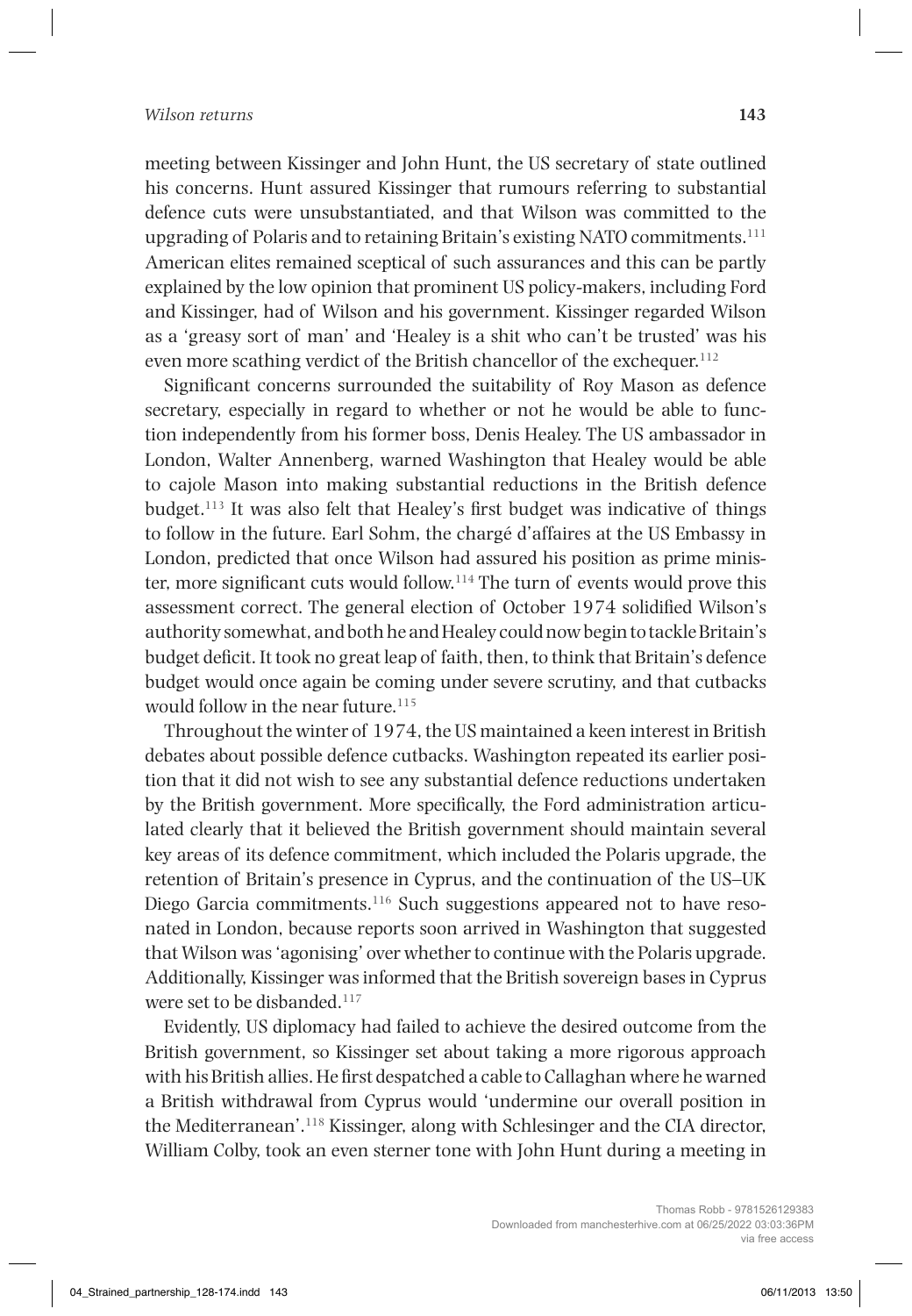Washington. Apparently, Kissinger's explanation that the US did not want the British to close their bases in Cyprus was laced with a series of expletives. Given that America's relationship with Turkey was strained because of the Cyprus crisis, and the US Congress was threatening to halt all military assistance to Turkey (this was achieved in January 1975), the British presence in Cyprus took on a greater degree of importance. Indeed, Britain's intelligence facilities in Cyprus assumed extra significance when US posts in Turkey were shut down in retaliation to the Congress's termination of military aid.<sup>119</sup>

Following Washington's warnings, debate continued in Wilson's government regarding the scope of defence cuts, and after much wrangling Mason announced the preliminary results of the defence review to the House of Commons on 4 December 1974.120 In retrospect, Mason claimed that the defence review 'preserved our core defensive interests in Europe and fully maintained the integrity of NATO' and at the time he was equally confident.<sup>121</sup> Wilson, in a number of his public speeches, was just as self-congratulatory, yet in private he was rather more reticent about the likely American reaction.<sup>122</sup> Thus, Wilson reported to his Cabinet that in the opinion of the Ford administration, defence cuts had reached 'the limit of what is tolerable'. In confidential correspondence with his chancellor of the exchequer, Wilson was even more forthright in expressing the same sentiment. $123$ 

Wilson was correct to be apprehensive about the reaction of the US given that even before the latest defence review had been completed, key US policymakers were privately bemoaning the likely results. 'You have to operate on the assumption that Great Britain is through', was Kissinger's candid judgement.124 The results of the defence review only soured Kissinger's opinion further.125 Other influential US policy-makers were equally irritated with the British defence review. The US could 'no longer expect Britain to pull any weight,' Schlesinger allegedly stated.<sup>126</sup> Alexander Haig, now the supreme commander of allied forces in Europe, believed that the defence review was not 'reassuring'. As Haig articulated to Ford, the British had become 'spongy'.<sup>127</sup> Clearly this was not meant as a term of endearment. Indeed, under Haig's direction, NATO responded rather sourly, with a public spokesman complaining that British defence cuts were 'hard to swallow and there is no doubt that they will do some damage'.128

Not all US officials were as critical as the aforementioned. The US ambassador to the UK, Elliot Richardson, gave a rather more positive appraisal of the defence review: 'Britain and NATO have come away from the defence review rather better than initially might have been expected. Nothing vital has been lost, and the ingredients for a continued, meaningful British contribution to Western defense are still present'.129 Such opinion was in the minority, however, and Ford's two most influential officials for foreign and security affairs,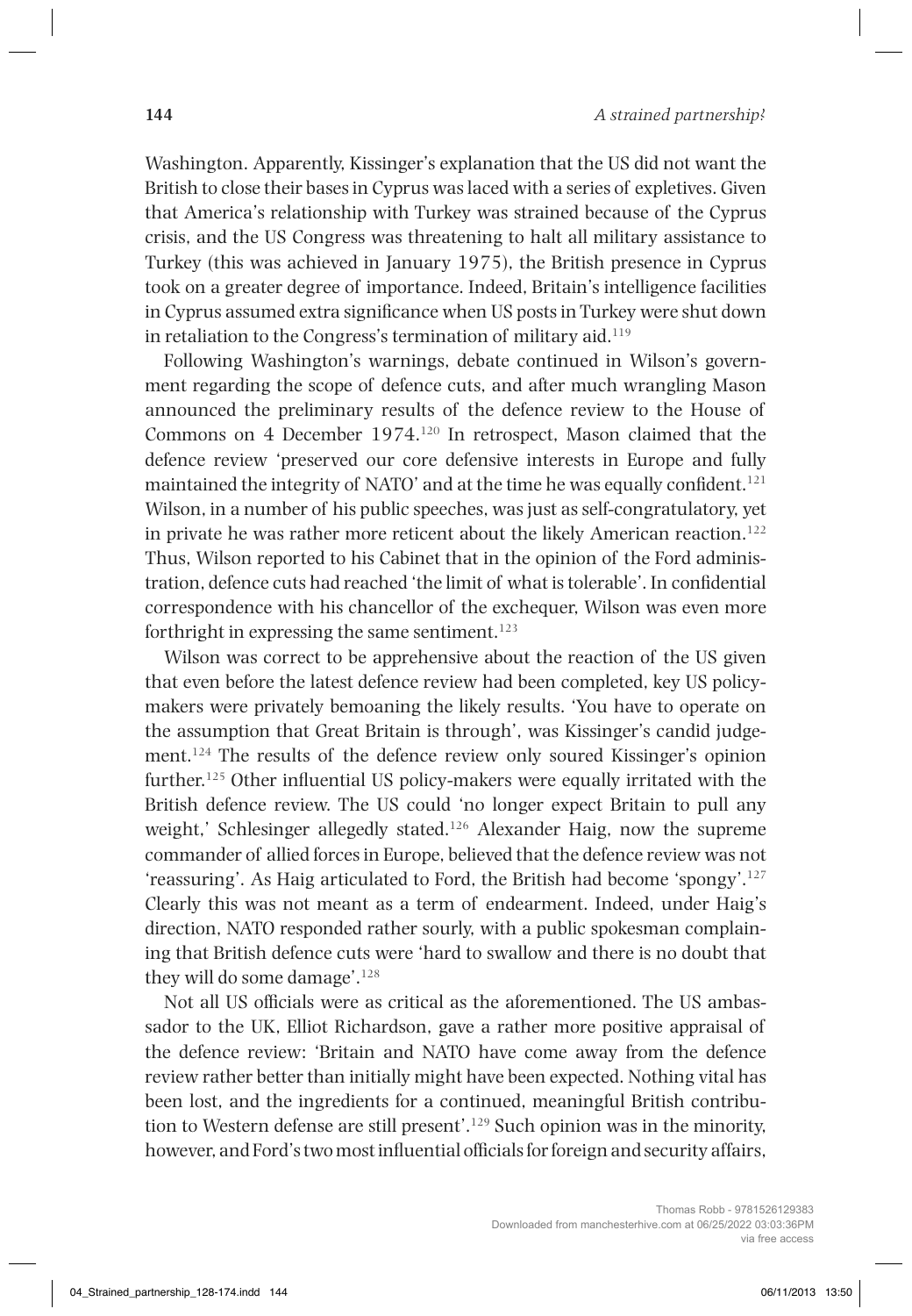Kissinger and Schlesinger, agreed that the defence review had done significant damage to Britain's standing with America. Additionally, US officials perceived the British defence review to have harmed US interests on several fronts. For example, the decision to reduce the scope of British bases in Cyprus and Malta was seen to have undermined America's ability to gather intelligence in the region. British actions were also seen to have undermined US efforts at promoting burden-sharing, and US attempts at negotiating an MBFR agreement with the USSR were deemed to have also been dealt a blow.130

Such evidence could lead one to conclude that US–UK relations were critically undermined by Wilson's defence review. Nevertheless, on closer inspection it is remarkable just how little impact the defence review of March 1975 actually had upon existing US–UK cooperation. As US policy-makers concluded, the types of cooperation undertaken with the UK – especially in the nuclear and intelligence realms – still benefitted the US. As the US Embassy in London noted, to cancel such mutually beneficial cooperation would only have a '"cut off your nose to spite your face" quality' about them.131 Given the international environment, it becomes clearer as to why the Ford administration was unwilling to terminate mutually beneficial arrangements with a friendly country. The likes of Kissinger, Schlesinger and perhaps even Ford believed that the US was experiencing a period of power decline, and the events unfolding in Vietnam acted as a timely reminder of the limits of American power. US concerns abounded over the future stability of countries such as Greece, Italy and Portugal, and the spectre of 'Euro-communism' was – from the perspective of the Ford government – a very real danger to American interests in Europe. Moreover, in terms of proportion of GDP, Britain still remained the largest contributor to NATO. Wilson continued with the Polaris upgrade and gave in to US demands to retain intelligence posts in Cyprus. To put it simply, allies for the US in 1975 were in short supply. Terminating military cooperation with a country which, even given the latest round of defence cuts, still promoted US interests made little sense from the perspective of the Ford White House.<sup>132</sup>

Britain's economic difficulties in this period were the backdrop behind all of these other events. Economic recession, stagflation and an ever-growing deficit were the driving forces behind Wilson's need to reduce public expenditure. Moreover, the policies undertaken by the Wilson government to solve Britain's economic problems were to have an impact on US–UK relations. Most obvious were the defence cuts enacted to help reduce Britain's public expenditure. Besides, there was the broader concern in Washington about the economic policies pursued by Wilson's government. For instance, the president complained to the US ambassador designate for the UK, Elliot Richardson, about the Wilson government and ordered Richardson to 'get close' to the unions in the UK, so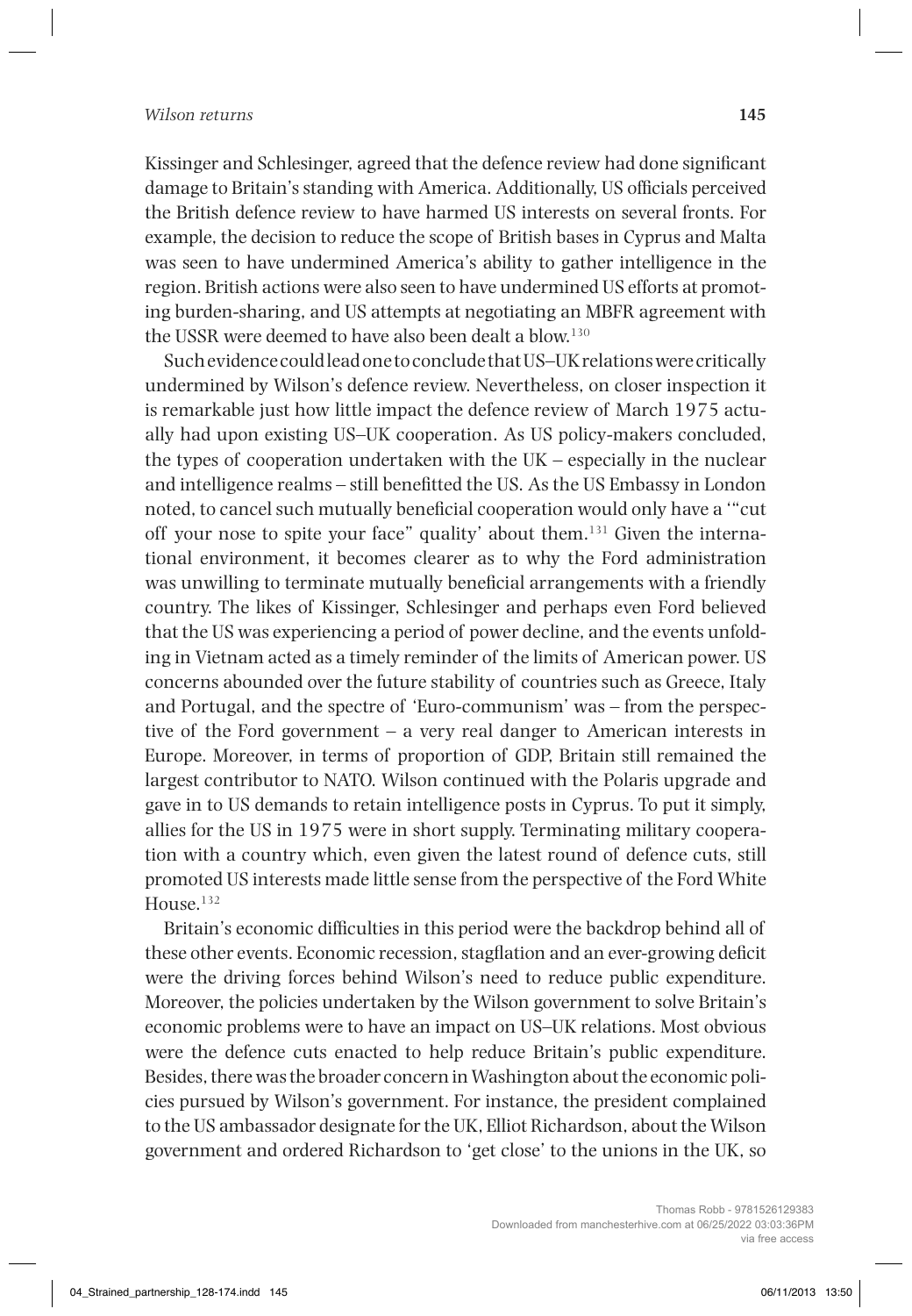they would not follow 'disastrous' policies. In other words, Ford was asking his ambassador to involve himself in the domestic affairs of the UK.<sup>133</sup>

Throughout 1975, the president continued to take an interest in the British economy, and was vocal in chastising the policies pursued in London. Ford admonished Wilson's economic policies during one interview with the magazine *Fortune*:

If that growth in transfer payments continues, we can't have the same economic system by the year 2000 that we have now. I don't think that we are over the cliff, but it is something we have to stop now. As more people get on those transfer payments they become a political force and the programs are sort of self-perpetuating. In my opinion, the best example of how the matter can get out of hand is the situation in Great Britain today. They just don't seem to be able to stop the momentum.<sup>134</sup>

This was followed by a speech in San Francisco on 4 April 1975, where again Ford labelled the UK as a prime example of a government that mismanaged its economy. These comments raised eyebrows in London, and Peter Ramsbotham lodged a complaint with the Ford administration and was granted an apology, along with a promise that the president would not publicly talk about Britain's economic problems in such a fashion again.135 In spite of such promises, in October 1975 Ford once again spoke candidly about Britain's economic problems, with the *New York Times* reporting that Ford had said that a 'horrible example of a government that spends itself sick was Britain's with its Labour Government and its Welfare State'.136 If the public statements were causing disquiet in British circles then one can only imagine what would have been made of the private comments being made in Washington. Kissinger, in one remark to President Ford, was particularly scathing, stating: 'Britain is a tragedy – it has sunk to begging, borrowing, stealing until North Sea oil comes in … That Britain has become such a scrounger is a disgrace.'137 Even if one allows that Kissinger may have been talking in a moment of exasperation, the fact remains that Ford's other advisers were just as critical; for example, US Treasury Secretary William Simon, Chairman of the Federal Reserve Arthur Burns, and Ford's special adviser on economics, Alan Greenspan, all lambasted the British government's economic policies.<sup>138</sup>

This low opinion of Britain became obvious during President Ford's tour of Europe in May 1975. Kissinger advised that Wilson was a 'marginal' figure and as such Ford was best spending 'a lot of time' with the West German chancellor, Helmut Schmidt.139 In practical terms, how much time the president spent with foreign leaders had little effect upon US–UK bilateral cooperation. Nonetheless, if the defence cutbacks are viewed in conjunction with Britain's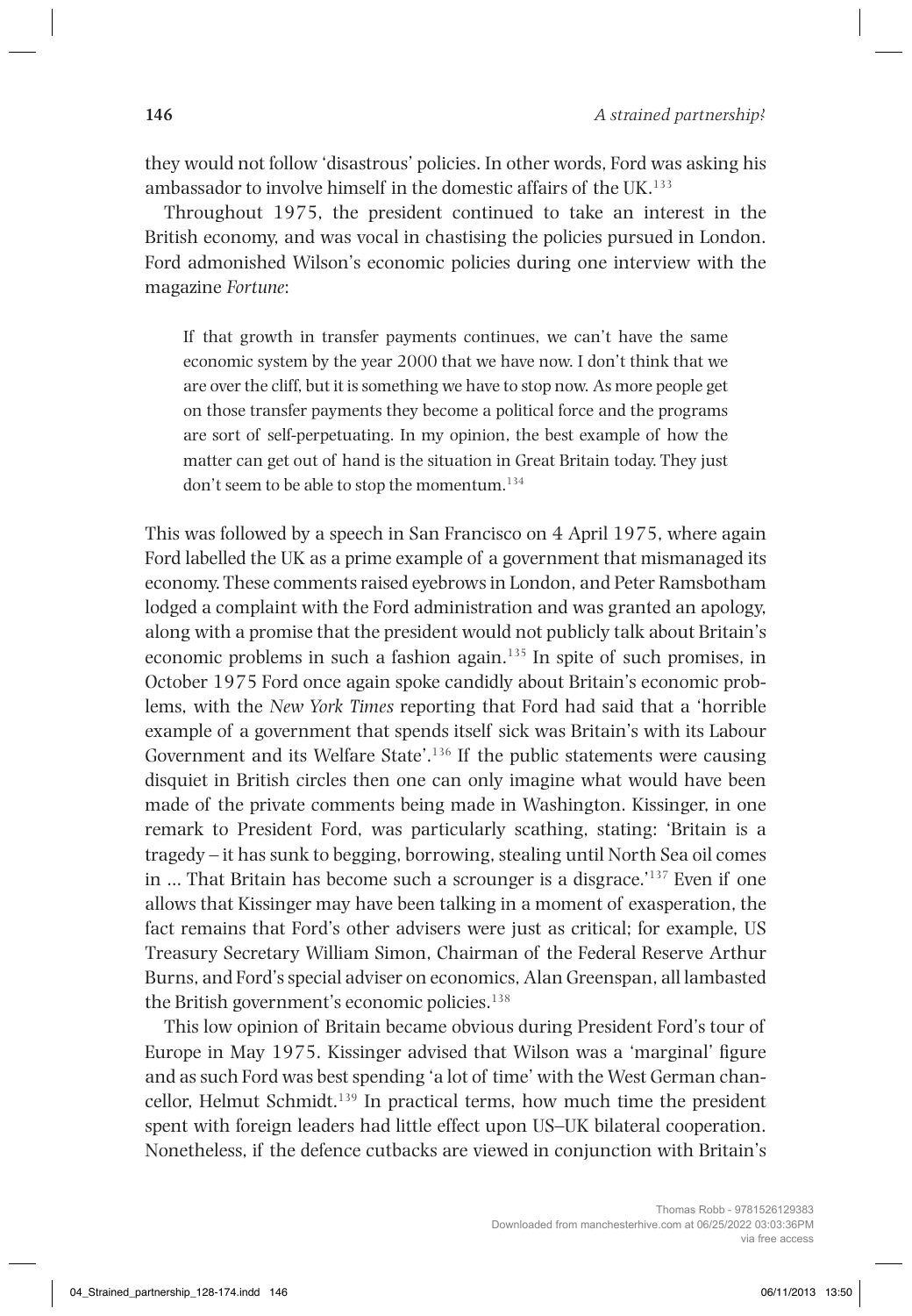economic troubles, it becomes clear that the Ford administration viewed Wilson's government as an increasingly less reliable ally for promoting US interests.

Due to Britain's continuing economic problems, rumours soon began circulating that further defence cuts were forthcoming and Ford was kept informed of these developments.140 This advice was well founded because Healey was arguing that further public expenditure cutbacks were required to control Britain's expanding borrowing requirements and this would likely involve bigger cutbacks in defence expenditure.141 America's reaction to these proposed defence cuts was even more belligerent than that exhibited earlier in the year. At the Helsinki conference (July 1975), Ford articulated American displeasure about further British defence cutbacks.142 Schlesinger was less diplomatic and employed rather bellicose tactics in an effort to convince the Wilson government to maintain its defence spending, when he threatened to permanently terminate US–UK nuclear and intelligence cooperation if substantial defence cuts were made. Mason reported Schlesinger as follows to the prime minister:

If the British Government were to make further cuts in defence expenditure, the US government would have to re-consider its bilateral arrangements with us [Britain] on the exchange of communications and intelligence information and on assistance in respect of nuclear weapons, including specifically our POLARIS force and the improvement of its missiles.<sup>143</sup>

Following Schlesinger's warning, it was Kissinger's turn to convey the Ford administration's displeasure and he did so in conversation with James Callaghan. Whilst demonstrating a significantly more subtle approach than Schlesinger had with Mason, he articulated much the same point: US–UK security collaboration would be re-assessed if a further round of UK defence cuts was enacted.144

If this type of diplomacy was supposed to cause Wilson to rethink his defence policies then it appears to have failed. In fact the prime minister blithely dismissed these warnings and informed Mason that he should have told Schlesinger 'to get stuffed'.145 Wilson also doubted whether the president or Kissinger 'would have supported this kind of pressure on us'.146 Callaghan questioned this assessment, believing Ford would support Schlesinger if he suspended US–UK intelligence collaboration and, from his conversations with Kissinger, it was clear that the Ford administration was generally unhappy about further British defence cuts.<sup>147</sup> Healey, meanwhile, advised Wilson that Schlesinger's remarks should be considered, but the fundamental objective had to remain getting the economy 'right'. In Healey's assessment, this would require 'major reductions in public expenditure' and defence could not be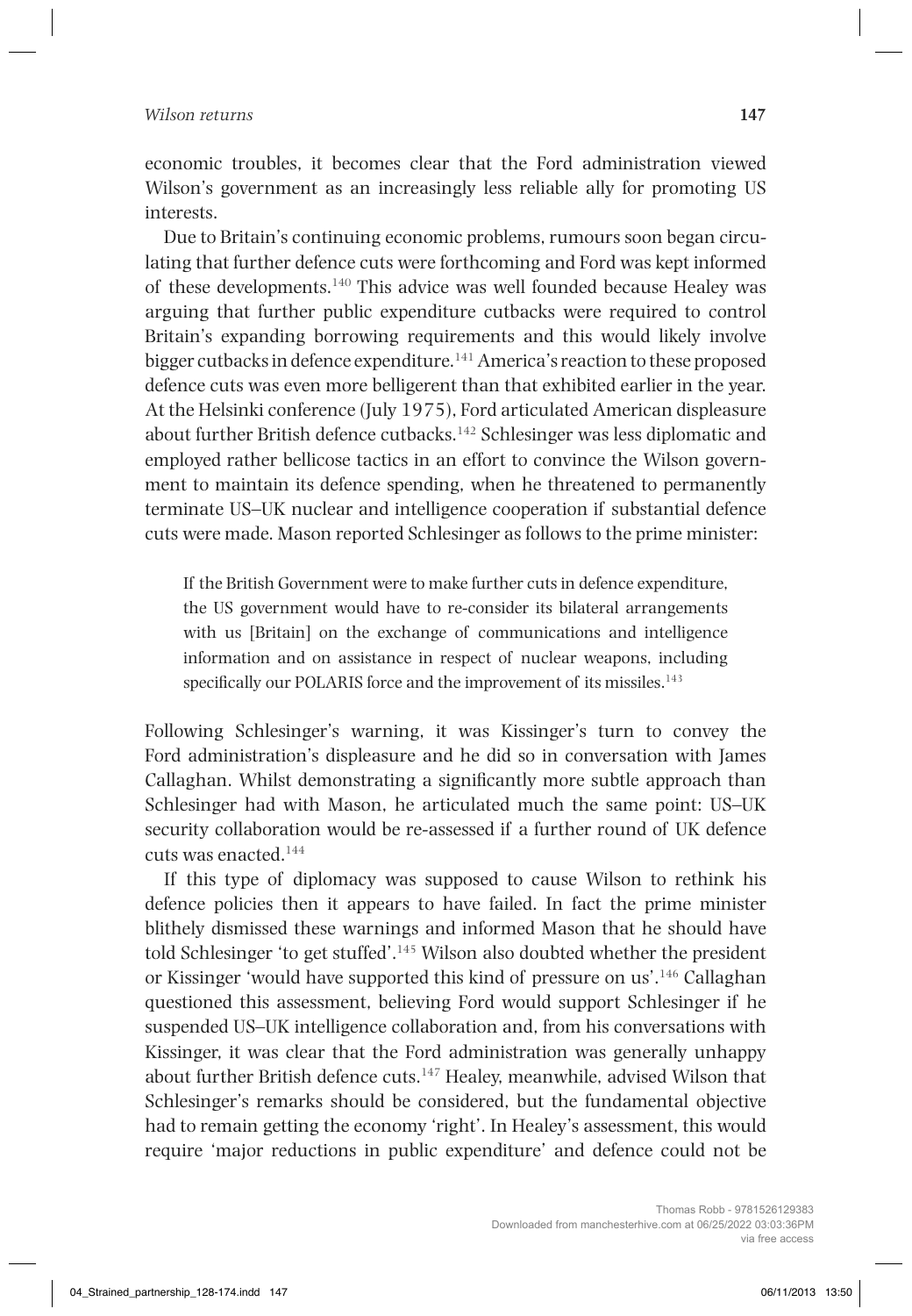exempt, given that 'desirable features of other public expenditure programmes were having to be foregone'.148

Of all the advice given to Wilson, it was Callaghan's that most accurately portrayed US opinion. To be sure, Wilson's thinking was not illogical given that Schlesinger's public differences with the president and Kissinger gave a clear impression of a divided administration.<sup>149</sup> However, while Wilson may have doubted that Ford and Kissinger would have supported Schlesinger, the fact was that they had actually sanctioned his actions.<sup>150</sup> This, though, was all a moot point from the perspective of the Wilson government and, in the final assessment, Schlesinger's threats and Kissinger's more subtle suggestions were ignored. On 24 June 1975, Mason announced that further defence cuts were to be expected in the near future.<sup>151</sup> Interestingly, US pressure had been unable to prevent a further round of defence cuts, and threats to cancel intelligence or nuclear cooperation had, on this occasion, been futile.

The US secretary of defense made a scheduled visit to London in September 1975, and it was here that Schlesinger again made his opposition to defence cuts known. He told Mason that the March 1975 defence review should be a 'one time' process and he made similar arguments to Wilson and Healey.152 The chancellor responded by making it known that public expenditure related to the 'social services' was going to be cut, thus meaning it was rather selfevident that the defence budget would also be reduced.153 Wilson was not as blunt with Schlesinger, informing him that, 'There was no need to expect any major changes in our defence expenditure'.154 In spite of such assurances, Wilson had been careful not to make any specific promises about upholding Britain's defence expenditure and, given the economic and political realities which confronted the prime minister, this was a wise decision. Britain's deepening recession and increasing borrowing levels meant that public expenditure was going to be reduced further, and it was, therefore, a case of how substantial, rather than if, defence cuts would be implemented.155

How public expenditure would be cut was being rigorously debated in London. Healey sought to introduce an aggressive programme of tax increases and public expenditure cutbacks, which was dubbed the 'civil formula'. The civil formula was not accepted in its entirety; however, on 13 November 1975, the Cabinet gave its approval for public expenditure cutbacks of  $\text{\pounds}3,750$ million. One hundred million pounds of this total was designated to come from the defence budget up to Financial Year (FY) 1979–80. The Treasury, however, demanded a further reduction from the defence budget throughout the winter of 1975. Such demands were made because Healey had only managed to find some  $£2,600$  million in savings, leaving a shortfall of  $£1,150$  million from the agreed £3,750 million target. It was therefore evident that there would be increased pressure to reduce the size of the defence budget. As it turned out, it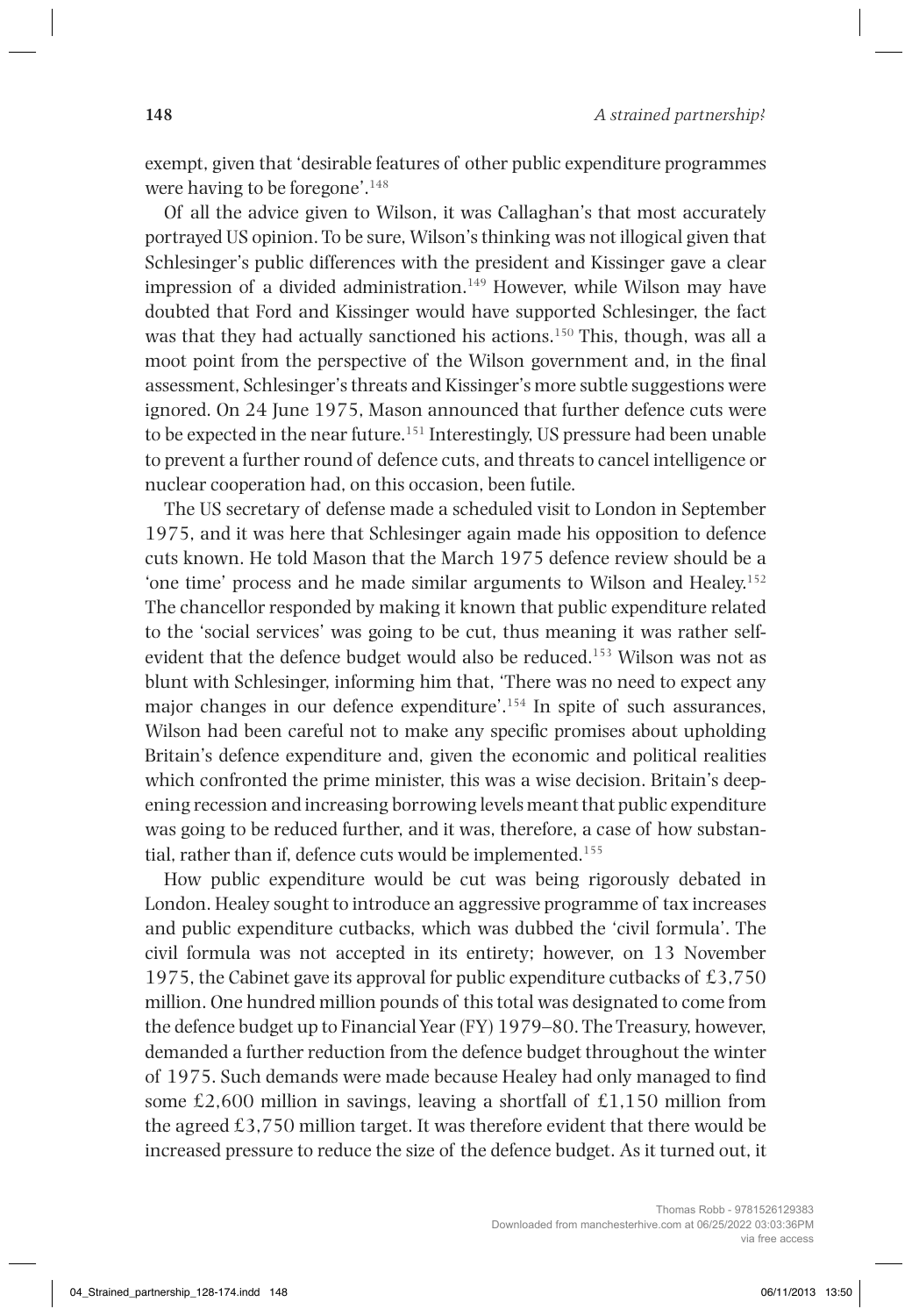did not take long for these calls to materialise as Healey called for the defence budget to be slashed by an additional £550 million.<sup>156</sup>

Healey's demands encountered immediate opposition from Roy Mason, who argued that such cutbacks would terminally damage Britain's relationship with the US. John Hunt lent his support to Mason's appeals, advancing a similar argument which resonated with the prime minister. Wilson therefore rejected Healey's demands, and asked the various Cabinet ministers to re-submit their budget proposals with increased savings.157

Kissinger decided that he had to strengthen the resolve of Wilson against those arguing for substantial defence cutbacks, and thus despatched a scathing cable to London. 'I am sure that you are aware that America's long-term relations with the UK will inevitably have to take into account Britain's standing as a partner in our common security exercise,' Kissinger ominously warned.158 While not specifically stating so, it is reasonable to suggest that Kissinger was referring to US–UK nuclear and intelligence cooperation. Kissinger, following Schlesinger's earlier path, invoked the possible re-assessment of the US–UK nuclear and intelligence relationship as a means of convincing Wilson that a substantial reduction in Britain's defence expenditure should not be undertaken.

Kissinger's actions, however, were largely irrelevant in deciding the final outcome of the defence reductions debate. Throughout the whole of the deliberations, it is evident just how little credibility Wilson gave to US threats.<sup>159</sup> As Wilson had learned in the 1960s, bellicose US diplomacy could not actually force his government into maintaining defence commitments which he was determined to scrap.160 More importantly, Wilson was not prepared to accept Healey's suggestion that defence expenditure should be so radically reduced. As a trained economist himself, Wilson had always been sceptical of the Treasury's advice, and he remained unconvinced by the balance that Healey's civil formula approach was trying to strike between tax increases and public expenditure cutbacks. In Wilson's estimation, Healey was focusing too much on public expenditure cutbacks and not enough on ways to bolster the economy, in order to raise tax receipts, or enact new means of taxation. Added to this, Wilson still believed that Britain could not reduce its defence expenditure by the sums Healey was demanding because he desired to safeguard certain projects, such as the Polaris update, in order to, as he saw it, retain influence with Washington. One particularly ill-tempered retort to his Cabinet colleagues demanding defence expenditure be more significantly reduced that military spending 'was more important than school meals, or social security for Irishmen with 18 children' captures this thinking rather well.<sup>161</sup> Thus, in the series of Cabinet debates that followed, Wilson skilfully managed to ensure that defence's contribution to the overall public expenditure cutbacks fell from an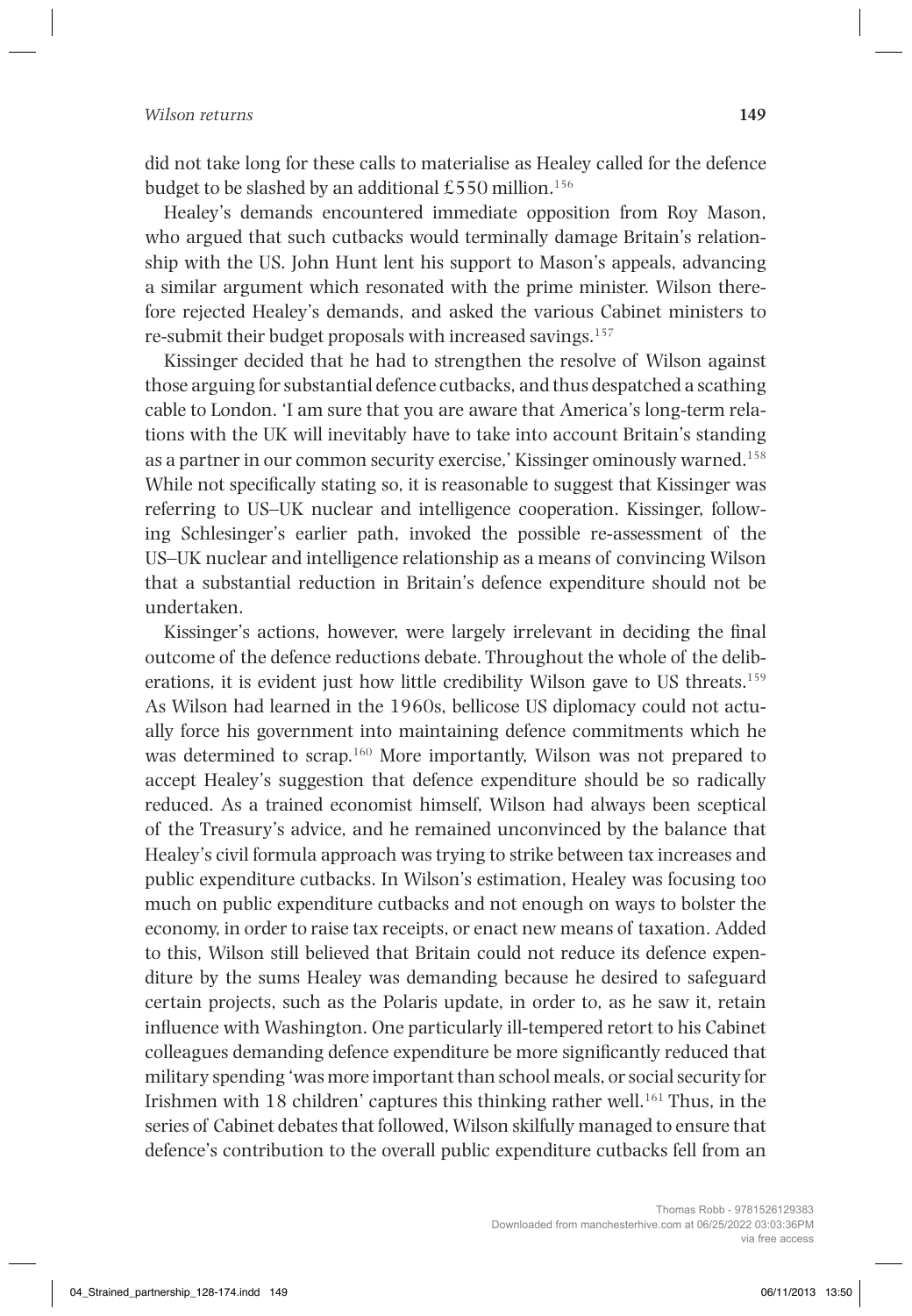initially 'scored' agreement of £225 million, to £193 million.<sup>162</sup> This was 5.5 per cent of the total public expenditure cutbacks of £3,750 million. Perhaps more importantly from Wilson's perspective was the fact that the figure the defence budget had been reduced by was less than half the figure Healey had been seeking.

The majority of the defence cutbacks involved manpower reductions, extending the duration of defence projects and delaying infrastructure programmes.163 The major defence projects, such as the Polaris upgrade and the Harrier jet programme, continued and the intelligence posts in Cyprus were also retained. In Washington, the announced British defence cuts were being analysed closely and, in the final analysis, they were deemed not to have been as bad as was initially feared. Whilst private complaints in Washington ensued, rather less bellicosity was exhibited in bilateral contact with British officials. Perhaps given that the Ford administration had itself decided to cut its own defence expenditure in October 1975, lecturing the British on their own efforts was seen as less than wise. $164$ 

## Finding a CSCE agreement

As shown earlier, Heath's government had been sceptical as to how the CSCE and MBFR would benefit the UK. At their most melodramatic, the British regarded both sets of negotiations as having the potential to critically undermine European security. For US–UK relations, the negotiations had been a point of disagreement and Wilson's return to office did little to alter this. Shortly after returning to power, Wilson had read an article in the *Economist* about the CSCE which sparked his interest in the subject and he therefore ordered a full review of British policy towards the CSCE.165 After receiving various opinions on the CSCE, Wilson decided that any summit designed to conclude the CSCE should not be agreed to without first obtaining major concessions from the USSR.166

This line of thinking was at variance with that of Washington. As shown earlier, the Nixon administration had initially wished to delay progress on the CSCE as a means of enacting leverage upon other areas of US–Soviet diplomacy. By the middle of 1972, agreements on subjects such as SALT and a Berlin Treaty had been reached and movement on CSCE was now sought. Now, US policy sought a swift resolution to the ongoing CSCE to ensure that nothing of real substance was reached in this multilateral negotiation. Accordingly, the visit of Nixon to Moscow in June 1974 was envisaged as a cut-off point. In sum, once the summit was over, the US wanted the CSCE to be promptly settled.<sup>167</sup>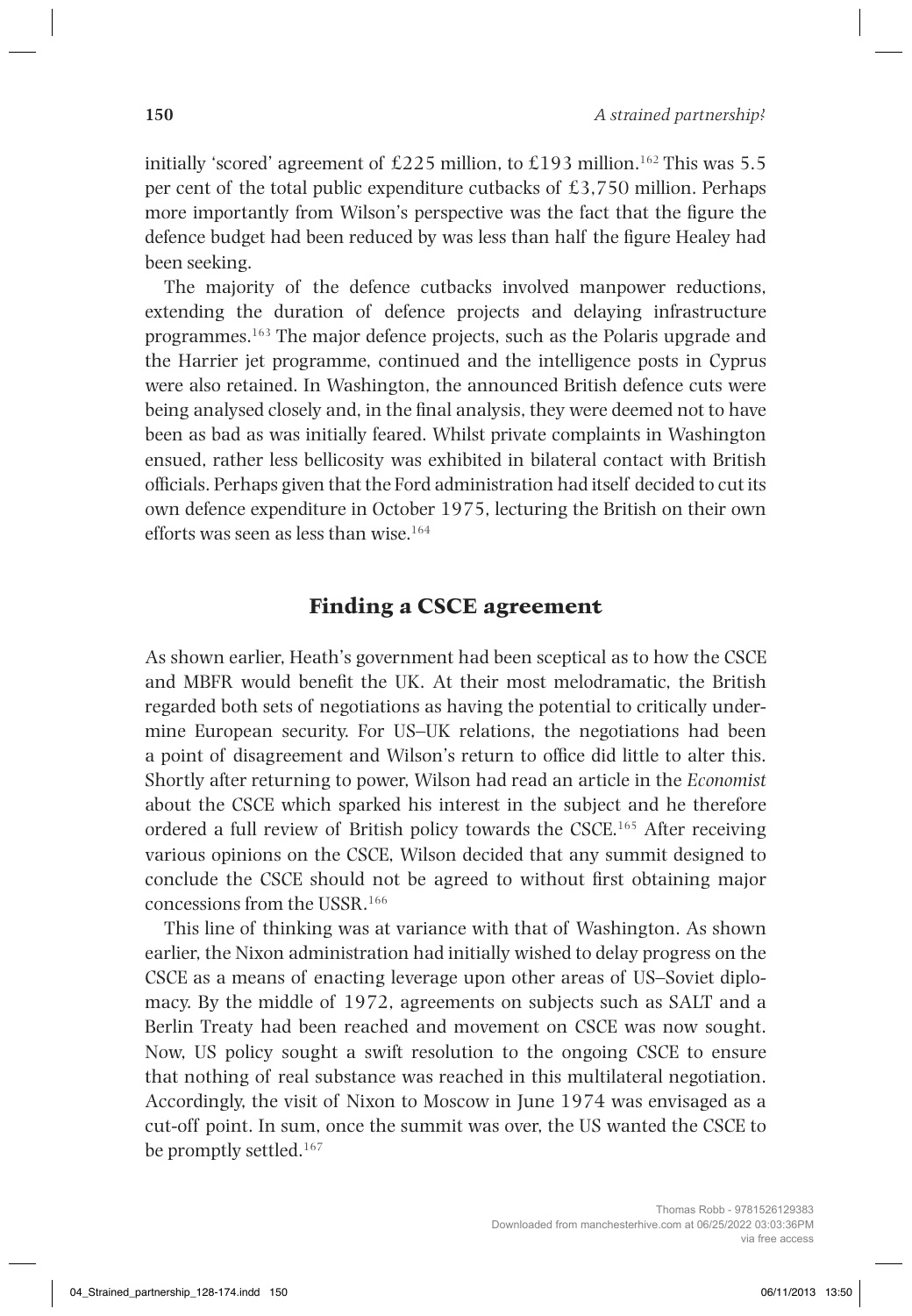What divided British and American policy were fundamentally different ideas about both what the CSCE could achieve and what could reasonably be expected to be extracted from the USSR in exchange for agreeing to the CSCE. For instance, the issue of Confidence Building Measures (CBMs), which included things such as the right of free movement throughout Europe, was one example of British and American policy being deeply divided.168 Wilson's government sought tangible concessions from the USSR in these areas as the British believed these would be granted because the USSR was determined that the CSCE would act as a substitute treaty for ratifying Europe's post-World War II borders. This thinking was based on information garnered from Soviet and American sources that indicated that Brezhnev was personally determined to hold a CSCE summit. British policy-makers thus concluded that there existed a potential to extrapolate Soviet concessions for agreeing to such a summit.<sup>169</sup>

US thinking differed from this. It must be recalled that from the outset of the process the CSCE was never seen solely as something that would benefit US interests on its own. Rather, the CSCE was useful in so much as it allowed the US to apply leverage upon other areas of US–Soviet interaction. As a result of this, CBMs were viewed as peripheral factors, and what really mattered for the US was getting Soviet movement on issues deemed more important to US interests. In particular, Washington wanted progress on SALT II and MBFR. However, as US policy-makers were aware, events in the Middle East had damaged détente and made it less likely that the Soviets would offer the US an agreement which they could realistically be expected to agree to. Events were proving such conclusions correct given that SALT II was becoming mired in technical debates and MBFR discussions had progressed little. As Helmut Sonnenfeldt succinctly summarised for Kissinger, negotiations had moved at a 'snail's pace'.170

In order to garner a more responsive attitude from Moscow, Kissinger informed Nixon that he was 'holding up' progress on the CSCE until after the Moscow summit. This, as Kissinger explained, would give the US leverage over the USSR because they wanted to conclude the CSCE at a summit meeting. Refusing to move towards this would encourage the Soviets to be more forthcoming in both the SALT and MBFR discussions.<sup>171</sup> Indeed, this belief was not without foundation given Soviet interlocutors had intimated that progress in SALT and MBFR was directly linked to the condition that the US agreed to hold a CSCE summit.<sup>172</sup> Therefore, a CSCE summit was something that could be offered to the Soviets as a means of ensuring progress in areas deemed more important to the US.173 Kissinger explained this policy approach candidly to Schlesinger: 'What can we do to keep the Soviet Union happy? We have MBFR, but that may be premature. CSCE is cheap. The Germans or French will probably give it away anyway and we should beat them.'174 By August 1974, this had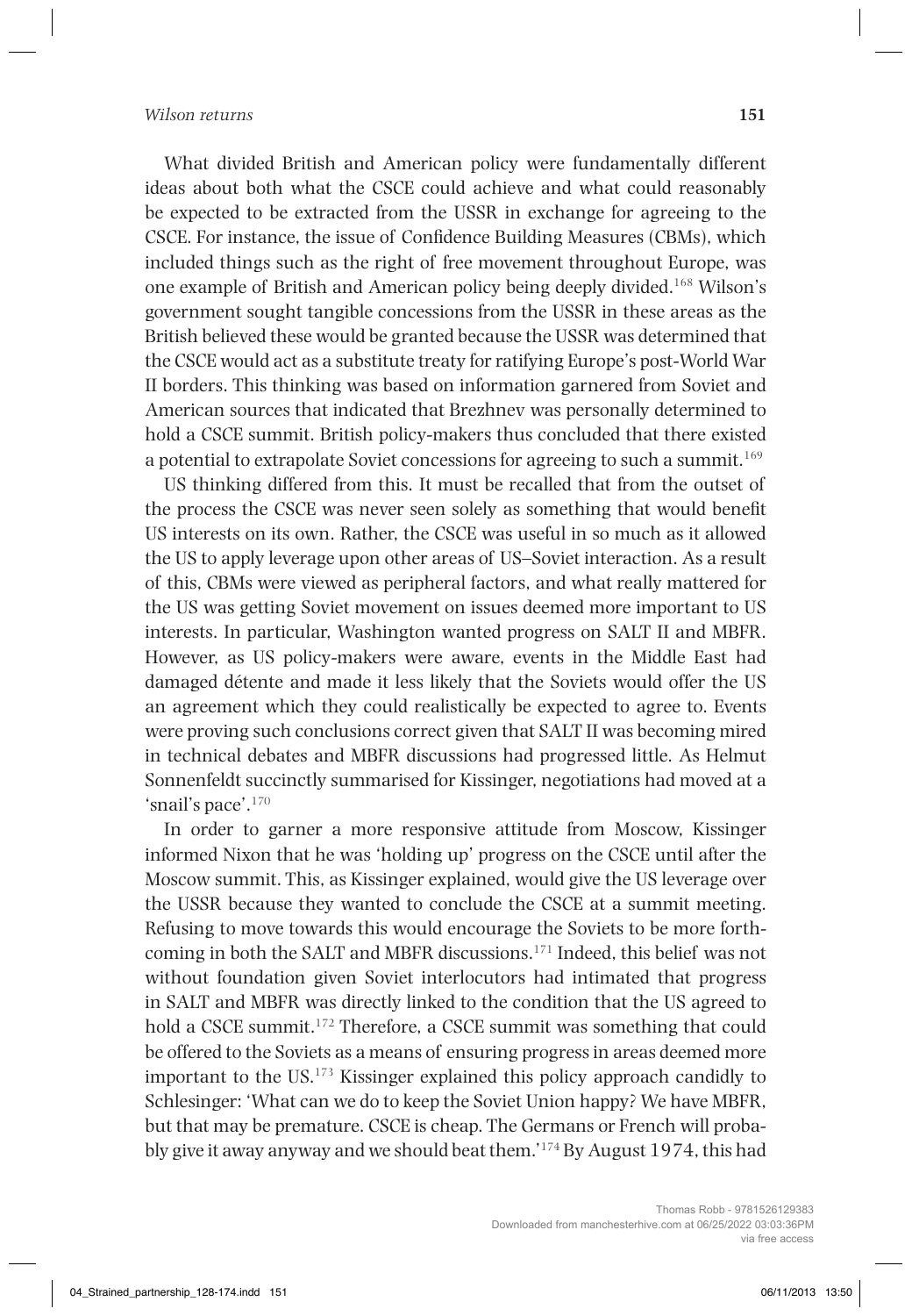become official US policy, and consequently the CSCE and MBFR were explicitly linked and a conclusion to the CSCE at a summit would be agreed to only as a means of producing movement on MBFR.175

Earlier in the year, Kissinger had indicated to the Soviets that a CSCE would be concluded in the near future.176 In the communiqué following the Moscow summit of June 1974, this private assurance was given a public endorsement.<sup>177</sup> For US–UK relations, this was to create further disagreement. Kissinger had provided Wilson with prior notice that the US would, at the conclusion of the Moscow summit, announce its intention to hold a CSCE summit.<sup>178</sup> The British informed Kissinger that they were not averse to settling the CSCE quickly, but they doubted whether Kissinger's timeframe was realistic.179 Certainly, the negotiations at the CSCE were complicated and intricate. Less kindly, William Hyland noted that the CSCE had a 'Talmudic nature' which featured 'esoteric debates'.180 It was certainly the case that the CSCE involved over 30 countries which were seeking to find agreement on a wide range of issues.<sup>181</sup> Completing the CSCE according to Kissinger's timetable was, if one wishes to be charitable, a rather ambitious objective.

Causing further frustration to Kissinger's ambition of settling the CSCE quickly was the actions of the British CSCE delegation which, according to one US observer, enjoyed debating complicated technical matters.182 As the year progressed, the British delegation continued to debate the finer points of what the final CSCE agreement would include with their Soviet counterparts which left the clear impression that the talks were rapidly reaching a stalemate.183 Such a situation angered Washington. In the opinion of Scowcroft, there was 'little to commend' in Britain's CSCE approach; Kissinger, therefore, attempted to break this impasse.<sup>184</sup> How this would be achieved presented an obvious problem. Trying to enforce US views on the Western negotiators was likely to create a rift amongst the Western alliance, and risk a repetition of US– European troubles witnessed throughout 1973. More dangerously, a fractured negotiating stance would provide the USSR with an opportunity to exploit this weakness. Nevertheless, from the standpoint of the US, the negotiations could not just be allowed to continue at their current rate for the above-mentioned reasons. This predicament was neatly summarised by Arthur Hartman, the assistant secretary of state for European affairs:

The issue then is how to nudge the Allies along toward a more precise and realistic definition of objectives in Basket III and toward an agreed fallback position on CBMs without pressing them so hard we would risk a new US– European confrontation, but in a way that this autumn we would be in a position to show the Soviets that we have made a strong effort to bring CSCE to a conclusion.<sup>185</sup>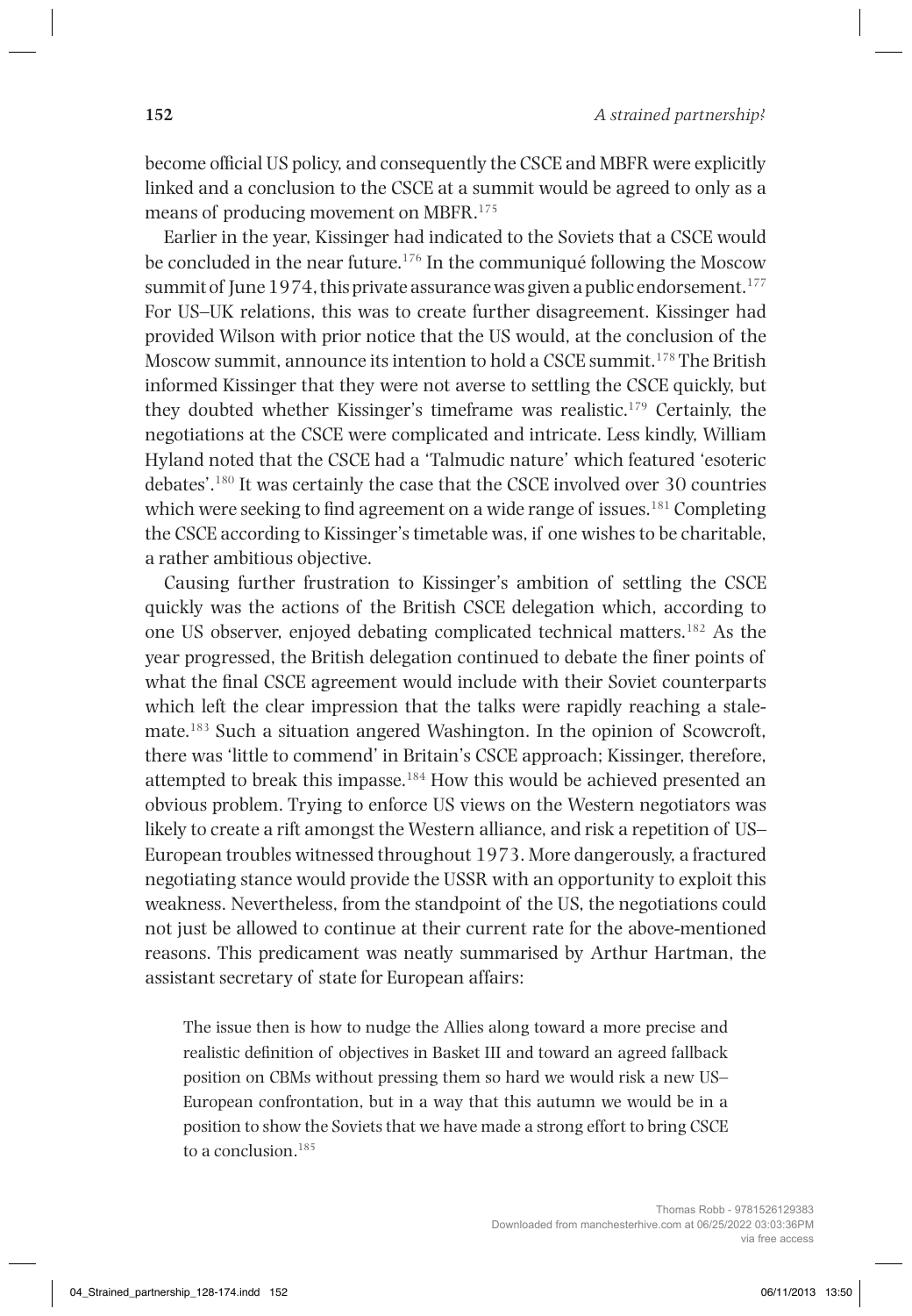Kissinger consequently injected himself into this and encouraged the US delegation to hasten the rate of the negotiations. In his assessment, this would be achieved by the West largely accepting the terms of the agreements already reached, and by the British dropping their demands concerning CBMs. As a result, the US delegation insisted that 'we understand and support the Allied wish for progress in the Basket III area, although realistically we must not set our sights too high'.186 Such an attitude, however, was met with consternation by the British delegation. In London, it was met with equal incredulity. Callaghan wanted something 'concrete' on Basket III before agreeing to the Soviet demand to settle the CSCE at a summit.<sup>187</sup>

British inflexibility was again met with little sympathy in Washington. Accordingly, Kissinger instructed his delegation to support the 'Finnish compromise', which meant that the Soviets would give some concessions over the issue of 'freer exchanges'. Crucially, however, this would be monitored by an internal regulatory apparatus, rather than by an outside body. Thus, Soviet sovereignty would not be violated by having to accept outside observers in their state, and would enhance the likelihood that the USSR would accept this condition.188

# A divided West

As negotiations continued, Callaghan and Kissinger – during a meeting in July 1974 – took the opportunity to explain their respective approaches to the CSCE. Kissinger pressed Callaghan to accept that the CSCE should be concluded at a summit, and further suggested that the USSR could not be expected to accept Britain's preferred level of CBMs. Callaghan remained unconvinced by Kissinger's line of reasoning. Instead he argued that the West should be pushing for greater concessions from the USSR, and would achieve them as long as the West remained resolute in its demands. At the end of the discussion it was evident that little agreement between the two sides existed. This said, it was agreed that it was essential for the Western bloc to unify its own negotiating position and only once these internal differences had been settled could a final CSCE be concluded.<sup>189</sup> Reaching this point, however, was going to be an obviously difficult task.

Given that Kissinger had failed to convince the British to alter their position, the contents of Basket III remained the principal sticking point in the negotiations. In December 1974, this impasse appeared to have been potentially broken. During Brezhnev's visit to Paris, the French, acting on behalf of the entire Western bloc, found agreement on the contents of Basket III. Following this, the Austrian delegation at the CSCE negotiation in Geneva was used to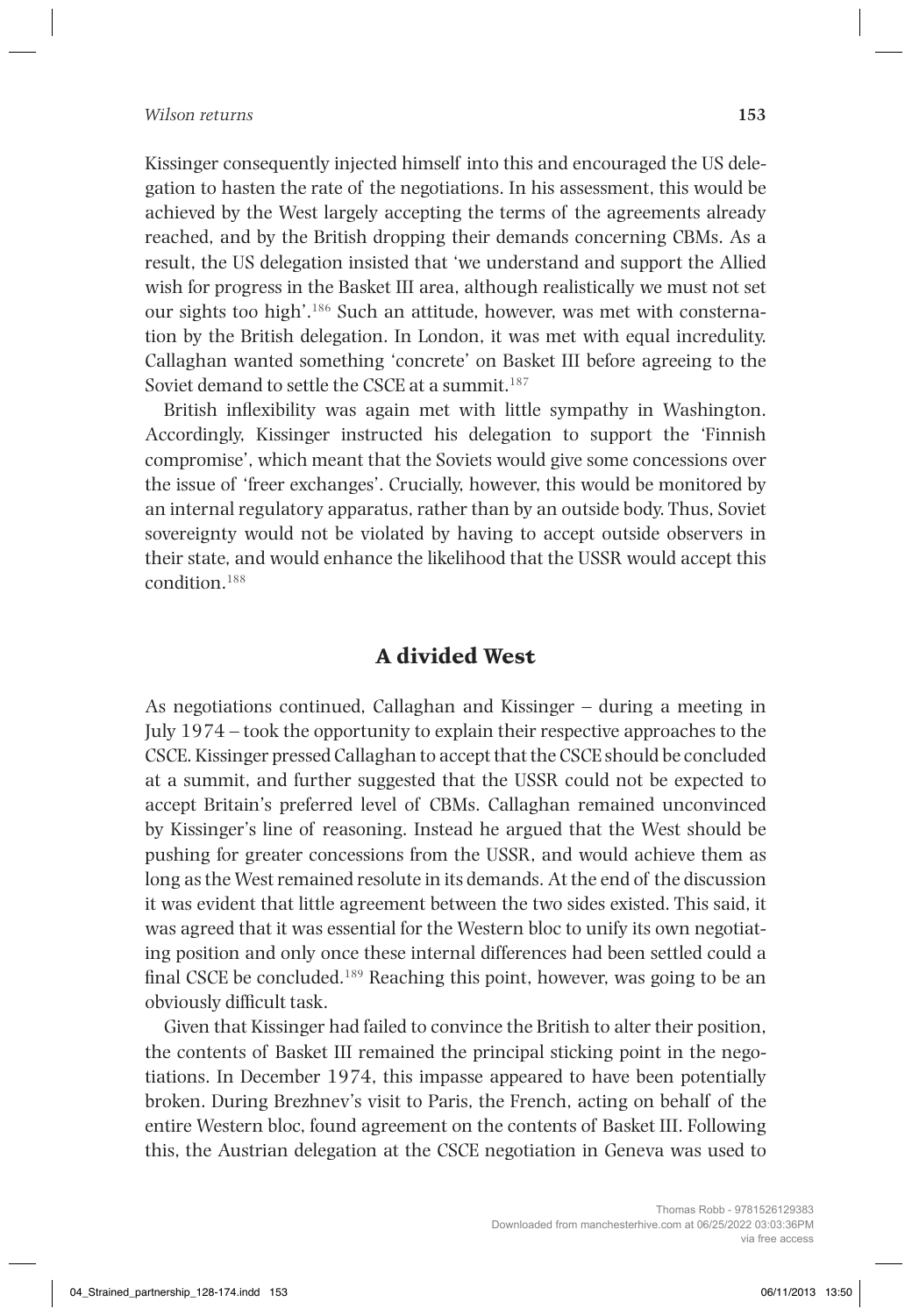table the Soviet–French agreement. As a part of the agreement, the French had agreed to the Soviet demand that the CSCE should be concluded at an international summit.190

As seen above, a major summit to conclude the CSCE was something that both the US and British governments had not wanted to agree to without the Soviets offering something significant in return. French agreement to do this angered Ford and Kissinger with both reasoning that French actions had undermined the Western negotiating position, but, more importantly, it meant that the US could not extract concessions from the USSR in other areas of their diplomacy.191 British officials were divided in their assessments of French behaviour. Crispin Tickell (the FCO's head of western organisations department and therefore responsible for the CSCE negotiations) informed Ronald Spiers, the US chargé d'affaires in London, that the French had not broken with the agreed Western position.<sup>192</sup> Tickell, however, was in the minority.

Michael Alexander, the chief negotiator for the British at the CSCE negotiations, agreed with the American opinion that French actions had undermined the entire Western negotiating position. Moreover, the chances for obtaining further CBMs now that the 'carrot' of a CSCE summit had been agreed to seemed remote. In London, Callaghan held a similar viewpoint.<sup>193</sup> French actions had a profound impact upon British policy towards the CSCE. Now that the summit had been agreed to, it was deemed unwise to deviate from this position because it would likely ostracise Britain and present an image of them being particularly belligerent. Moreover, British policy-makers figured that British opposition to a summit was not going to prevent it from occurring now it had been publicly agreed to. Thus, British policy-makers deemed that it was imperative to finalise the terms of Basket III and to quickly move to a summit so that the final CSCE agreement could be signed.

French actions should have brought US and UK policy closer together, as both countries understood that reaching an agreed Western position was required. British policy-makers believed that their complaints involving CBMs would have to be watered down (the very thing the US had been requesting throughout the past year), in order for an agreement to be reached in time for the summit.194 As such, when Callaghan met with Kissinger in January 1975, he informed him that 'we won't get out of line with you' over the CSCE.195 However, the reversal in British policy was unwelcome. Kissinger now argued that the summit should not be held unless the Soviets agreed to include further CBMs in Basket III. Ironically, the very thing the British had originally been arguing for now had Kissinger's support!<sup>196</sup>

How then is this curious shift in US policy explained? Ultimately it comes down to Kissinger's overarching concern to obtain possible leverage over other areas of Soviet policy via the CSCE, and agreeing to a summit to settle the CSCE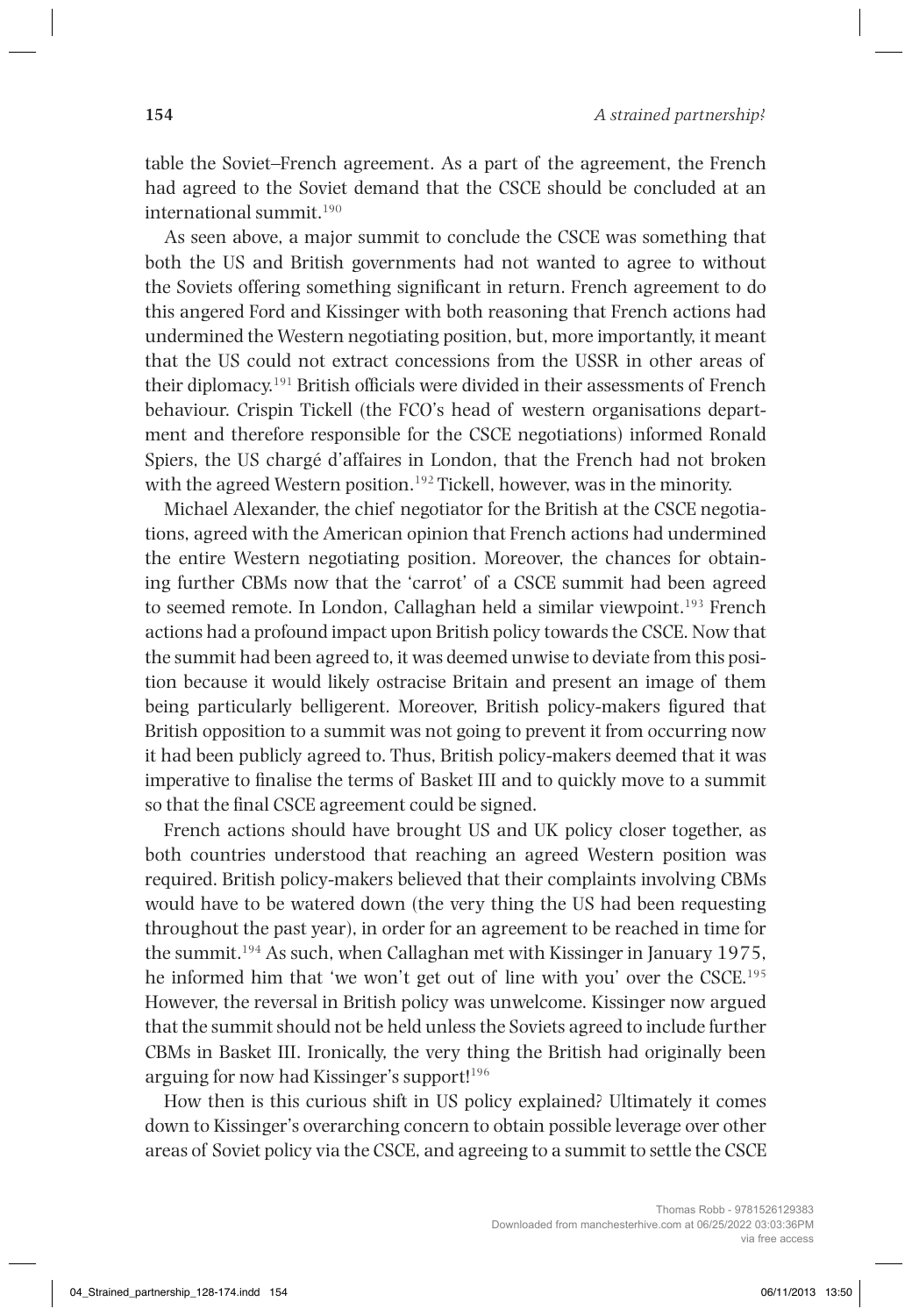was seen as a trump card for influencing Soviet policy. Although the summit had been scheduled, little movement in Soviet foreign policy had been forthcoming. Kissinger, noting that the West had agreed to the summit, believed that the US may as well attempt to extract concessions on the contents of the CSCE. As Kissinger explained in conversation with President Ford, Brezhnev personally attached great significance to agreeing to a CSCE at a summit. Therefore, if the West could delay the summit by refusing to agree terms on CBMs, this would harm Brezhnev's position within the ruling elite of the USSR and could result in him accepting these demands in order for the summit to take place.197 However, as Kissinger realised, the US could hardly make demands about CBMs, given they had to this point barely mentioned them in US–Soviet negotiations. Thus, other countries which had made an issue of CBMs should act as America's proxies; hence, the US secretary of state sought to convince the British that they should act as the American stalking horse.198 Similarly, Kissinger ordered the US delegation at the CSCE to encourage their allied counterparts to stand firm against Soviet demands.<sup>199</sup>

This last-minute diplomacy by Kissinger was successful in extracting several concessions from the USSR. For instance, the USSR agreed that Europe's borders could only be altered via peaceful means, in accordance with international law. As Kissinger convincingly argued:

American influence had helped to confine the recognition of borders to an obligation not to change them by force, which was a mere duplication of the UN Charter. Since no European country had the capacity to bring about a forcible change or a policy to that effect, the formal renunciation was hardly a Soviet gain. Even this limited recognition of legitimacy was vitiated by a statement of principles which preceded it ... It declared that the signatory states consider that their frontiers can be changed, in accordance with international law, by peaceful means and by agreement. $200$ 

Nevertheless, Kissinger failed to achieve the level of leverage in other areas of US–Soviet relations that he wanted. For instance, there was little movement over SALT II and MBFR. Consequently, as a tool of leverage over Soviet foreign policy, the CSCE failed to produce the type of result which Kissinger had envisaged was likely.

Helsinki was chosen as the location for the signing of the CSCE documents, and negotiations on the content of the CSCE continued until the actual date of the summit (30 July – 1 August 1975). Yet, following last-minute wrangling on the substance of the CSCE, the 'Helsinki Accords' were eventually signed on 1 August 1975.201 For Kissinger, he doubted whether the CSCE would mollify Soviet behaviour and worried that it would only encourage 'communist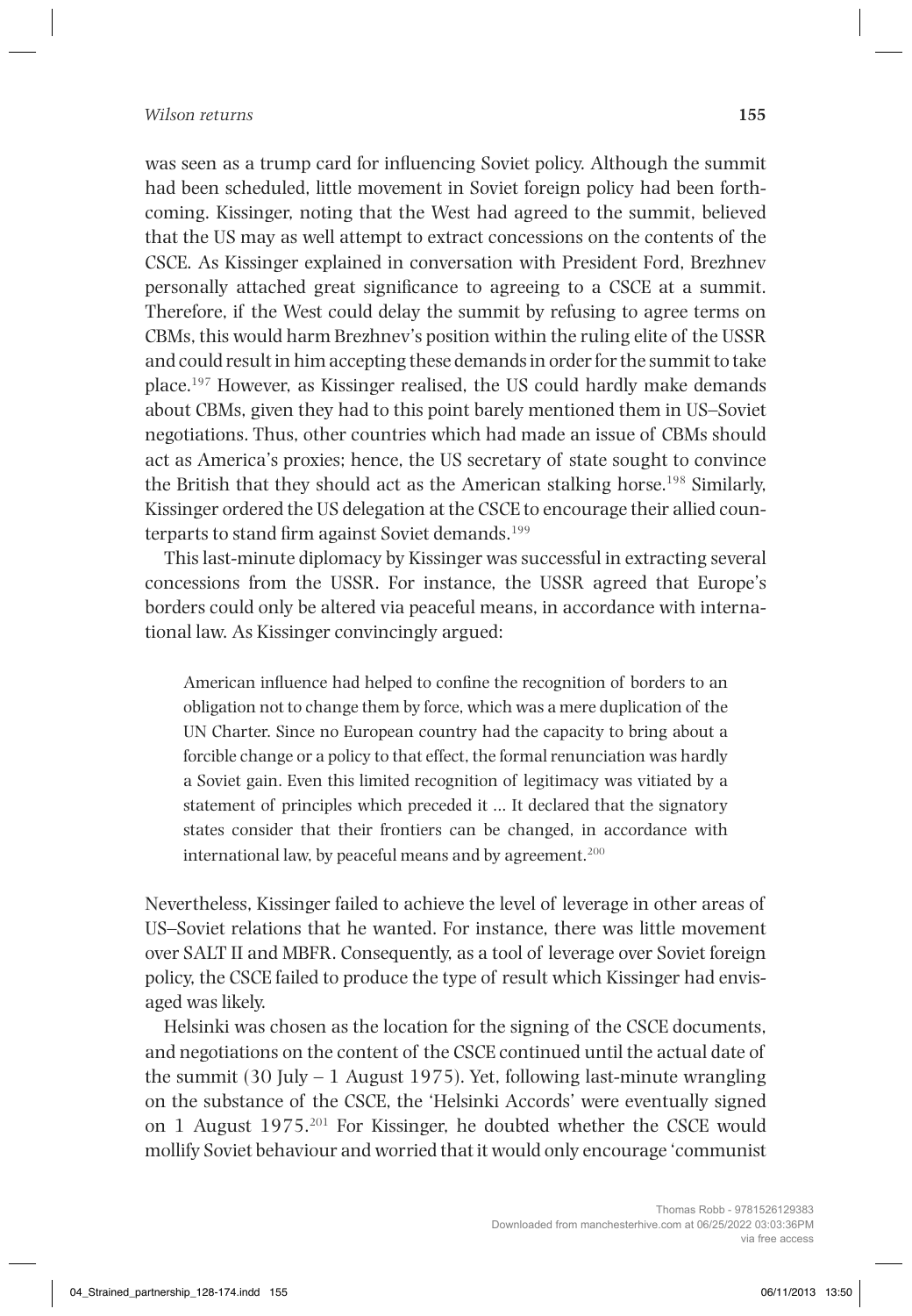inroads' throughout Europe.202 Worse still for the president, the signing of the accords became a political liability, with the *New York Times* parodying Winston Churchill when it opined that 'Never have so many fought for so little'.203 Other media outlets were equally scornful.204 Former government officials, such as George Ball, and the Soviet dissident Alexander Solzhenitsyn attacked Ford's decision to attend the summit. Large and vocal elements within the Republican Party were equally critical, and this fuelled the challenge to Ford's presidency from the right of the party. As Ford would soon discover during his election campaign, the signing of the accords would prove to be a domestic burden that provided ammunition for his political opponents.205

Likewise, Harold Wilson faced vitriolic attacks from his political opponents, and Margaret Thatcher, the then leader of the opposition Conservative Party, vehemently attacked the CSCE and the entire process of détente.206 Certainly, some elements of the popular British press agreed with her stance. The *Daily Express*, for instance, believed that if Wilson believed the 'guff' he had spoken at Helsinki then he should be prevented from 'going out alone' in the future.<sup>207</sup> But, as Thatcher accepted, her opinions placed her largely as the 'odd woman out'.208 In the main, the British public appeared to be embracing improved East–West relations and the signing of the CSCE was somewhat of a political boost for Wilson's leadership.209

#### MBFR

In both Washington and London, the MBFR had been seen as a rather more significant aspect of East–West relations. It is worth reflecting on how British and American policy had evolved. First, Wilson's return to power marked a subtle change in British policy towards MBFR. Most obvious was the fact that British enthusiasm for MBFR grew throughout this period which can be attributed largely to Britain's continuing economic problems. Simply, MBFR presented an opportunity for Britain to reduce its defence commitments in a multilateral format that would not undermine Western security. Nevertheless, British officials remained sceptical of US motives towards MBFR. In particular, the British were concerned that an MBFR agreement would be agreed regardless of NATO's concerns, and therefore severely damage British security interests.210

Perhaps the British were correct to be suspicious given that we now know that Nixon had suggested that the MBFR should be settled on a bilateral basis between the US and USSR. Kissinger persuaded Nixon against such a course of action, citing that it would create innumerable problems for the US within NATO.211 But, following the US–Soviet summit (June 1974), it was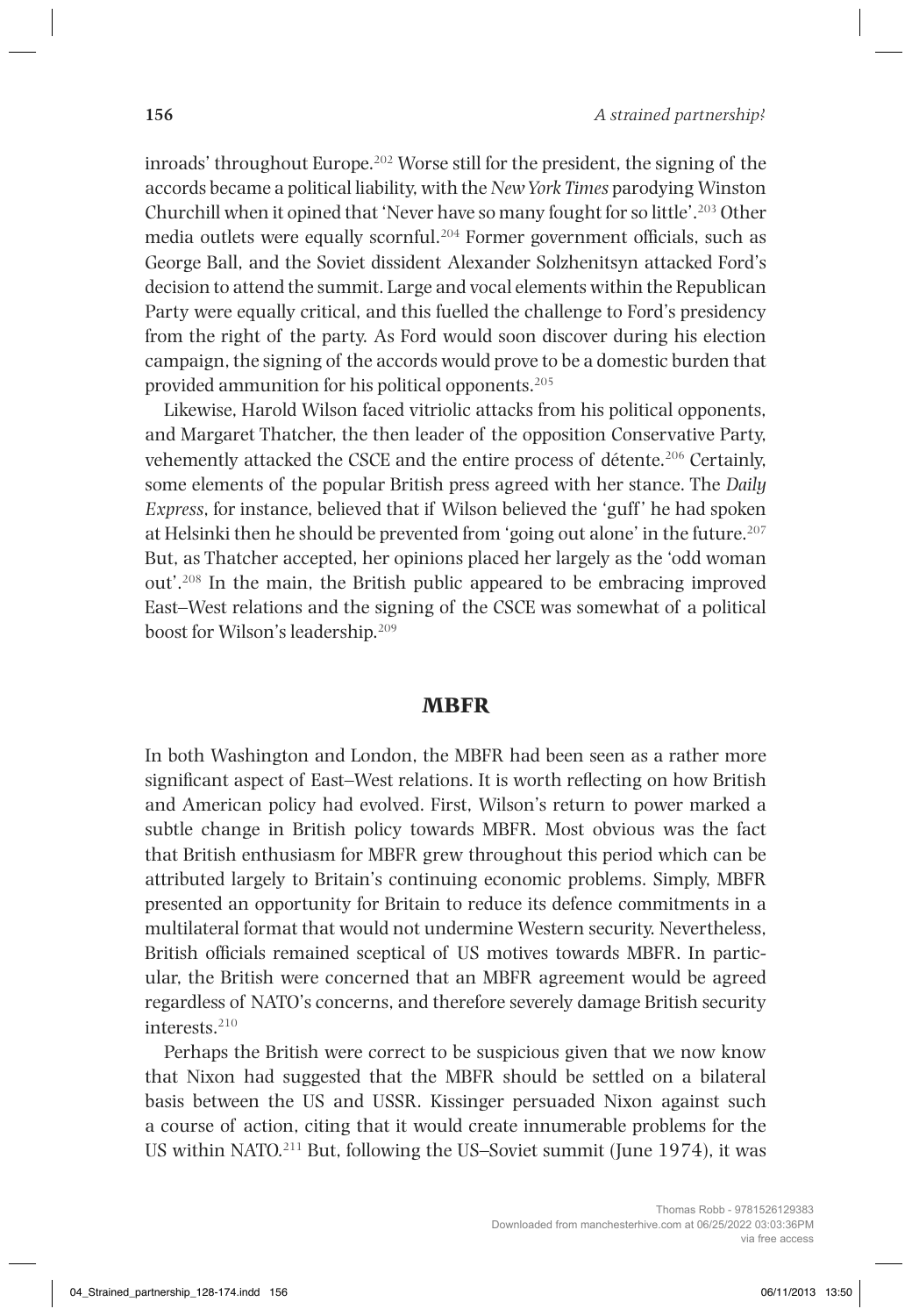Kissinger that was now suggesting that MBFR should be settled bilaterally because he was growing impatient with its lack of progress.212 Kissinger's entire détente strategy was also coming under increasing pressure, both domestically and from within the administration. MBFR, therefore, was becoming an issue of growing significance for US–Soviet relations, and as such Kissinger now suggested it should be conducted bilaterally with the USSR. 'If we get serious about MBFR, we should do it like SALT – give them proposals through your channel before surfacing them,' Kissinger advised Ford.213

Kissinger's suggested approach, however, was being challenged within Washington. Helmut Sonnenfeldt had consistently advised that US intentions vis-à-vis MBFR should be made abundantly clear to US allies and continued to argue this.<sup>214</sup> Sonnenfeldt could hardly act as a bureaucratic rival to Kissinger, but James Schlesinger certainly could and he was also not convinced that moving so quickly over MBFR suited US interests. He also remained sceptical about whether settling MBFR bilaterally with the Soviets was the preferable route to take. As Schlesinger reminded the president during one National Security Council meeting:

Our objectives on MBFR have been two. First, to improve security in Western Europe. This has led us to concentrate on getting out the tank army. And we have agreed not to be stampeded into movement that does not serve our ultimate objective of improved security. Second, we want to get the Allies to do more. If we place limits on Western forces, we cannot get them to increase their manpower and budgetary support. It is important not to undermine these basic objectives by accepting some short term possible deal held out by the Soviets<sup>215</sup>

Following this conflicting advice, the president ordered that US MBFR proposals should be given to the British and West Germans before other NATO members.<sup>216</sup> This was done largely because it was hoped that by engaging with the British at this early stage they would be able to mollify their likely resistance towards MBFR in forthcoming NATO meetings.<sup>217</sup> Regardless of this preferential treatment, US policy-makers were confident that they would obtain British support for their policies because Britain's economic woes would increase their desire to reduce military spending.<sup>218</sup>

The Ford administration continued to push for agreement within NATO about the contents of an MBFR settlement, and thus proposed that 1,000 nuclear warheads, 54 nuclear capable F-4 aircraft and 36 Pershing surfaceto-surface missile launchers should be removed from Europe. This would be the fundamental basis from which NATO would negotiate an MBFR settlement with the Warsaw Pact.<sup>219</sup> The US was correct in its earlier thinking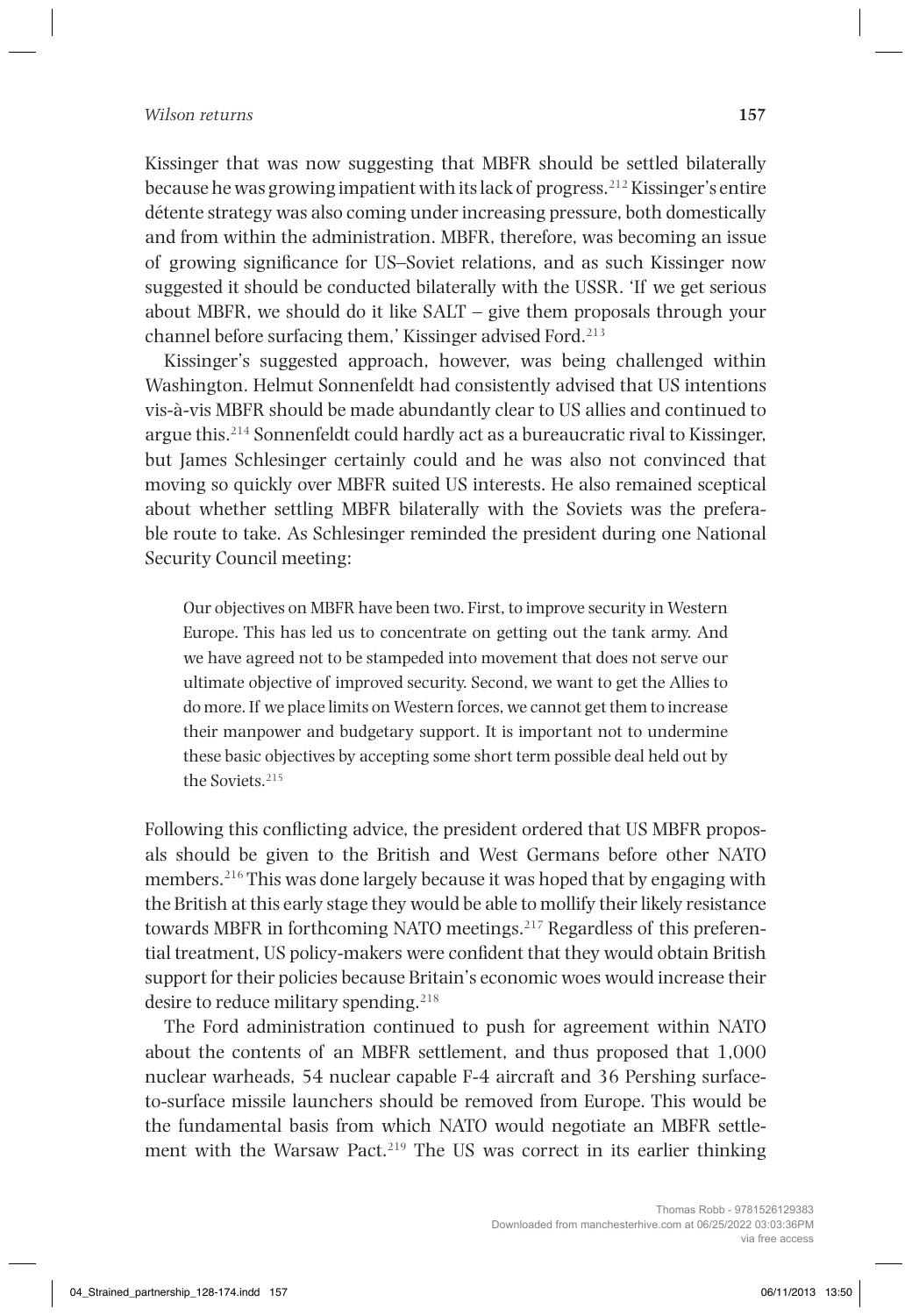that the British would present the sternest challenge to its MBFR proposals. Within NATO, British officials pressed their American counterparts on both the substance of their proposals and the logic that supported them. According to one report, Callaghan had 'cornered' Kissinger at a NATO conference and had proceeded to list a whole series of complaints over the US's MBFR proposals.220

British officials had spent the opening months of 1975 opposing the US's MBFR proposals. However, by May this stance had completely altered, and London notified Washington that it would negotiate for an MBFR along the lines the US had proposed in January 1975.221 Elliot Richardson gave further impetus to this, confirming that the British would genuinely seek an MBFR agreement.222 This change in policy is best explained by Britain's economic difficulties. As predicted by US policy-makers in 1974, the MBFR afforded the British the opportunity to reduce their defence commitments within a multilateral framework, and would thus reduce the risk of damaging Britain's security interests within Europe.

In spite of Britain's new-found enthusiasm, the MBFR process remained painfully slow in achieving anything of substance and it also continued to be a source for US–UK disagreement.<sup>223</sup> British officials complained that the US no longer seemed interested in substantively negotiating the contents of MBFR, and this was hardly an unfair assessment given that the Ford administration came to view MBFR as an increasingly meaningless exercise which was unlikely to benefit US interests.<sup>224</sup> Ford, for instance, complained that the only accomplishment his MBFR approach had achieved was to give an impression that he was seeking to 'de-nuclearise' Europe which had only managed to raise the ire of the NATO alliance. Kissinger had reached a similar conclusion.225 It was apparent that, by the latter part of 1975, the Ford administration had effectively lost interest in reaching a substantive MBFR agreement in the near future.

This loss of interest can be explained because of an intermixing of strategic and domestic political factors: US–Soviet diplomacy was stalling in a number of areas, internationally the entire détente project appeared to be collapsing, SALT II had become mired in technical debate with little likelihood of further progress, the Paris Peace Agreement collapsed in April 1975 when North Vietnam captured Saigon, and the USSR appeared to be advancing in Africa. The CSCE summit in July–August 1975 had also not resulted in any discernible shifts in Soviet foreign policy.226 Domestically, the continuation of détente was coming under severe attack. Henry 'Scoop' Jackson, the likely Democratic nominee for president, vocally admonished Ford's foreign and defence policies. With Jackson's encouragement, domestic critics of détente became more vocal in the ensuing years. Jimmy Carter's campaign for the presidency also accused the Ford administration of pursuing a weak foreign policy towards the USSR.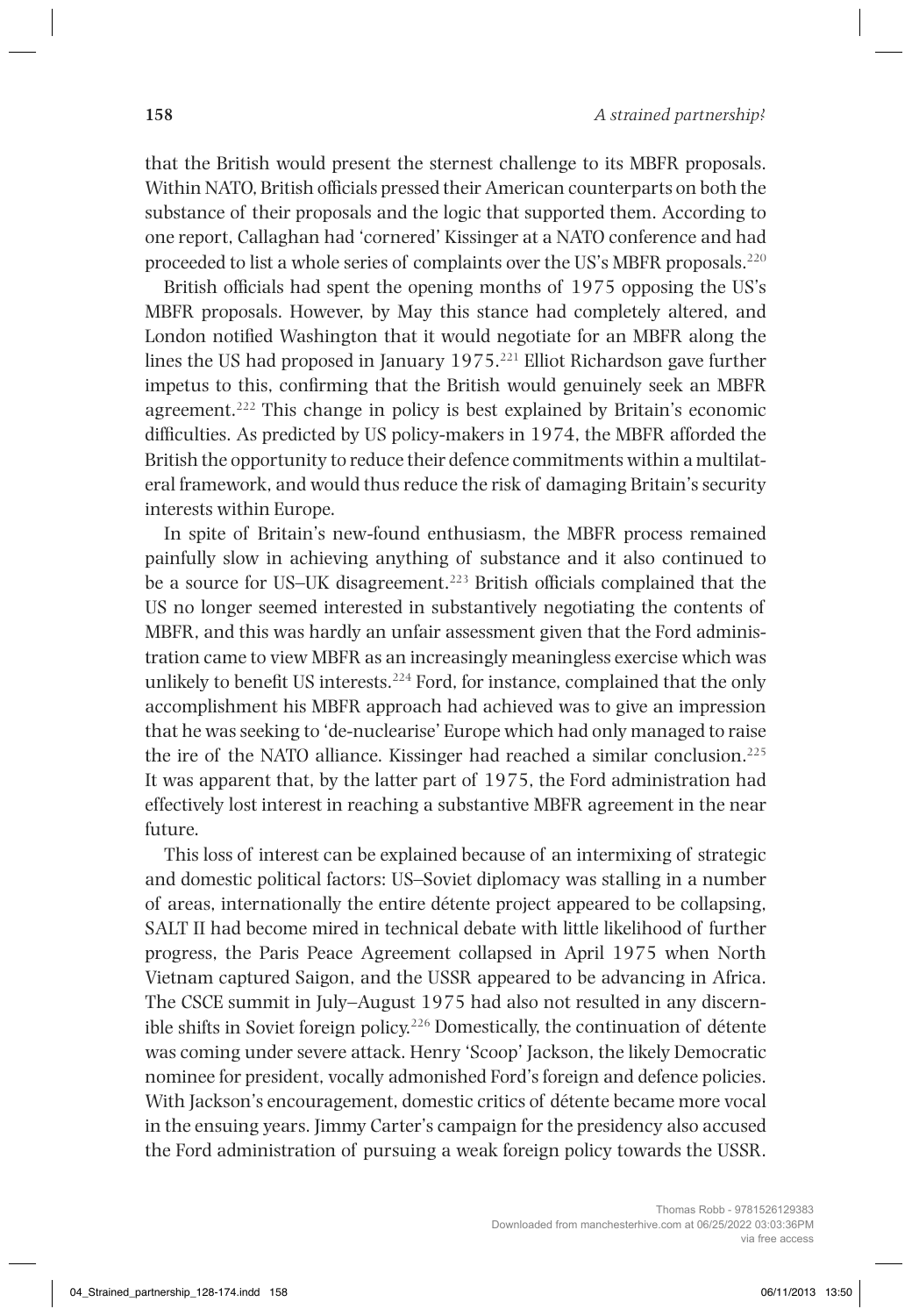For the president, then, the continuation of détente was becoming a prominent political issue that was hurting his chances of winning the 1976 presidential election. Such was the fear of appearing to be pursuing a 'weak' foreign policy, Ford had forbidden the word 'détente' being used to describe his foreign policy during his campaign for the presidency.<sup>227</sup>

Within the administration itself the challenge to détente was just as great, with Schlesinger leading the charge for a new foreign policy approach. Indeed, he would openly challenge official US policy aims in SALT II, and argued that the US should seek much tougher terms than those sought by Kissinger. Schlesinger would find himself fired as secretary of defense in November 1975, but his successor, Donald Rumsfeld, argued along similar lines.<sup>228</sup> Moreover, events in Asia, Africa and Southern Europe appeared to undermine the argument that détente was producing a more amenable foreign policy from the USSR. It appeared as if both superpowers were coming to the conclusion that détente would not provide them with what they wanted. In the case of the US, it could not prevent the Soviet arms build-up, nor obtain Soviet assistance in extracting itself from Indochina. For the Soviet Union, détente would not provide the anti-Chinese alliance it sought, or the economic assistance it required.229

Coupled with all of this was Henry Kissinger's dwindling influence on the course of US foreign policy. Kissinger's position within the administration as the chief architect and implementer of US foreign policy was being undermined by both changing international and domestic circumstances. While he had been largely unaffected by the scandal of Watergate, he was now becoming embroiled with similar controversies as the Church Committee (the Congressional inquiry into the CIA) began to reveal Kissinger's association with the more controversial activities of the agency. As the most visible member of the Ford administration associated with the détente project, such revelations were damaging to Kissinger's reputation and standing within the administration. Coupled with this, the challenge from the right of the Republican Party began to make Kissinger a political liability for the president. Ronald Reagan attacked the administration's détente policies and based this as his challenge against Ford as the Republican nominee for the presidency.<sup>230</sup>

Ford was not immune to these pressures, and he began to rely less upon Kissinger's policy advice.<sup>231</sup> Thus, when Kissinger lost his position as national security adviser in November 1975 (something Ford had never been comfortable with, and had been advised to change at the outset of his presidency),  $232$ it signalled that the president was now determined to chart a more independent and perhaps alternative course in foreign affairs.<sup>233</sup> The likes of Donald Rumsfeld and Dick Cheney offered this alternative, advising the president to take a much sterner approach in their diplomacy with the USSR.<sup>234</sup> As John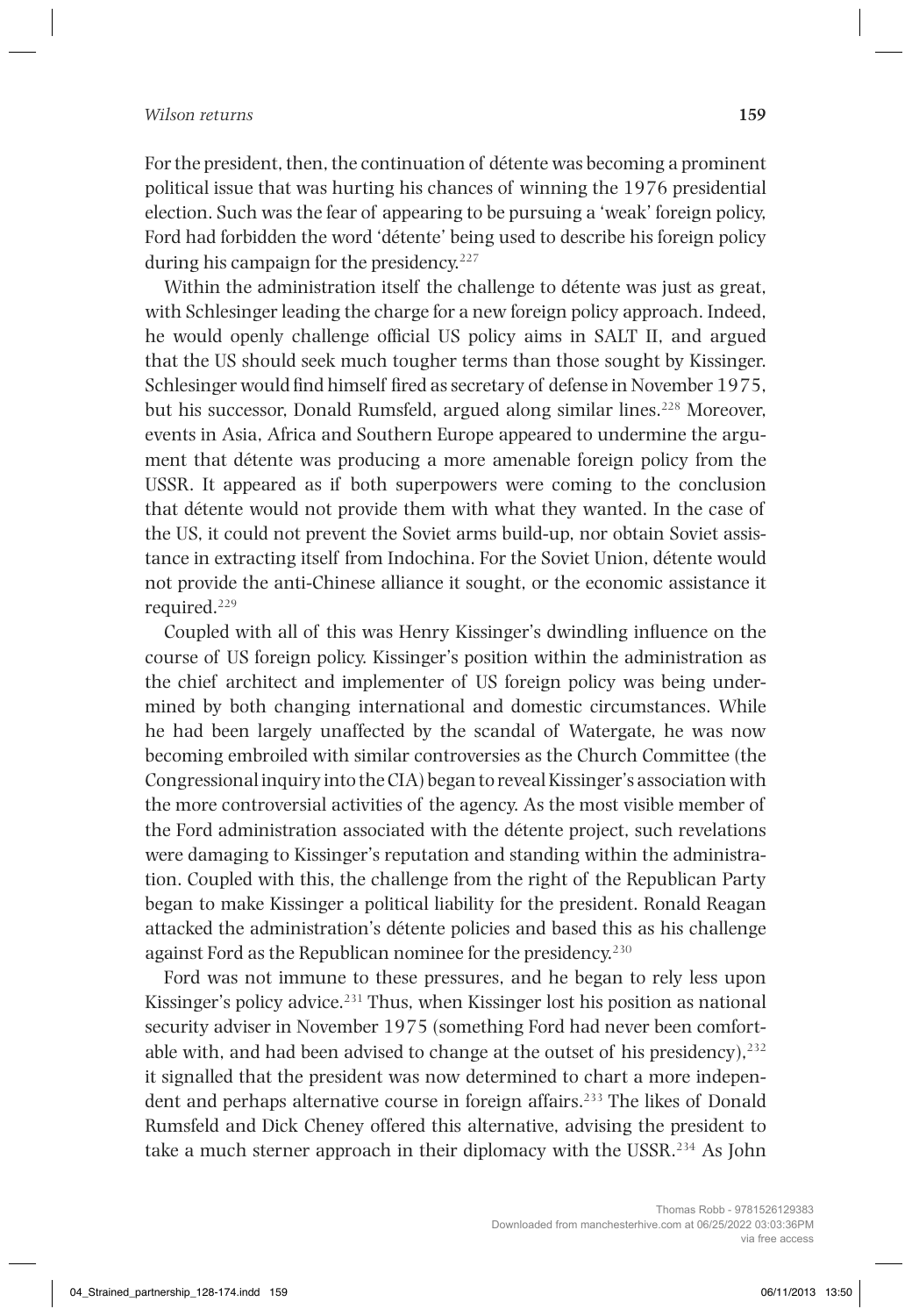Lewis Gaddis – the eminent historian of the Cold War – has noted, 'whatever "thaw" had occurred in the Cold War now seemed to be ending'.235 Given this, projects closely associated with détente, such as SALT II or MBFR, became less significant for the Ford administration.<sup>236</sup> It is of little surprise then that MBFR failed to substantively advance during the final year of the Ford administration.

### Conclusion

During Wilson's final premiership, he had sought to repair the relationship with Washington and from here ensure that relations remained as close as possible in order to influence Britain's superpower ally. In some ways, Wilson was highly successful in that he managed to improve personal relations with the key policy-makers in Washington and, at least in the public arena, the impression of a close and harmonious relationship was presented.<sup>237</sup> Along with this, the areas traditionally seen as the most 'special' in the US−UK relationship continued under his government. Finally, as witnessed during both the CSCE and MBFR negotiations, US−UK negotiations, if not always in agreement, showcased that a significant amount of interaction, discussion and cooperation continued between the two sides.

Yet, underneath the surface, US−UK disagreement was never far away and it even threatened to impact upon the intelligence and nuclear relationship. As such, a constant feature of the relationship was the coercive diplomacy employed by Washington against its British ally. Threats to curtail, limit, or even permanently cancel, nuclear and intelligence cooperation with London were made periodically by Washington in order to persuade London not to enact sweeping defence budget cuts which would harm perceived US interests. Wilson, having been well versed in experiencing the more belligerent policies of Washington during the presidency of Lyndon Johnson, was able to largely ignore the threats emanating from across the Atlantic. Indeed, Wilson, unlike his predecessor Edward Heath, had judged, quite correctly as it would turn out, that Washington would not act upon its threats because, in the final analysis, this cooperation benefitted the United States. As Wilson well understood, even an ally that was of declining utility remained, nonetheless, useful.

#### Notes

- 1 Memorandum of Conversation, 18 October 1974, File: October 18, 1974, Ford– Kissinger, NSAMC, Box 6, GFL.
- 2 Peter Rose, 'The Long Agony in No. 10', *The Sun*, p. 1.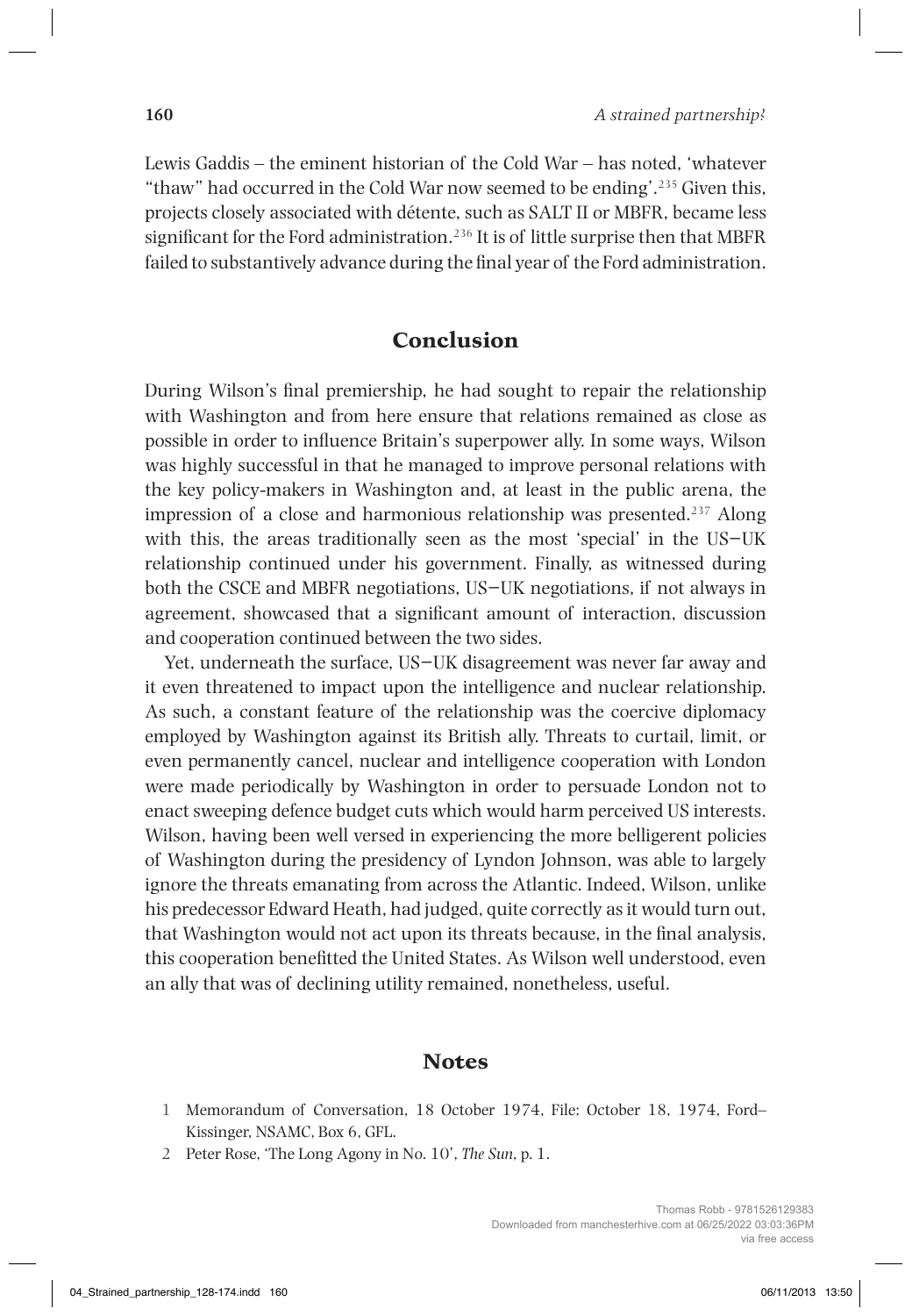- 3 TNA: PREM 15/2069; TNA: PREM 16/231 Note for the Record: Events leading to the Resignation of Mr Heath's Administration, 4 March 1974. On Heath's last year in office see: Anthony Hornett, *The Fall of Mr Heath's Government, 1973–1974* (St Albans: A. Hornett, 1991).
- 4 Hathaway, *Great Britain and the United States*, pp. 105–10; Dickie, *'Special' No More*, pp. 154–7; Ovendale, *Anglo-American Relations in the Twentieth Century*, pp. 137–8.
- 5 Morgan, *Callaghan*, pp. 437–9; Renwick, *Fighting with Allies*, pp. 214–17; Ann Lane, 'Foreign and Defence Policy,' in Anthony Seldon and Kevin Hickson (eds.), *New Labour, Old Labour: The Wilson and Callaghan Governments, 1974–1979* (London: Routledge, 2004), p. 167; Graeme S. Mount, *895 Days that Changed the World: The Presidency of Gerald R. Ford* (London: Black Rose Books, 2006), pp. 3–18.
- 6 Baylis, *Defence Relations*, pp. 164–80; Dobson, *Anglo-American Relations in the Twentieth Century*, pp. 142–6; John Dumbrell, *A Special Relationship. Anglo−American Relations From Cold War to Iraq* (Basingstoke: PalgraveMacmillan, 2006), pp. 78–84; Burk, *Old World*, pp. 627–30.
- 7 Baylis, *Defence Relations,* pp. 99–115; Chichester and Wilkinson, *The Uncertain Ally*, pp. 43–56.
- 8 Baylis, *Defence Relations*, pp. 109–115.
- 9 Jonathan Aitken, *Nixon: A Life* (London: Weidenfeld & Nicolson, 1993), pp. 380–1.
- 10 Kissinger, *WHY*, pp. 222–5.
- 11 John Young, 'John Freeman' in Hopkins et al. (eds.), *The Washington Embassy*, pp. 177–80; Alexander J. Banks, 'Britain and the Cambodia Crisis of Spring 1970', *Cold War History*, 5:1 (2005), 87–105.
- 12 Telcon: The President–Secretary Kissinger, 13 March 1974, HAKTELCONS.
- 13 Black, *The Invincible Quest*, p. 763.
- 14 John Young, *Britain and European Unity, 1945–1999* (Basingstoke: Macmillan, 2000), pp. 111–20; Andrew Geddes, *The European Union and British Politics* (Basingstoke: Palgrave, 2003), pp. 74–8; Möckli, *European Foreign Policy*, pp. 302–9.
- 15 Bernard Donoughue, *Prime Minister: The Conduct of Policy Under Harold Wilson and James Callaghan* (London: Jonathan Cape, 1987), p. 86; Kavanagh and Seldon, *The Powers Behind the Prime Minister*, pp. 103–5; James Callaghan on the Common Market, MS Callaghan, Box 139, James Callaghan Papers, Bodleian Library, Oxford University, United Kingdom (hereafter: JCP). Also see the contents of MS Callaghan, Box 42, JCP. Further on this see: Michael Palliser, BDOHP, p. 31; Juliet Campbell, *ibid*., p. 29; Rodric Braithwaite, *ibid*., p. 15; Nicholas Henderson, *Mandarin: The Diaries of Nicholas Henderson* (London: Weidenfeld & Nicolson, 1994), pp. 59–60, 62–6, 72–3.
- 16 Emmanuel Mourlon-Druol, 'Filling the EEC Leadership Vacuum? The Creation of the EEC Council in 1974', *Cold War History*, 10:3 (2010), 321–3.
- 17 Patrick Bell, *The Labour Party in Opposition 1970–1974* (London: Routledge, 2004), pp. 75–88.
- 18 David McKie and Dennis Barker, 'We're In but Without the Fireworks', *Guardian*, 1 January 1973.
- 19 'Let Us Work Together: Labour's Way Out of the Crisis', February 1974, available at: www.labour-party.org.uk/manifestos/1974/Feb/1974-feb-labour-manifesto.shtml (Accessed 20 October 2012).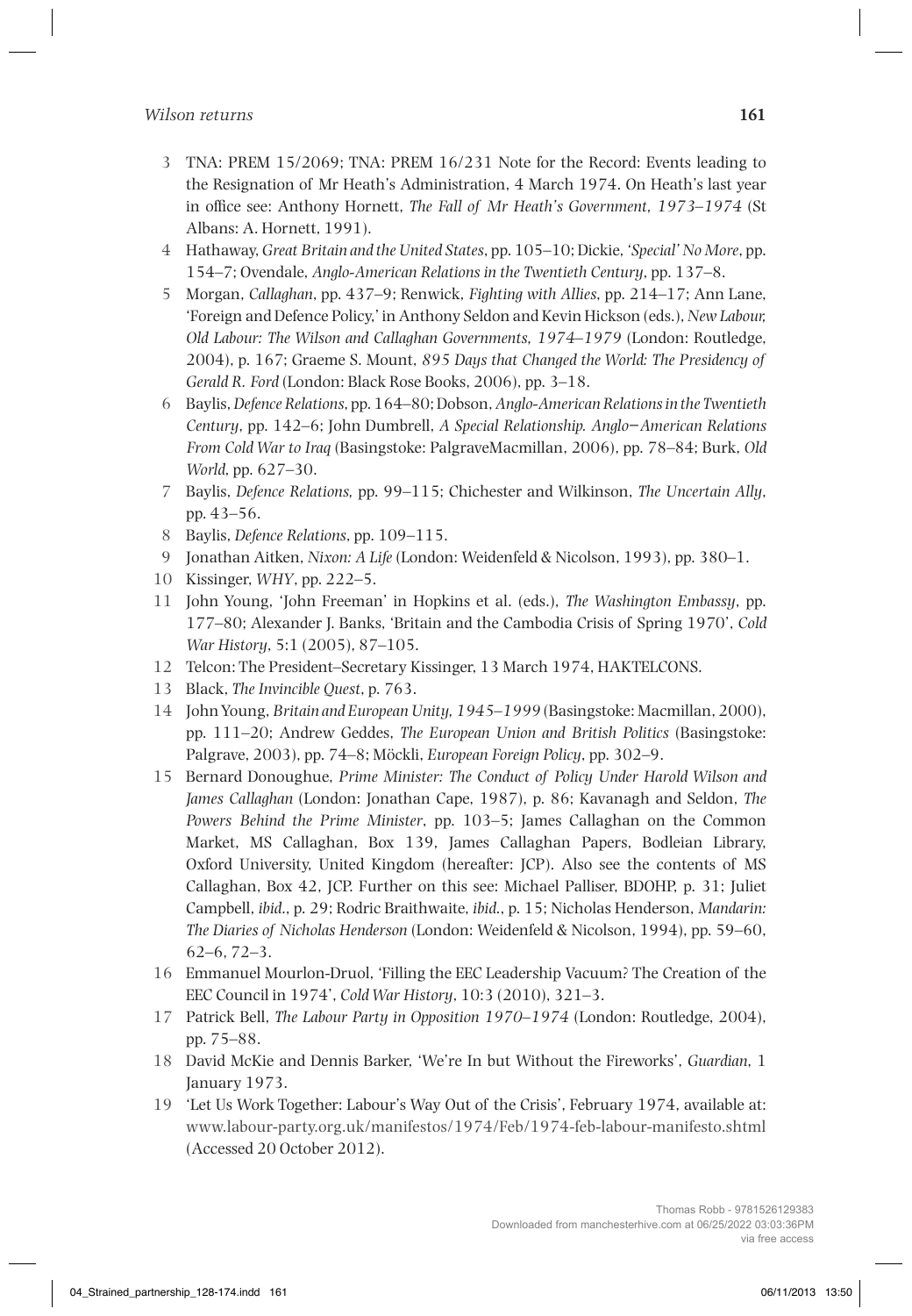- 20 Quote in Michael Alexander, BDOHP p. 45. On the points made in the text see: Young, *Britain and European Unity*, pp. 111–20; David Reynolds, *Britannia Overruled: British Policy and World Power in the 20th Century* (London: Longman, 1991), p. 248; Bernard Donoughue, *Downing Street Diary: With Harold Wilson at No. 10* (London: Pimlico, 2006), pp. 251–2; TNA: PREM 16/72 Meeting of Ambassadors to EEC Countries, 20 March 1974; Roy Hattersley, *Fifty Years On: A Prejudiced History of Britain Since the War* (London: Little, Brown and Company, 1997), p. 226.
- 21 Young, *The Labour Governments 1964−70*, pp. 142–65; Lane, 'Foreign and Defence Policy,' in Seldon and Hickson (eds.), *New Labour*, p. 167; Morgan, *Callaghan*, pp. 437– 9.
- 22 TNA: PREM 16/200 Harold Wilson to the President of the United States, 7 March 1974.
- 23 From AmEmbassy London to SecState Washington DC, 5 April 1974, Document Number: 1974LONDON04301, from: http://aad.archives.gov/aad/createpdf?rid=6 2352&dt=1572&dl=823 (Accessed 11 August 2009).
- 24 Notes of Cabinet Meeting, 20 June 1974, President's Office Files: Memoranda for the President, Box 94, NPMP.
- 25 Telcon: The President–Secretary Kissinger, 13 March 1974, HAKTELCONS; Telcon: Hal Sonnenfeldt–Secretary Kissinger, 5 March 1974, *ibid*; James Callaghan: Secretary of State for Foreign and Commonwealth Affairs, 20 January 1975, File: Great Britain Visit of Prime Minister Wilson 1–2–75 (2). Edward J. Savage Files, Box 3, GFL.
- 26 Telcon: The President–Secretary Kissinger, 13 March 1974, HAKTELCONS; Telcon: Hal Sonnenfeldt–Secretary Kissinger, 5 March 1974, *ibid*.
- 27 Memorandum of Conversation, 8 March 1974, File: March 8, 1974, Kissinger, Schlesinger, Colby, NSAMC Box 3, GFL; Telcon: The President–Secretary Kissinger, 14 February 1974, HAKTELCONS; Telcon: The President–Secretary Kissinger, 13 March 1974, *ibid*.; Telcon: Hal Sonnenfeldt–Secretary Kissinger, 5 March 1974, *ibid*.
- 28 Memorandum of Conversation, 8 March 1974, File: March 8, 1974, Kissinger, Schlesinger, Colby, NSAMC, Box 3, GFL.
- 29 Memorandum of Conversation, 11 March 1974, File: March 11, 1974, Kissinger, Schlesinger, Joint Chiefs, NSAMC Box 3, GFL.
- 30 Kissinger was working closely with George Schultz and Arthur Burns with regard to applying economic pressure upon the EEC. See: Ferrell (ed.), *The Secret Diary of Arthur Burns*, pp. 123–4; Telcon: Secretary Kissinger–Secretary Schultz, 16 March 1974, HAKTELCONS.
- 31 Question and Answer Session at the Executives Club of Chicago, 15 March 1974, in *Public Papers of the President, Richard Nixon, 1974*, p. 276.
- 32 Memorandum of Conversation, 11 March 1974, File: March 11, 1974, Kissinger, Schlesinger, Joint Chiefs, NSAMC, Box 3, GFL.
- 33 Both quotes within: Memorandum of Conversation, 19 March 1974, File: March 19, 1974, Kissinger, Schlesinger, NSAMC, Box 3, GFL.
- 34 Question and Answer Session at the Annual Convention of the National Association of Broadcasters, Houston, Texas, 19 March 1974, *Public Papers of the President, Richard Nixon, 1974*, pp. 282–98.
- 35 TNA: PREM 16/419 Draft Record of a Conversation between the Foreign and Commonwealth Secretary and Mr Helmut Sonnenfeldt, 15 March 1974.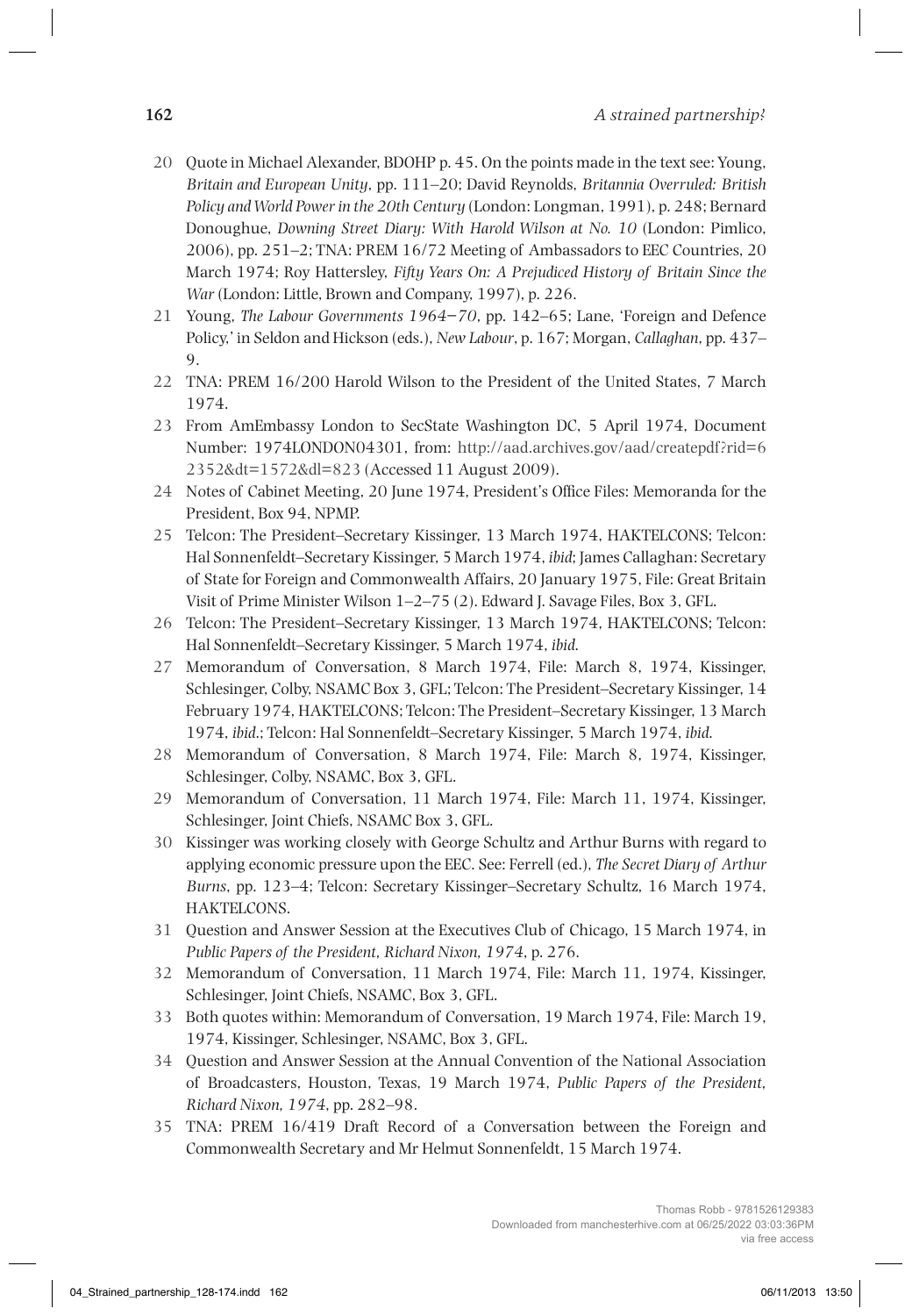- 36 TNA: FCO 82/471 Henry Kissinger to James Callaghan, 13 April 1974; TNA: FCO 82/471 Callaghan to Washington, 24 April 1974.
- 37 TNA: FCO 82/442 Record of Conversation between the Foreign and Commonwealth Secretary and Dr Henry Kissinger, 8 July 1974.
- 38 TNA: PREM 16/728 Ramsbotham to the FCO, 31 January 1975; TNA: PREM 16/728 Note of a Meeting held in the Oval Office, White House, 31 January 1975.
- 39 Both quotes within: TNA: FCO 82/441 Steering Brief, J. E. Killick to Private Secretary, 26 March 1974.
- 40 TNA: PREM 16/419 Richard Sykes to Thomas Brimelow, 2 April 1974.
- 41 TNA: PREM 16/419 Ramsbotham to the FCO, Tel. 1066, 25 March 1974; TNA: PREM 16/419 A. A. Acland to Lord Bridges, 25 March 1974; TNA: PREM 16/419 H. T. A. Overton to Private Secretary, 14 March 1974; Memorandum for the President from Henry Kissinger, 22 September 1974, File: United Kingdom (2), National Security Adviser Presidential Country Files for Europe and Canada, Box 15, GFL.
- 42 Hanhimäki, *Flawed*, p. 351. For other authors who agree the project was a failure see: Hynes, *The Year*, pp. 196–231; Garthoff, *A Journey Through the Cold War*, p. 288; Pietrantonio, 'The year that never was', 158–77; Weisbrode, *The Atlantic Century*, pp. 267–8.
- 43 Z, 'The Year of Europe?', *Foreign Affairs*, 52:2 (January 1974), 237.
- 44 William Farmenter memorandum, 5 August 1974, File: NSA: NSC Europe, Canada and Ocean Affairs, Staff Files Box 48 (2), Ford Library Project File of Documents Declassified Through the Remote Archive Capture Program, Box 6, GFL.
- 45 See the following: Hynes, *The Year*; Pietrantonio, 'The Year That Never Was'.
- 46 Barry Werth, *31 Days: Gerald Ford, The Nixon Pardon, and a Government in Crisis* (New York: Anchor Books, 2006); James Cannon, *Time and Chance: Gerald Ford's Appointment with History* (London: HarperCollins, 1994), pp. 321–78.
- 47 Clark Mollenhoff, *The Man who Pardoned Nixon: A Documented Account of Gerald Ford's Presidential Retreat from Credibility* (New York: St Martin's Press, 1976), pp. 80–8.
- 48 Ernest May and Philip Zelikow (eds.), *The Kennedy Tapes: Inside the White House During the Cuban Missile Crisis* (Cambridge, MA: Harvard University Press, 1997), p. 17.
- 49 Jan Asmussen, *Cyprus at War: Diplomacy and Conflict during the 1974 Crisis* (London: I.B. Tauris, 2008), pp. 21–5.
- 50 Intelligence Report Prepared in the Central Intelligence Agency, 24 September 1973, *Foreign Relations of the United States, 1969–1976: Greece; Cyprus; Turkey, 1973–1976* (Washington: United States Government Printing Office, 2007), Vol. XXX, Doc. 73, p. 253; Panagiotis Dimitrakis, *Military Intelligence in Cyprus: From the Great War to Middle East Crises* (London: Peter Lang, 2010), pp. 133–58.
- 51 Alistair Horne, *Macmillan 1957–1986* (London: Macmillan, 1989), pp. 99–104.
- 52 Asmussen, *Cyprus at War*, p. 26.
- 53 TNA: FCO 9/1921 Hooper to FCO, Tel. 430, 12 August 1974.
- 54 TNA: FCO 9/1916 British objectives in a Cyprus Conference, attached to J. E. Cable to Sir J. Killick, 22 July 1974.
- 55 Aldrich, *GCHQ*, pp. 320–30.
- 56 Ritchie Ovendale, *British Defence Policy since 1945* (Manchester: Manchester University Press, 1994), pp. 153–4.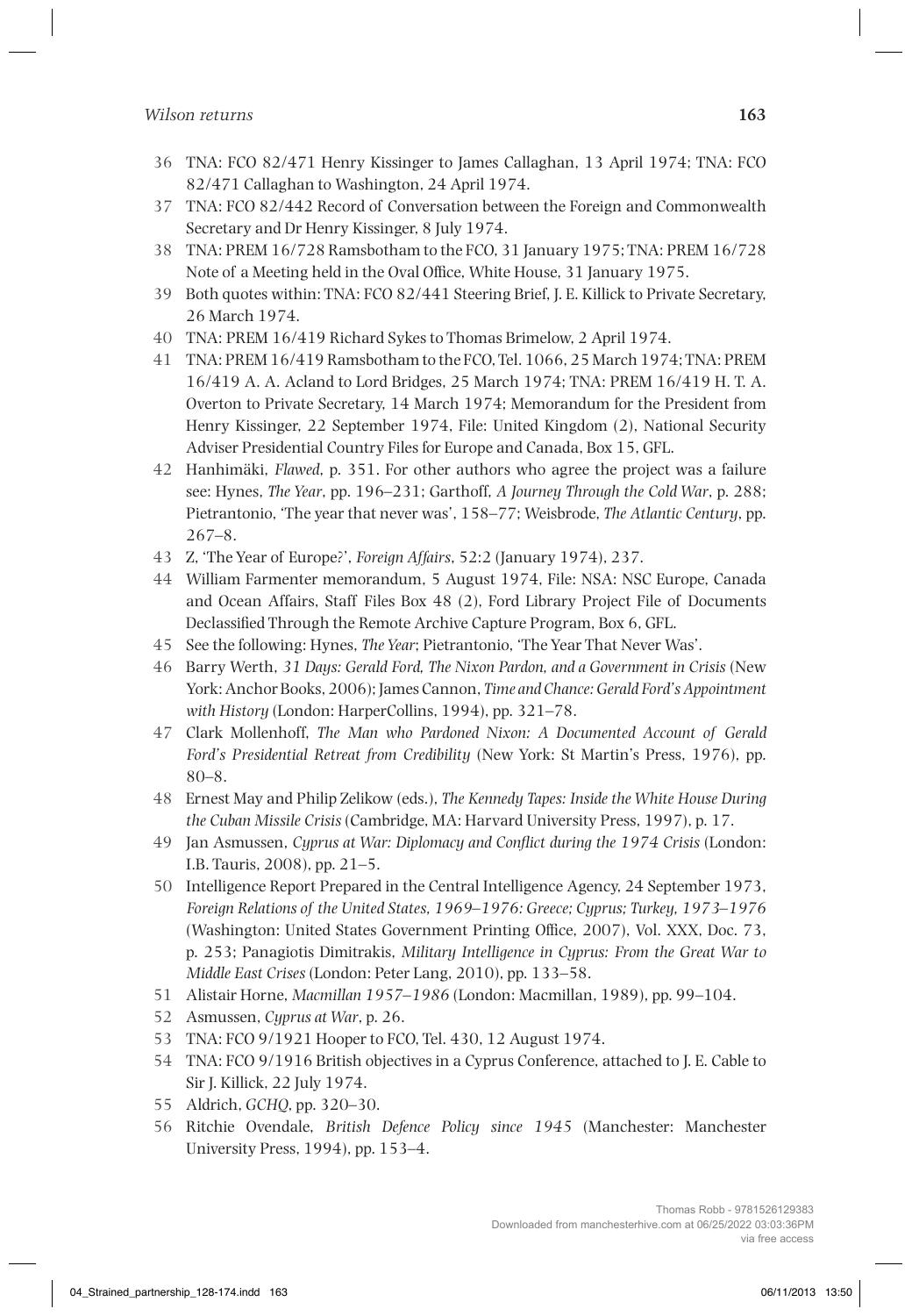- 57 Harold Wilson, *Final Term: The Labour Government 1974–1976* (London: Michael Joseph, 1979), pp. 62–3; Callaghan, *Time*, p. 342; Roy Mason, *Paying the Price*  (London: Robert Hale, 1999), pp. 128–9.
- 58 Marc Susser, 'Preface,' in *FRUS, 1969–1976: Greece*, Vol. XXX, p. iv.
- 59 Memorandum from Rosemary Niehuss of the National Security Council Staff to Secretary of State Kissinger, 15 July 1974, *FRUS, 1969–1976: Greece,* Vol. XXX, Doc. 79, pp. 275–6.
- 60 Minutes of Meeting of the Washington Special Actions Group, 15 July 1974, *ibid*., Doc. 80, p. 279.
- 61 Study Prepared by the Interdepartmental Group for Near East and South Asia, 6 May 1974, *ibid*., Doc. 75, p. 263.
- 62 Minutes of Meeting of the Washington Special Actions Group, 16 July 1974, *ibid*., Doc. 86, pp. 288–94.
- 63 Telegram from the Embassy in Greece to the Department of State, 16 July 1974, *ibid*., Doc. 89, p. 300.
- 64 Minutes of Meeting of the Washington Special Actions Group, 17 July 1974, *ibid*., Doc. 91, pp. 306–16; Telegram from the Embassy in Greece to the Department of State, 16 July 1974, *ibid*., Doc. 89, p. 305.
- 65 Minutes of Meeting of the Washington Special Actions Group, 17 July 1974, *ibid*., Doc. 91, pp. 304–8; Telegram from the Embassy in Greece to the Department of State, 16 July 1974, *ibid*., Doc. 89, p. 305.
- 66 Callaghan*, Time*, p. 339.
- 67 *Ibid*.
- 68 Transcript of Telephone Conversation between President Nixon and Secretary of State Kissinger, 17 July 1974, *FRUS, 1969–1976: Greece*, Vol. XXX, Doc. 93, pp. 311–12.
- 69 Editorial Note, *ibid*., Doc. 96, p. 320.
- 70 Telegram from the Department of State to Certain Posts, 18 July 1974, *ibid*., Doc. 97, pp. 322–3.
- 71 The British record of these discussions can be followed throughout: TNA: FCO 9/1916; TNA: FCO 9/1917; TNA: FCO 9/1918.
- 72 Brendan O'Malley and Ian Craig, *The Cyprus Conspiracy: America, Espionage and the Turkish Invasion* (London: I.B Tauris, 2001), pp. 187–98.
- 73 Minutes of Meeting of the Washington Special Actions Group, 20 July 1974, *FRUS, 1969–1976: Greece,* Vol. XXX, Doc. 105, pp. 341–7; Transcript of Telephone Conversation between Secretary of State Kissinger and Deputy Secretary of State [Ingersoll], 20 July 1974, *ibid*., Doc. 106, pp. 348–9.
- 74 Minutes of Meeting of the Washington Special Actions Group, 21 July 1974, *ibid*., Doc. 110, pp. 361–2.
- 75 Callaghan had warned Kissinger that a possible coup was imminent and claimed that the information was from an 'excellent source'. Given that the coup took place the following day, it would appear this was indeed an 'excellent source'. See: *ibid*., p. 363.
- 76 Briefing Memorandum from the Assistant Secretary of State for European Affairs [Hartman] to Secretary of State Kissinger, 23 July 1974, *ibid*., Doc. 118, pp. 391–2; Transcript of Telephone Conversation between President Nixon and Secretary of State Kissinger, 17 July 1974, *ibid*., Doc. 93, pp. 311–12; Memorandum of Conversation, 23 July 1974, *ibid*., Doc. 119, p. 393.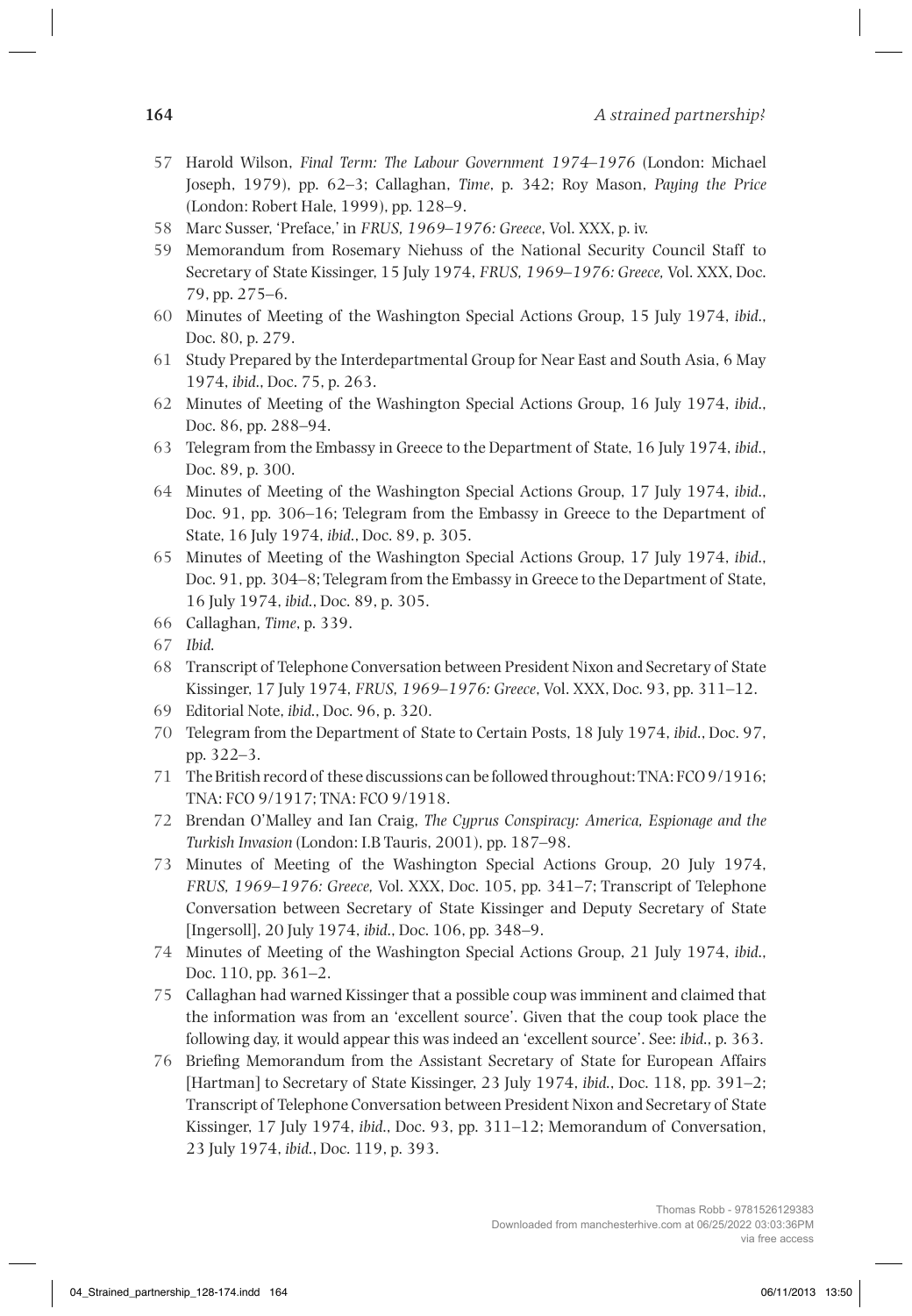- 77 TNA: FCO 9/1918 Record of a Telephone Conversation between the Secretary of State for Foreign and Commonwealth Affairs and Dr Kissinger, 21 July 1974.
- 78 TNA: FCO 9/1916 Callaghan to Athens, Tel. 168, 22 July 1974; TNA: FCO 9/1916 Callaghan to Athens, Tel. 173, 22 July 1974. The talks can be followed throughout: TNA: FCO 9/1918; TNA: FCO 9/1919, TNA: FCO 9/1920; TNA: FCO 9/1921; TNA: FCO 9/1922; TNA: FCO 9/1935.
- 79 Telcon: Kissinger–Callaghan, 22 July 1974, HAKTELCONS.
- 80 Telegram from the Embassy in Greece to the Department of State, 16 July 1974, *FRUS, 1969–1976: Greece,* Vol. XXX, Doc. 89, p. 305; Callaghan, *Time*, pp. 338–41.
- 81 Kissinger, *YOR*, p. 226.
- 82 The Prime Minister to the Foreign and Commonwealth Secretary, 31 July 1974, MS Wilson c. 1597, Prime Minister's Personal Minutes, 1974–75, File: 794 y(108), Harold Wilson Papers, Bodleian Library, Oxford University (hereafter: HWP).
- 83 Callaghan, *Time*, p. 350.
- 84 Telegram from the Mission in Geneva to the Department of State, 9 August 1974, *FRUS, 1969–1976: Greece,* Vol. XXX, Doc. 125, p. 416.
- 85 Dimitrakis, *Military Intelligence in Cyprus*, pp. 146–7.
- 86 TNA: FCO 9/1916 British Objectives in a Cyprus Conference, attached to J. E. Cable to Sir J. Killick, 22 July 1974; TNA: FCO 9/1921 J. R. Freeland to Mr Goodison, 10 August 1974; TNA: FCO 9/1921 Hooper to FCO, Tel. 430, 12 August 1974; TNA: FCO 9/1917 A. C. Goodison to Mr Brenchley, 13 August 1974.
- 87 TNA: FCO 9/1921 Phillips to UKMIS Geneva, Tel. 21, 14 August 1974; Dimitrakis, *Military Intelligence in Cyprus*, pp. 146–9.
- 88 Callaghan, *Time*, pp. 353–4.
- 89 Telcon: Ford–Kissinger, 10 August 1974, HAKTELCONS.
- 90 TNA: FCO 9/1927 Record of a Meeting at 10 Downing Street, 14 August 1974.
- 91 Telegram from the Mission in Geneva to the Department of State, 9 August 1974, *FRUS, 1969–1976: Greece*, Vol. XXX, Doc. 126, pp. 416–18; Memorandum of Conversation, 15 August 1974, *ibid*., Doc. 133, p. 444; Memorandum of Conversation, 17 August 1974, *ibid*., Doc. 137, p. 452.
- 92 Minutes of a Meeting of the Washington Special Actions Group, 14 August 1974, *ibid*., Doc. 131, p. 435.
- 93 Kissinger, *YOR*, pp. 192, 225.
- 94 Memorandum of Conversation, 13 August 1974, *FRUS, 1969–1976: Greece,* Vol. XXX, Doc. 129, p. 424.
- 95 Telcon: The President–Secretary Kissinger, 10 August 1974, File: CyprUS–Kissinger Telcons 8/6/74, Henry Kissinger and Brent Scowcroft Temporary Parallel File, Box A1, GFL.
- 96 Craig and Logevall, *America's Cold War*, pp. 252–5; Paul Kennedy, *The Rise and Fall of the Great Powers: Economic Change and Military Conflict From 1500 to 2000* (London: Fontana, 1987), pp. 526–8.
- 97 Werth, *31 Days,* pp. 135–6.
- 98 Andreas Constandios, *America, Britain and the Cyprus Crisis: Calculated Conspiracy or Foreign Policy Failure?* (London: AuthorHouse, 2009); O'Malley and Craig, *The Cyprus Conspiracy;* Aldrich, *GCHQ*, p. 326.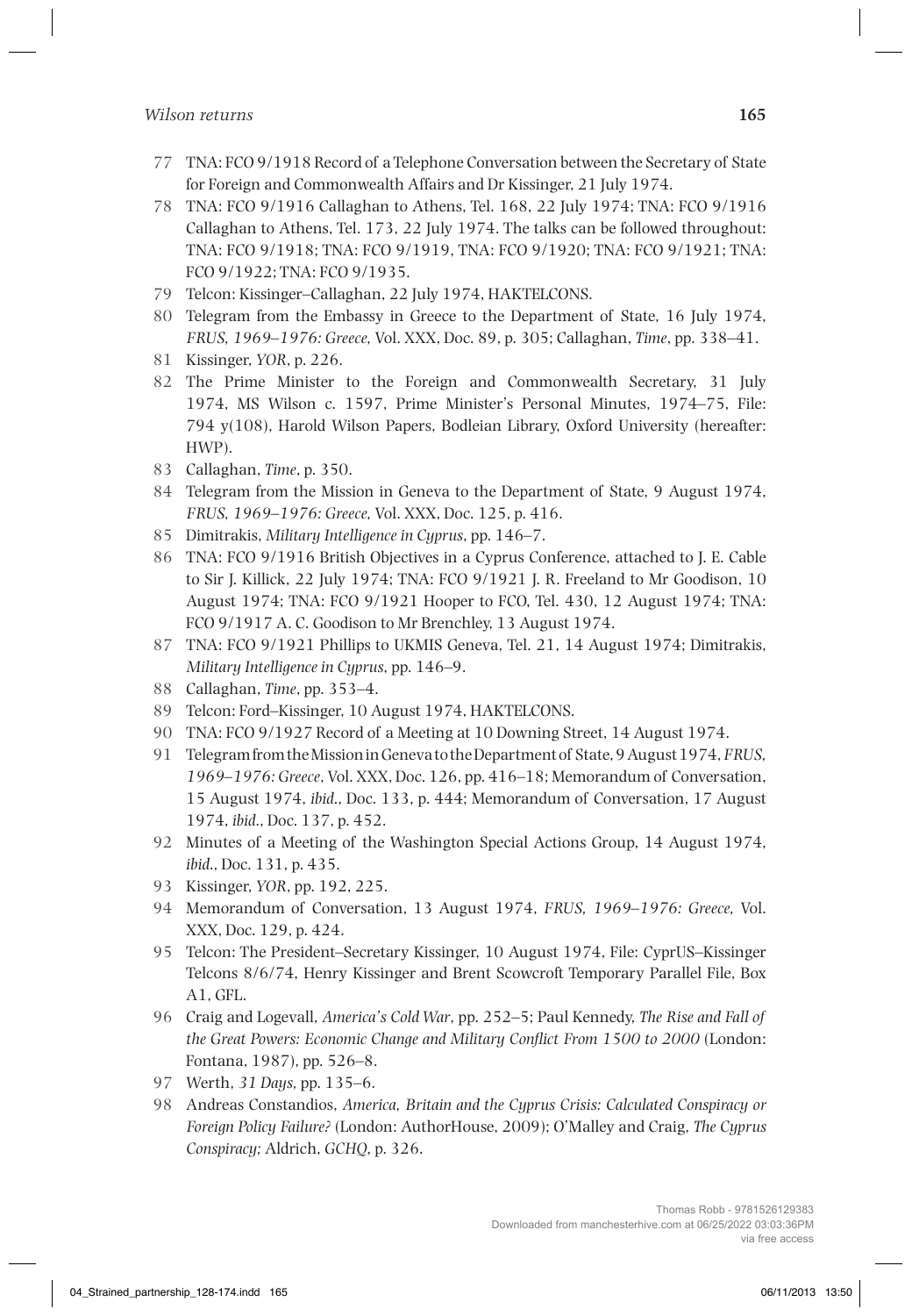- 99 Telcon: The President–Secretary Kissinger, 10 August 1974, File: CyprUS–Kissinger Telcons 8/6/74, Henry Kissinger and Brent Scowcroft Temporary Parallel File, Box A1, GFL. Not that this won the US much sympathy amongst Greek nationalists given the US Ambassador in Nicosia, Rodger P. Davies, was murdered by a sniper during a protest outside the US Embassy on 19 August 1974.
- 100 Mancur Olson, *The Rise and Decline of Nations: Economic Growth, Stagflation and Social Rigidities* (Cambridge, MA: Harvard University Press, 1982), p. 6.
- 101 Alec Cairncross, 'The Heath Government and the British Economy', in Ball and Seldon (eds.), *The Heath Government*, pp. 107–38.
- 102 See: *Hansard,* 17 December 1973, Vol. 866, column 967.
- 103 David Harris, 'Poor Man of Europe "by 1985"', *Daily Telegraph*, 25 September 1973.
- 104 Mason, *Paying the Price*, p. 123.
- 105 The Prime Minister to the Chief Whip, 24 October 1974, File: 794 y(108), Box MS Wilson, c.1597, Prime Minister's Personal Minutes, HWP; The Prime Minister to the Secretary of State for Industry,  $4$  July 1974, File: 794 y(108), Box MS Wilson, c.1597, Prime Minister's Personal Minutes, HWP.
- 106 'Let Us Work Together Labour's Way Out of the Crisis', February 1974 (Labour Party Manifesto), www.labour-party.org.uk/manifestos/1974/Feb/1974-feb-labourmanifesto.shtml (Accessed 20 October 2012).
- 107 *Hansard*, 26 March 1974, Vol. 871, column: 302–3; Mason, *Paying the Price*, p. 123.
- 108 From AmEmbassy London to SecState Washington DC, 26 March 1974, Document Number: 1974LONDON03821, from: http://aad.archives.gov/aad/createpdf?rid=46 515&dt=1572&dl=823 (Accessed 11 August 2009); Yanek Mieczkowski, *Gerald Ford and the Challenges of the 1970s* (Lexington: University of Kentucky Press, 2005), pp. 95–156.
- 109 Rodman, *Presidential Command*, pp. 106–7.
- 110 From AmEmbassy London to SecState Washington DC, 26 March 1974, Document Number: 1974LONDON03821, from: http://aad.archives.gov/aad/createpdf?rid=46 515&dt=1572&dl=823 (Accessed 11 August 2009).
- 111 Memorandum of Conversation, 26 April 1974, RG 59 Records of Henry Kissinger, 1973–1977, NODISMEMCONS, Box 7, NAII.
- 112 For the Wilson quote see: Memorandum of Conversation, 14 August 1974, File: August 14, 1974–Ford, Kissinger, NSAMC, Box 4, GFL. The Healey quote is within: Memorandum of Conversation, 13 October 1975, *FRUS 1969–76: Foreign Economic Policy*, Vol. XXXI, Doc. 235, p. 810.
- 113 From AmEmbassy London to SecState Washington DC, 7 March 1974, Document Number: 1974LONDON02926, from: http://aad.archives.gov/aad/createpdf?rid=4 3444&dt=1572&dl=823 (Accessed 13 August 2009).
- 114 From AmEmbassy London to SecState Washington DC, 19 April 1974, Document Number: 1974LONDON04861, from: http://aad.archives.gov/aad/createpdf?r id=63550&dt=1572&dl=823 (Accessed 22 August 2009); From AmEmbassy London to SecState Washington DC, 2 August 1974, Document Number: 1974LONDON09893, from: http://aad.archives.gov/aad/createpdf?rid=131207&d t=1572&dl=823 (Accessed 28 August 2009).
- 115 Wilson, *Final Term,* pp. 9–11.
- 116 Ziegler, *Wilson*, p. 459.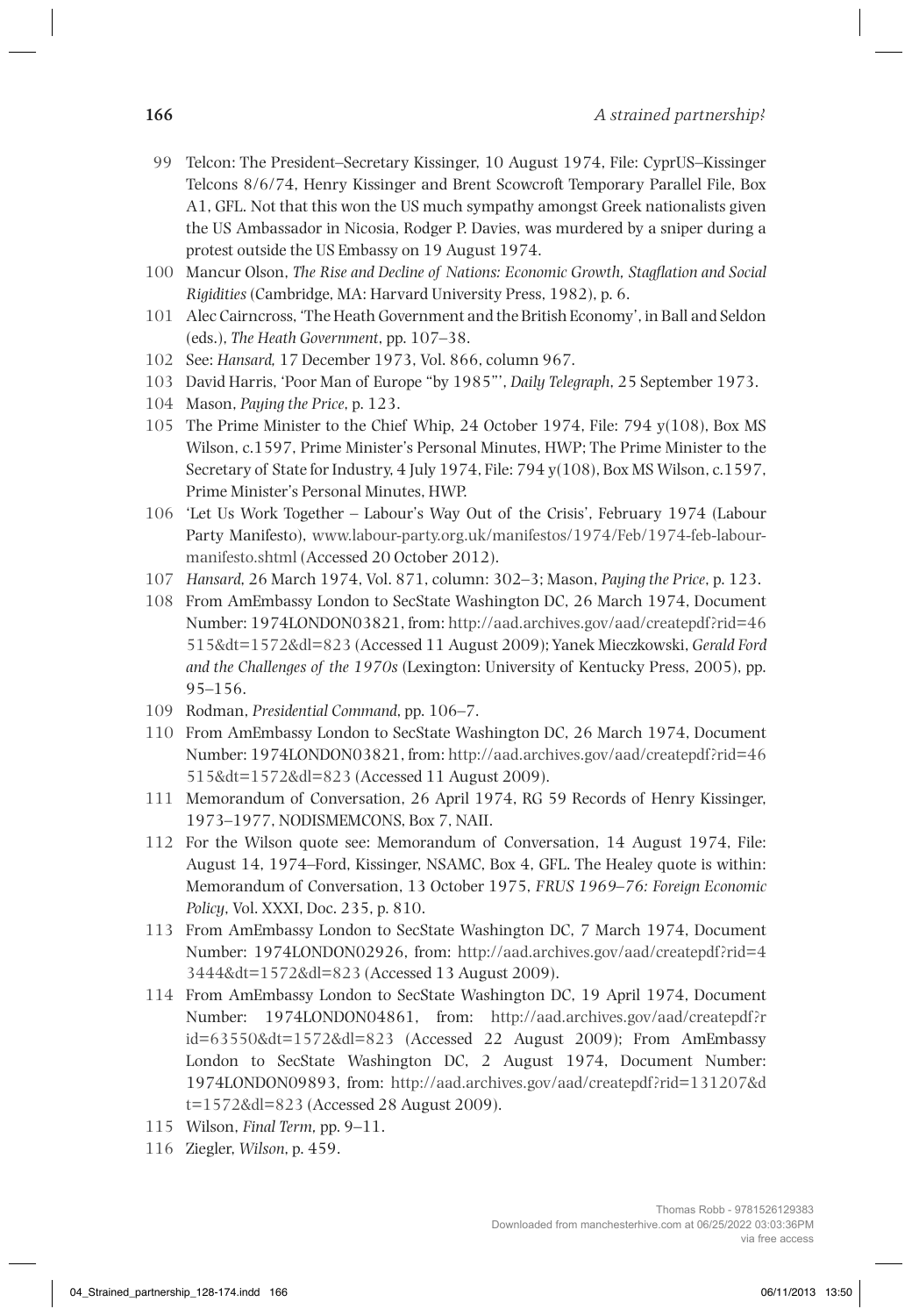- 117 Memorandum for Secretary Kissinger from Jan Lodal and Helmut Sonnenfeldt, 9 November 1974, File: United Kingdom (3), National Security Adviser Presidential Country Files for Europe and Canada, Box 15, GFL; From SecState WashDC (Ingersoll) to AmEmbassy London, November 1974, Tel. 251716, File: United Kingdom (3), National Security Adviser Presidential Country Files for Europe and Canada, Box 15, GFL.
- 118 TNA: PREM 16/21 Henry Kissinger to James Callaghan, 16 November 1974.
- 119 Aldrich, *GCHQ*, p. 329–31.
- 120 Mason, *Paying the Price*, pp. 130–4; David Greenwood, 'The 1974 Defence Review in Perspective', *Survival*, 17:5 (1975), 223–9.
- 121 Quote in Mason, *Paying the Price*, p. 132. Also: Roy Mason, 'Britain's Security Interests', *Survival*, 17:5 (1975), 219.
- 122 Speech for Glasgow Keir Hardie House, 1 March 1975, File: 16 December 1974–7 April 1975, MS Wilson c. 1263, Prime Minister's Speeches, HWP.
- 123 Quote in Barbara Castle, *The Castle Diaries 1974–76* (London: Weidenfeld & Nicolson, 1980), p. 227. Also: Prime Minister to the Chancellor of the Exchequer, 19 November 1974, File: 794 y(108), Box MS Wilson, c.1597, Prime Minister's Personal Minutes, HWP.
- 124 Memorandum of Conversation, 18 October 1974, File: October 18, 1974 Ford– Kissinger, NSAMC, Box 6, GFL.
- 125 Memorandum of Conversation, 8 January 1975, File: January 8, 1975 Ford– Kissinger, NSAMC, Box 8, GFL.
- 126 From AmEmbassy London to SecState Washington DC, 5 December 1974, Document Number: 1974LONDON15875, from: http://aad.archives.gov/aad/createpdf?rid=19 2618&dt=1572&dl=823 (Accessed 26 July 2009).
- 127 Memorandum of Conversation, 27 March 1975, File: March 27, 1975, Ford, SACEUR Alexander Haig, Donald Rumsfeld, NSAMC, Box 10, GFL.
- 128 'Fasten Your Gun Belts', *Daily Express*, 20 March 1975.
- 129 From AmEmbassy London to SecState Washington DC, 14 March 1975, Document Number: 1975LONDON04000, from: http://aad.archives.gov/aad/createpdf?rid=47 399&dt=1822&dl=823 (Accessed 3 September 2009).
- 130 Ovendale, *British Defence Policy*, pp. 153–4; Baylis, *Defence Relations*, pp. 109–10; From SecState WashDC to AmEmbassy London, November 1974, Tel. 262034, File: United Kingdom State Department Telegrams From Secstate NODIS (1), National Security Adviser Presidential Country Files for Europe and Canada, Box 15, GFL; From SecState WashDC to AmEmbassy London, November 1974, Tel. 251716, File: United Kingdom State Department Telegrams From Secstate NODIS (1), National Security Adviser Presidential Country Files for Europe and Canada, Box 15, GFL.
- 131 From AmEmbassy London to SecState Washington DC, 9 July 1975, Document Number: 1975LONDON10476, from: http://aad.archives.gov/aad/createpdf?rid=1 22713&dt=1822&dl=823 (Accessed 9 November 2009).
- 132 On all of these points see: Greenwood, 'The 1974 Defence Review', 223–6; Frederic Heurtebize, 'The Union of the Left in France, 1971–1981: A Threat to NATO? The View from Washington', *Journal of Transatlantic Studies*, 9:3 (2011), 244–56; Mario Del Pero, '"Which Chile, Allende?" Henry Kissinger and the Portuguese Revolution', *Cold War History*, 11:4 (2011), 625–57; John Lewis Gaddis, *Strategies of Containment:*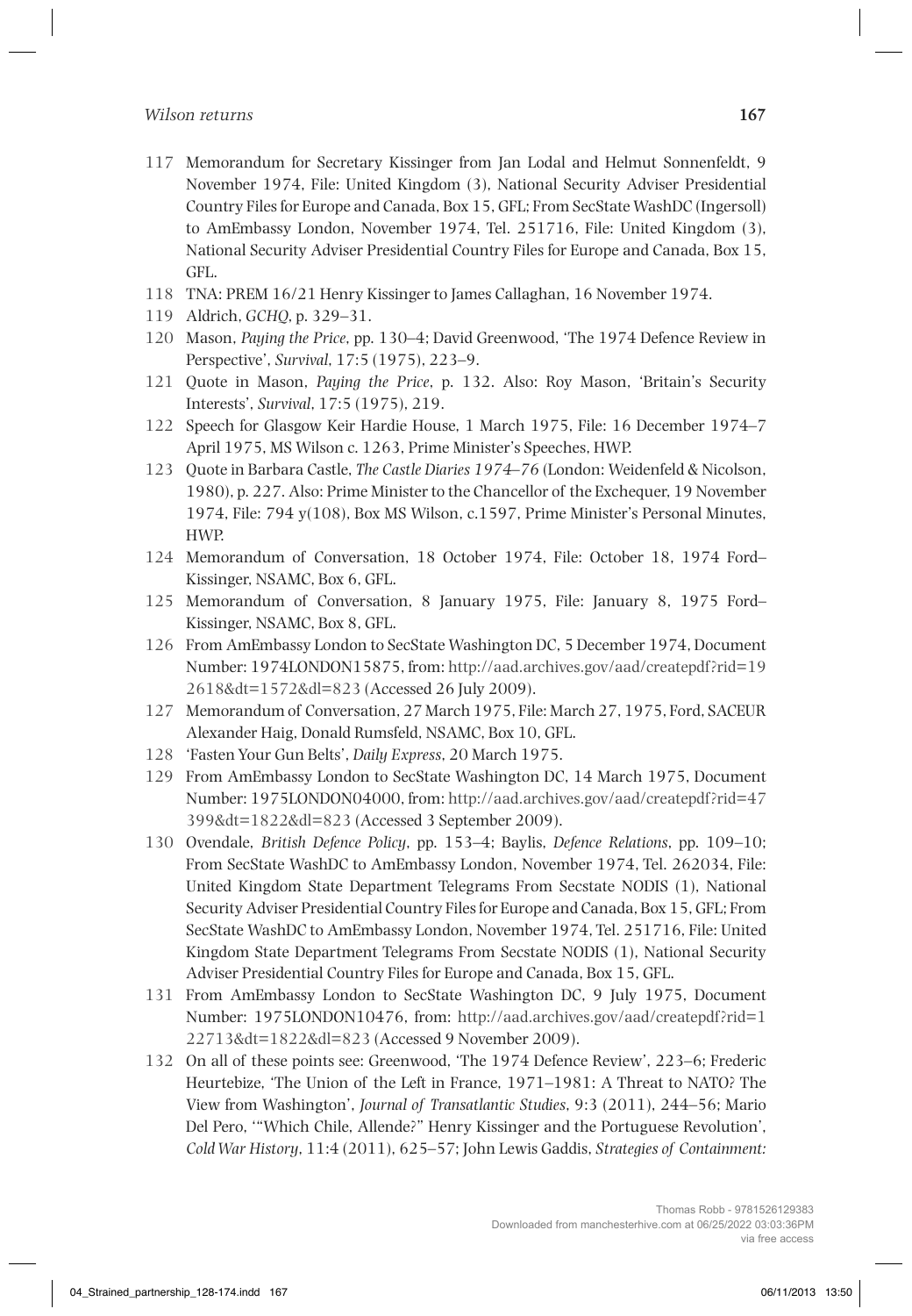*A Critical Appraisal of American National Security Policy during the Cold War* (Oxford: Oxford University Press, 2005), pp. 307–41; Westad, *The Global Cold War*, pp. 194– 206; Melvyn P. Leffler, *For the Soul of Mankind: The United States, the Soviet Union and the Cold War* (New York: Hill & Wang, 2007), pp. 234–7.

- 133 Memorandum of Conversation, 27 February 1975, File: February 27, 1975 Ford– Kissinger–Ambassador Elliot Richardson (Great Britain), NSAMC, Box 9, GFL.
- 134 TNA: FCO 82/576 Extract from *Fortune*, April 1975.
- 135 TNA: FCO 82/576 V. Dixon to David Shore, 4 April 1975.
- 136 A. H. Raskin, 'Streamlining in Britain', *New York Times*, 28 October 1975, p. 33.
- 137 Memorandum of Conversation, 8 January 1975, File: January 8, 1975 Ford– Kissinger, NSAMC, Box 8, GFL.
- 138 Simon, *Reflection*, pp. 152–3; Memorandum for the President from Alan Greenspan, 23 April 1975, File: CO160-2/1/75-4/30/75, White House Central Files, Box 56, GFL; Memorandum of Conversation, 24 February 1976, File: European Community, National Security Adviser International Economic Affairs Staff Files, Box 5, GFL; From AmEmbassy London to SecState Washington DC, 21 January 1975, Document Number: 1975LONDON00950, from: http://aad.archives.gov/aad/cre atepdf?rid=14885&dt=1822&dl=823 (Accessed 22 July 2009); From AmEmbassy London to SecState Washington DC, 19 May 1975, Document Number: 1975LONDON07544, from: http://aad.archives.gov/aad/createpdf?rid=92491&dt =1822&dl=823 (Accessed 3 August 2009); From AmEmbassy London to SecState Washington DC, 17 June 1975, Document Number: 1975LONDON09263, from: http://aad.archives.gov/aad/createpdf?rid=104634&dt=1822&dl=823 (Accessed 4 August 2009).
- 139 Memorandum of Conversation, 9 May 1975, File: May 9, 1975, Ford–Kissinger, NSAMC, Box 11, GFL.
- 140 From AmEmbassy London to SecState Washington DC, 14 March 1975, Document Number: 1975LONDON04000, from: http://aad.archives.gov/aad/createpdf?rid=47 399&dt=1822&dl=823 (Accessed 22 August 2009); Department of State Briefing Paper: Status of NATO, undated (July 1975), File: July 26–August 4, Europe Briefing Book CSCE Copy 1 (1), National Security Adviser Trip Briefing Books and Cable for President Ford, Box 10, GFL.
- 141 Edward Pearce, *Denis Healey: A Life in our Times* (Boston, MA: Little, Brown and Company, 2002), pp. 428–50.
- 142 Meeting with Prime Minister Wilson Briefing Papers, 30 July 1975, File: July 26– August 4, 1975–Europe, Briefing Book–CSCE Bilateral Book, Volume II (6), National Security Adviser Trip Briefing Books and Cables for President Ford 1974–76, Box 11, GFL.
- 143 TNA: PREM 16/733 R. M. [Roy Mason] to the Prime Minister, 19 June 1975.
- 144 TNA: PREM 16/733 Background Notes: The Monterey Warning, undated (circa 23 September 1975).
- 145 TNA: PREM 16/733 Handwritten note written by Wilson on RM [Mason] to the Prime Minister, 19 June 1975.
- 146 TNA: PREM 16/733 R. H. Wright to J. F. Mayne, 23 June 1975.
- 147 TNA: PREM 16/733 James Callaghan to the Prime Minister, 22 July 1975. It is within this document that reference is made to the 1973 suspension of US−UK intelligence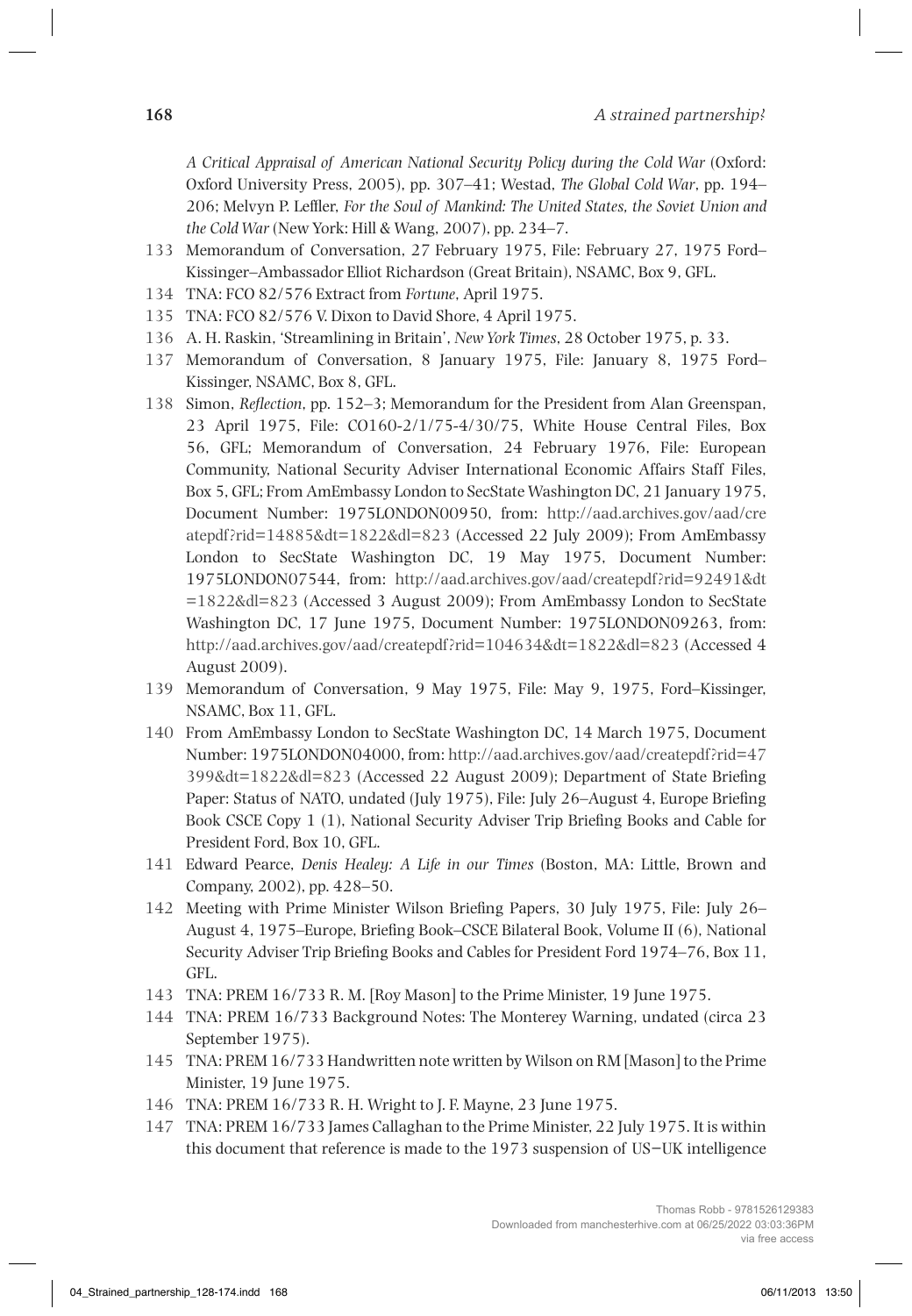cooperation. Evidently both the prime minister and Callaghan were aware of the precedent set by Kissinger and Schlesinger.

- 148 TNA: PREM 16/733 DWH to the Prime Minister, 23 June 1975.
- 149 Ford believed that Schlesinger was insubordinate and had a habit of 'talking down' to him. As he told one journalist, 'He was the one that I was not comfortable with ... He was a talented guy, but we just didn't fit.' Thomas M. DeFrank, *Write it When I'm Gone: Remarkable Off-the-Record Conversations with Gerald R. Ford* (New York: G. P. Putnam's Sons, 2007), p. 97.
- 150 Telcon: Secretary Schlesinger–Secretary Kissinger, 14 June 1975, HAKTELCONS.
- 151 The US Embassy in London reported Mason's announcement. See: From AmEmbassy London to SecState Washington DC, 25 June 1975, Document Number: 1975LONDON09764, from: http://aad.archives.gov/aad/createpdf?rid=106620&dt =1822&dl=823 (Accessed 8 September 2009).
- 152 TNA: PREM 16/733 Meeting between the Defence Secretary and the Hon. James R. Schlesinger, United States Secretary of Defense, in the Ministry of Defence, 24 September 1975; TNA: PREM 16/733 Note of a Meeting over Lunch between the Prime Minister and the United States Secretary of Defense at Chequers, 27 September 1975; TNA: PREM 16/733 Note of a Meeting held in the Chancellor of the Exchequer's Room, 24 September 1975.
- 153 TNA: PREM 16/733 Note of a Meeting held in the Chancellor of the Exchequer's Room, 24 September 1975.
- 154 TNA: PREM 16/733 Note of a Meeting over Lunch between the Prime Minister and the United States Secretary of Defense at Chequers, 27 September 1975.
- 155 This was the very same point that the US Embassy in London warned Washington about. See: From AmEmbassy London to SecState Washington DC, 21 September 1975, Document Number: 1975LONDON14337, from: http://aad.archives.gov/aad/ createpdf?rid=163320&dt=1822&dl=823 (Accessed 14 August 2009).
- 156 Denis Healey, *The Time Of My Life* (London: Michael Joseph, 1989), p. 400; Mason, *Paying the Price*, pp. 138–9; TNA: CAB 128/57/18 Conclusions of a Meeting of the Cabinet, 13 November 1975; TNA: PREM 16/330 John Hunt to the Prime Minister, 28 November 1975; TNA: PREM 16/330 T. F. Brenchley to the Prime Minister, 2 December 1975.
- 157 Donoughue, *With Harold Wilson*, p. 561; TNA: PREM 16/330 T. F. Brenchley to the Prime Minister, 2 December 1975; TNA: PREM 16/330 John Hunt to the Prime Minister, 28 November 1975; TNA: PREM 16/330 T. F. Brenchley to the Prime Minister, 2 December 1975.
- 158 From SecState WashDC [Kissinger] to AmEmbassy London, December 1975, Tel. 289664, File: United Kingdom State Department Telegrams From Secstate NODIS (4), National Security Adviser Presidential Country Files for Europe and Canada, Box 15, GFL.
- 159 The Cabinet discussions can be followed throughout: TNA: CAB 128/57/54; TNA: CAB 128/58/1; TNA: CAB 128/57/25.
- 160 John Dumbrell, 'The Johnson Administration and the British Labour Government: Vietnam, the Pound and East of Suez', *Journal of American Studies*, 30:2 (1996), 211–31.
- 161 The quote is referenced within Donoughue, *With Harold Wilson*, p. 594. On Wilson's dislike of the Treasury see: Peter Hennessy, *The Prime Minister: The Office and Its*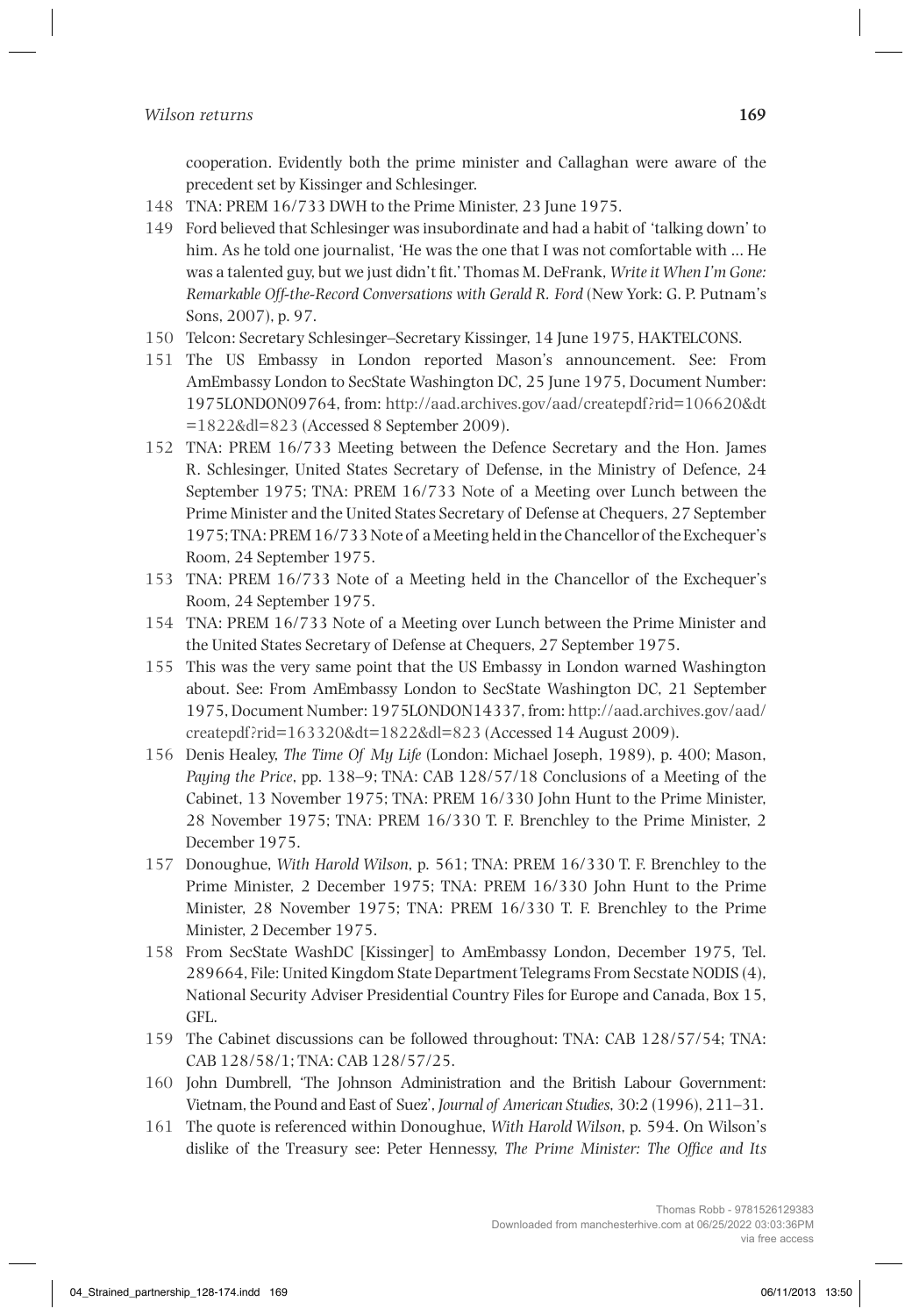*Holders since 1945* (London: Penguin, 2000), p. 362. Wilson had studied at the University of Oxford where he had obtained a 1st class degree in Politics, Philosophy and Economics. At the age of only 21 Wilson was appointed as a Lecturer in Economic History at New College, Oxford University. It was here that Wilson would establish a reputation as a highly talented economist. On Wilson's education see Ben Pimlott, *Harold Wilson* (London: HarperCollins, 1992), p. 59; Ziegler, *Wilson*, p. 24.

- 162 TNA: CAB 128/57/54 Conclusions of a Meeting of the Cabinet, 9 December 1975; TNA: CAB 128/57/25 Conclusions of a Meeting of the Cabinet, 11 December 1975; TNA: CAB 128/58/1 Conclusions of a Meeting of the Cabinet, 15 January 1976.
- 163 TNA: PREM 16/330 John Hunt to the Prime Minister, 28 November 1975.
- 164 President Ford to Harold Wilson, October 1975, MS Wilson, c. 1592: Messages to and from Heads of State, HWP.
- 165 TNA: PREM 16/391 HW [Harold Wilson] to Lord Bridges, 1 June 1974.
- 166 TNA: PREM 16/391 Callaghan to Washington, 2 May 1974.
- 167 Memorandum of Conversation, 31 May 1974, File: May 31, 1974 Nixon, Kissinger, Alexander Haig, National Security Adviser: Memoranda of Conversations, 1973–1977, Box 4, GFL.
- 168 Davy, 'Helsinki Myths', 1–22. The CSCE was negotiating various and interrelated aspects of East–West interaction. Subsequently, the conference agenda was divided into what was termed 'baskets'. Basket I was to deal with questions related to the security of Europe. Basket II dealt with questions of economic and scientific cooperation. Basket III related to cooperation in the humanitarian field. Thus CBMs were contained within Basket III and were proving to be the biggest obstacle to East-West agreement.
- 169 Bennett and Hamilton (eds.), *DBPO: CSCE*, p. xxvi. Also see: TNA: PREM 16/391 Translation of a Message from Mr Brezhnev, delivered to the Prime Minister by the Soviet Ambassador in London, 10 June 1974; TNA: FCO 28/2451 Meeting with Mr William Hyland, Head of INR, State Department, 29 April 1974, filed by Malcolm Makinstosh, 30 April 1974.
- 170 For the quote see: Memorandum for the Secretary from Helmut Sonnenfeldt, 31 May 1974, National Security Council Files: Henry A. Kissinger Office Files, Europe, Box 69, NPMP. Also see: Memorandum for the President from Henry A. Kissinger, 26 March 1974, NSC Files: Henry A. Kissinger Office Files, Country Files, Europe–USSR, Box 76, NPMP; Hanhimäki, *Flawed*, pp. 359–81; Kissinger, *Diplomacy*, p. 759.
- 171 On Washington's thinking see: Memorandum of Conversation, 31 May 1974, File: May 31, 1974 Nixon, Kissinger, Alexander Haig, NSAMC, Box 4, GFL; Memorandum of Conversation, 18 March 1974, *FRUS 1969–1976, European Security*, Vol. XXXIX, Doc. 190, pp. 557–61; Backchannel Message from the President's Deputy Assistant for National Security Affairs [Scowcroft] to Secretary of State Kissinger in Jerusalem, 6 May 1974, *ibid*., Doc. 202, p. 617.
- 172 Brezhnev Note to the President, 8 June 1974, National Security Council Files: Henry A. Kissinger Office Files, Country Files, Box 71, NPMP; Memorandum of a Conversation, 15 April 1974, National Security Council Files: Henry A. Kissinger Office Files, Country Files, Europe–USSR, Box 82, NPMP; Memorandum of Conversation, 24 October 1974, *FRUS 1969–1976*, *European Security*, Vol. XXXIX, Doc. 258, pp. 749–55.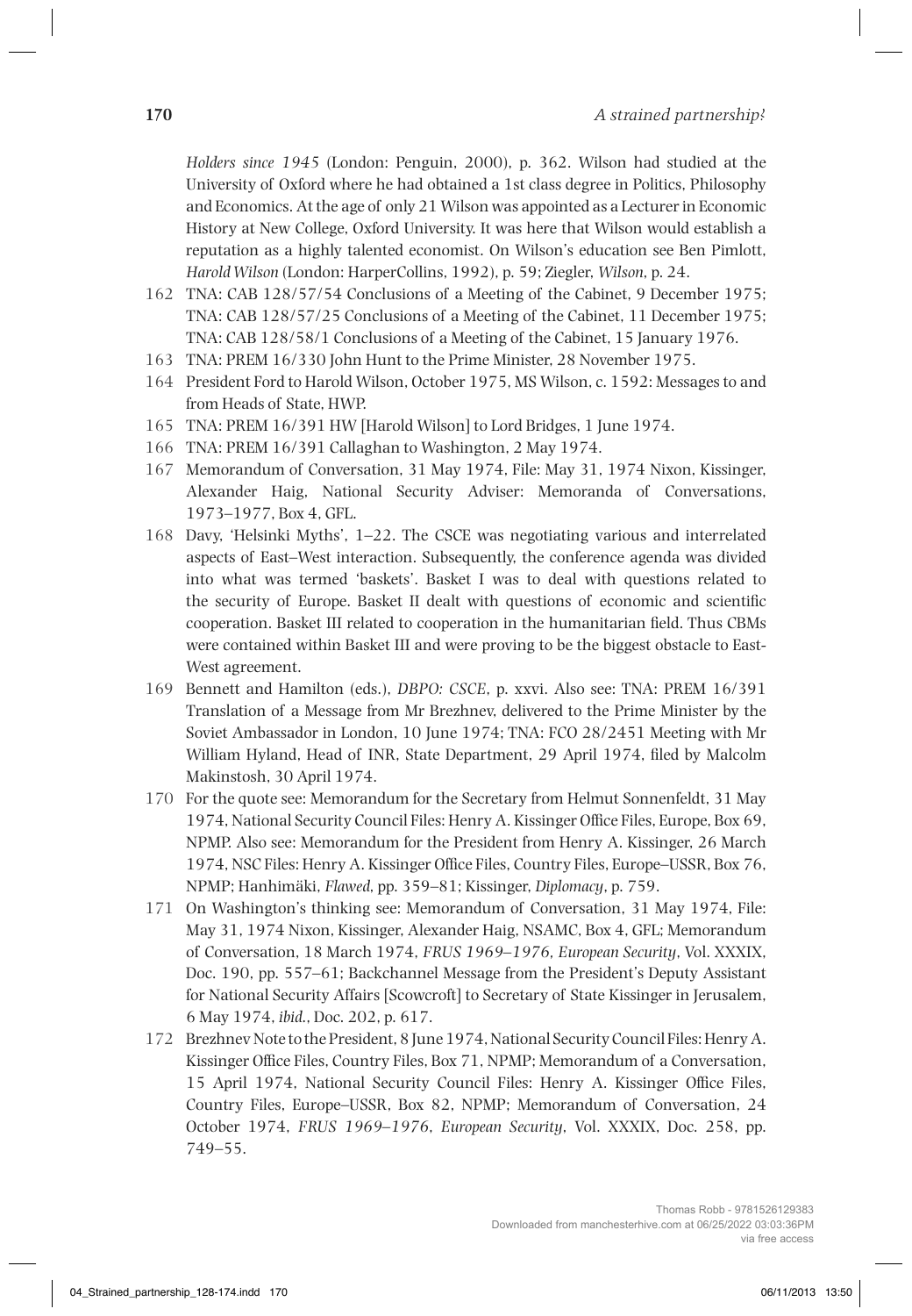- 173 US policy had previously sought to obtain Soviet agreement on MBFR prior to the conclusion of any CSCE. National Security Decision Memorandum 162, undated (circa April 1972), *FRUS 1969–1976*, *European Security*, Vol. XXXIX, Doc. 89, p. 271.
- 174 Memorandum of Conversation, 31 May 1974, *ibid*., Doc. 190, p. 633.
- 175 Minutes of a Verification Panel Meeting, 1 August 1974, *ibid*., Doc. 349, p. 1021.
- 176 Memorandum of Conversation, 25 March 1974, National Security Council Files, Henry A. Kissinger Office Files, Country Files–Europe–USSR, Box 76, NPMP.
- 177 Bennett and Hamilton (eds.), *DBPO: CSCE*, p. xxvi.
- 178 TNA: PREM 16/391 Extract from PM's Talks with Dr Kissinger, 8 June 1974.
- 179 TNA: FCO 21/1284 Ramsbotham to the FCO, 15 April 1974; TNA: FCO 82/446 A. A. Acland to Mr Tickell, 26 September 1974.
- 180 Hyland, *Mortal Rivals*, pp. 116–17. Hyland was appointed in 1969 as a member of the National Security Council. In 1973 he was appointed as the Director of the Bureau of Intelligence and Research, and in November 1975 he would serve as the Deputy National Security Adviser under Brent Scowcroft until the end of the Ford presidency.
- 181 Davy, 'Helsinki Myths', 1–22.
- 182 Memorandum for Secretary Kissinger from William Hyland, 8 January 1974, National Security Council Files: Henry A. Kissinger Office Files, Country Files, Box 68, NPMP.
- 183 A point made clear to Kissinger in May 1974. Sonnenfeldt and Hartman to Secretary Kissinger attached within Secretary of State to Ambassador in Jerusalem, Tel. State 107292, May 1974, National Security Council Files, Henry A. Kissinger Office Files, Europe, Box 69, NPMP.
- 184 Backchannel Message from the President's Deputy Assistant for National Security Affairs [Scowcroft] to Secretary of State Kissinger in Jerusalem, 6 May 1974, *FRUS 1969–1976*, *European Security*, Vol. XXXIX, Doc. 202, p. 617; Memorandum of Conversation, 11 April 1974, *ibid*., Doc. 199, pp. 606–7; Sonnenfeldt and Hartman to Secretary Kissinger, attached within Secretary of State [Kissinger] to Ambassador in Jerusalem, Tel. State 107929, May 1974, National Security Council Files: Henry A. Kissinger Office Files, Europe, Box 69, NPMP; Memorandum for Secretary Kissinger from Jan M. Lodal and Helmut Sonnenfeldt, 31 May 1974, *ibid*.
- 185 Action Memorandum from the Assistant Secretary of State for European Affairs [Hartman] to the Counsellor of the Department of State [Sonnenfeldt], 19 July 1974, *FRUS 1969–1976, European Security*, Vol. XXXIX, Doc. 236, p. 700.
- 186 Telegram from the Department of State to the Mission in Geneva, 8 June 1974, *FRUS 1969–1976, European Security*, Vol. XXXIX, Doc. 210, pp. 638–9; Bennett and Hamilton (eds.), *DBPO: CSCE*, pp. xxvi.
- 187 Telegram from the Mission in Geneva to the Department of State, 23 July 1974, *FRUS 1969–1976*, *European Security*, Vol. XXXIX, Doc. 238, pp. 706–7; Sir E. Peck to Mr Callaghan, 4 July 1974, in Bennett and Hamilton (eds.), *DBPO: CSCE*, Doc. 89, p. 306; TNA: FCO 30/2481 Community Briefing on Visit by Herr Genscher to Dorneywood on Saturday 15 June, 19 June 1974.
- 188 Memorandum from the President's Assistant for National Security Affairs [Kissinger] to President Nixon, 27 June 1974, *FRUS 1969–1976, European Security*, Vol. XXXIX, Doc. 224, p. 666.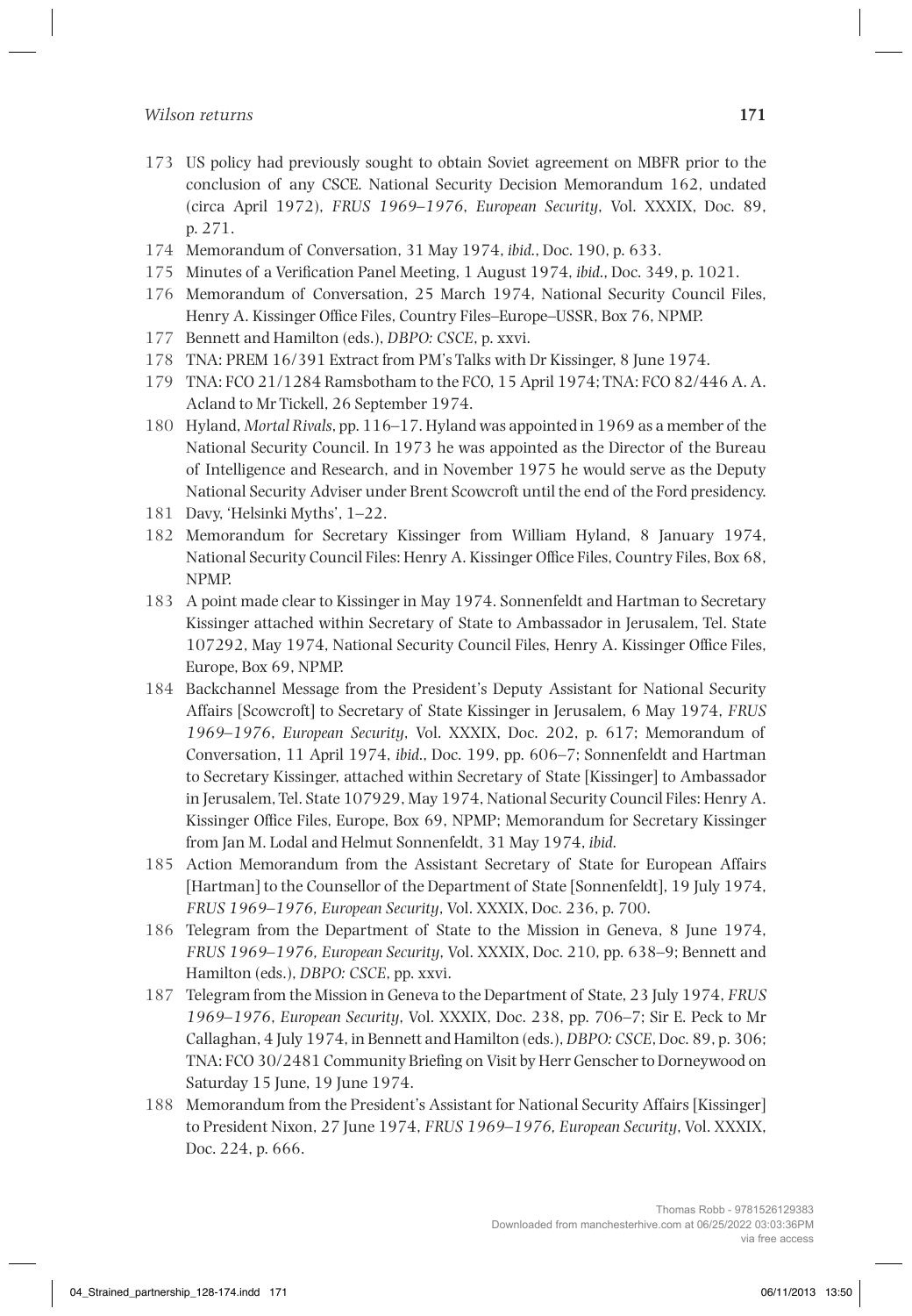- 189 Memorandum of Conversation, 7 July 1974, *ibid*., Doc. 234, pp. 695–8.
- 190 Romano, *Détente in Europe*, pp. 199–200.
- 191 Memorandum of Conversation, 9 December 1974, *FRUS 1969–1976, European Security*, Vol. XXXIX, Doc. 266, p. 782.
- 192 From AmEmbassy London to SecState Washington, December 1974, Tel. London 15934, File: United Kingdom State Department To SECSTATE EXDIS (1), National Security Adviser Presidential Country Files for Europe and Canada, Box 16, GFL.
- 193 Michael Alexander, BDOHP, pp. 14–16.
- 194 For reports of British demands on CBMs being less stringent see: Conference on Security and Cooperation in Europe, attached to Memorandum for Brent Scowcroft from George Springsteen, 14 January 1975, File: Conference on Security and Cooperation in Europe, 1974 WH (1), National Security Adviser NSC Europe, Canada and Ocean Affairs Staff Files 1974–1977, Box 44, GFL.
- 195 Memorandum of Conversation, 30 January 1975, *FRUS 1969–1976, European Security,* Vol. XXXIX, Doc. 269, p. 788.
- 196 Memorandum of Conversation, 26 May 1975, File: May 26, 1975 Ford–Kissinger, NSAMC, Box 12, GFL.
- 197 *Ibid*.
- 198 Memorandum of Conversation, 7 May 1975, File: May 7, 1975, Ford, Kissinger, UK Prime Minister Wilson, Foreign Secretary Callaghan, NSAMC, Box 11, GFL.
- 199 Memorandum for Secretary Kissinger from Mr Clift, 16 May 1975, File: Conference on Security and Cooperation in Europe, 1974 WH (3), National Security Adviser NSC Europe, Canada and Ocean Affairs Staff Files 1974–1977, Box 44, GFL.
- 200 Kissinger, *Diplomacy,* p. 759.
- 201 This was not settled until 19 July 1975, as the various delegates in Geneva continued to debate the various parameters of Basket III. The Soviets made a number of bilateral efforts to persuade the British to hold a summit in the summer of 1975. See: TNA: PREM 16/392 Soviet Ambassador's Call on the Prime Minister: CSCE, P. J. Weston to John [Killick] 16 June 1975; TNA: PREM 16/392 L. I. Brezhnev to the Prime Minister, 16 June 1975.
- 202 Stephen Kieninger, 'Transformation of Status Quo', in Bange and Niedhart (eds.), *Helsinki 1975*, p. 78.
- 203 Editorial, *The New York Times*, 21 July 1975.
- 204 News Report, NBC News, 2 August 1975, Tape F380, GFL.
- 205 George Ball, 'Capitulation at Helsinki', *The Atlantic Community Quarterly*, 3:3 (1975), 286–8; Alexander Solzhenitsyn, 'The Big Losers in World War III', *The Atlantic Community Quarterly*, 13:3 (1975), 293–5; Del Pero, *Eccentric Realist*, pp. 110–44.
- 206 Speech to Chelsea Conservative Club, 26 July 1975, available at: www. margaretthatcher.org/speeches/displaydocument.asp?docid=102750 (Accessed 21 September 2009).
- 207 'Stopping the Rot', *Daily Express*, 4 August 1975, p. 6.
- 208 Margaret Thatcher, *The Path to Power* (London: HarperCollins, 1995), p. 353.
- 209 Pimlott, *Wilson*, p. 703.
- 210 TNA: FCO 82/584 Note of a Meeting between the Prime Minister and the President of the United States, 30 July 1975; Editorial Note, *FRUS 1969–1976*, *European Security*, Vol. XXXIX, Doc. 231, p. 685.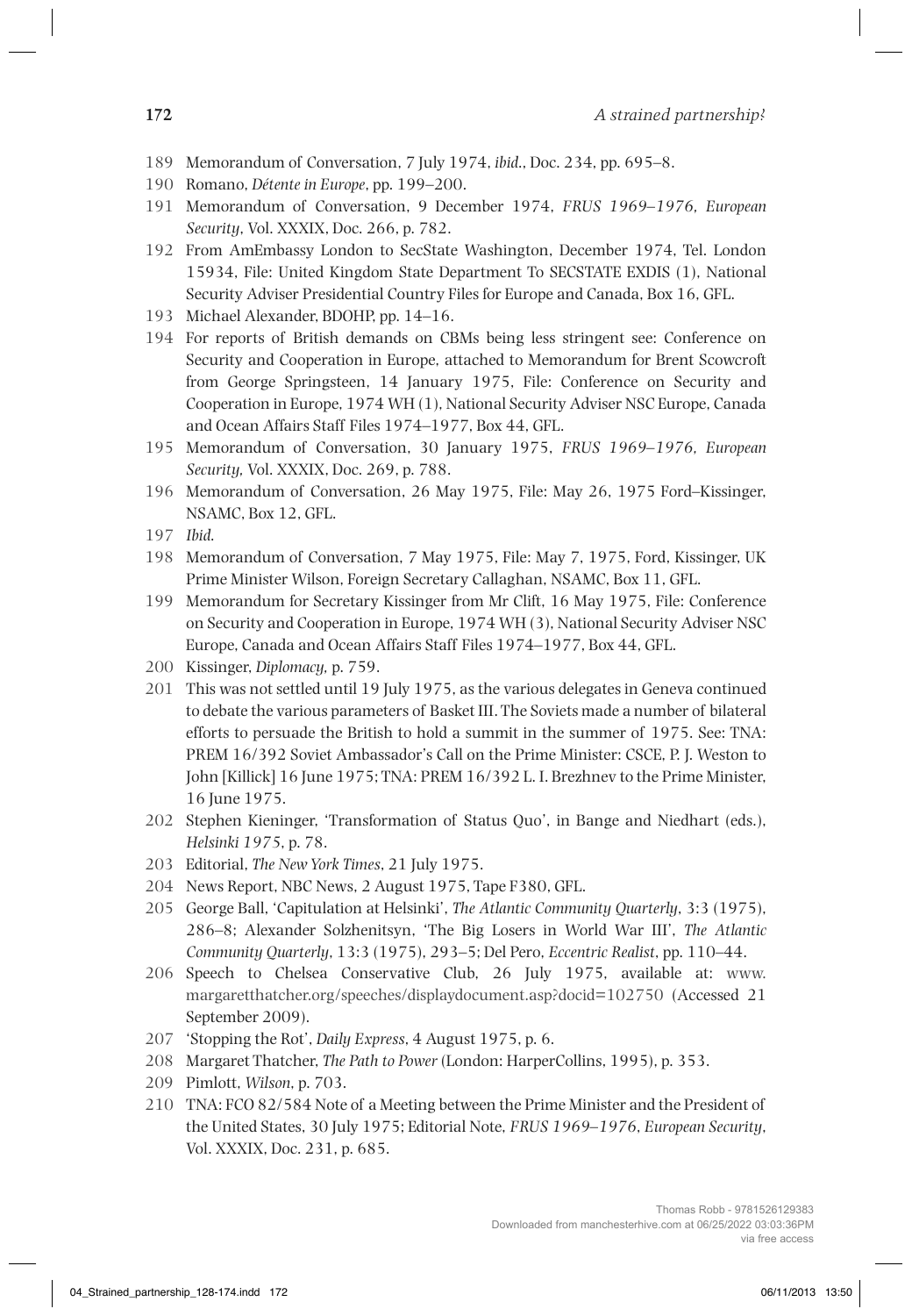- 211 This was discussed between Kissinger and Sonnenfeldt on 21 June 1974. See: Editorial Note, *ibid*., Doc. 215, p. 653.
- 212 Minutes of a Verification Panel Meeting, 1 August 1974, *ibid*., Doc. 349, p. 1021.
- 213 Memorandum of Conversation, 23 January 1975, File: January 23, 1975 Ford– Kissinger, NSAMC, Box 8, GFL.
- 214 Memorandum for Mr Kissinger from Helmut Sonnenfeldt, 1 August 1973, National Security Council Files, Henry A. Kissinger Office Files, Country Files, Box 68, NPMP; Memorandum of Conversation, undated (circa October 1975), *FRUS 1969–1976, European Security*, Vol. XXXIX, Doc. 364, p. 1071.
- 215 Minutes of a National Security Council Meeting, 23 January 1975, *FRUS 1969–1976, European Security,* Vol. XXXIX, Doc. 355, p. 1047.
- 216 National Security Decision Memorandum 284, 4 February 1975, *ibid*., Doc. 357, p. 1054.
- 217 Editorial Note, *ibid*., Doc. 358, pp. 1055–6.
- 218 Minutes of National Security Council Meeting, 23 January 1975, File: NSC Meeting January 23, 1975, National Security Adviser NSC Meeting File, Box 1, GFL.
- 219 US National Security Decision Memorandum, Henry Kissinger to the Secretary of Defense et al., undated (circa January 1975), File: Outside the System Chronological File 1/22/75–1/25/75, National Security Adviser Outside the System Chronological File 1974–1977, Box 2, GFL.
- 220 US National Security Decision Memorandum, Henry Kissinger to the Secretary of Defense et al., undated (circa January 1975), File: Outside the System Chronological File 1/22/75–1/25/75, National Security Adviser Outside the System Chronological File 1974–1977, Box 2, GFL; Memorandum for Brent Scowcroft from Richard Boverie, 18 November 1975, File: Meeting Materials–NSC Meeting Dates (4), US National Security Institutional Files 1974–1977, Box 23, GFL.
- 221 From AmEmbassy London to SecState Washington, May 1975, Tel. London 5081, File: United Kingdom State Department To SECSTATE EXDIS (2), National Security Adviser Presidential Country Files for Europe and Canada, Box 16, GFL.
- 222 From AmEmbassy London to SecState Washington, June 1975, Tel. London 8715, *ibid*.
- 223 Memorandum from William Shinn of the Office of the Counsellor of the Department of State to the Counsellor [Sonnenfeldt], 21 October 1975, *FRUS 1969–1976, European Security*, Vol. XXXIX, Doc. 363, p. 1065.
- 224 Briefing Memorandum from the Assistant Secretary of State for European Affairs [Hartman] and the Director of the Bureau of Political-Military Affairs [Vest] to Secretary of State Kissinger, 28 November 1975, *ibid*., Doc. 365, p. 1073.
- 225 Editorial Note, *ibid*., Doc. 366, p. 1078; Editorial Note, *ibid*., Doc. 356, pp. 1052–3.
- 226 Garthoff, *Détente and Confrontation* pp. 489–520, 596–600.
- 227 Douglas Brinkley, *Gerald R. Ford* (New York: Henry Holt, 2007), pp. 105–12; Gordon Barrass, *The Great Cold War: A Journey Through the Hall of Mirrors* (Stanford: Stanford University Press, 2009), pp. 184–92; Nicholas Thompson, *The Hawk and the Dove: Paul Nitze, George Kennan, and the History of the Cold War* (New York: Henry Holt, 2009), pp. 250–75; Jussi Hanhimäki, *The Rise and Fall of Détente: American Foreign Policy and the Transformation of the Cold War* (Washington: Potomac, 2012), pp. 77–100.